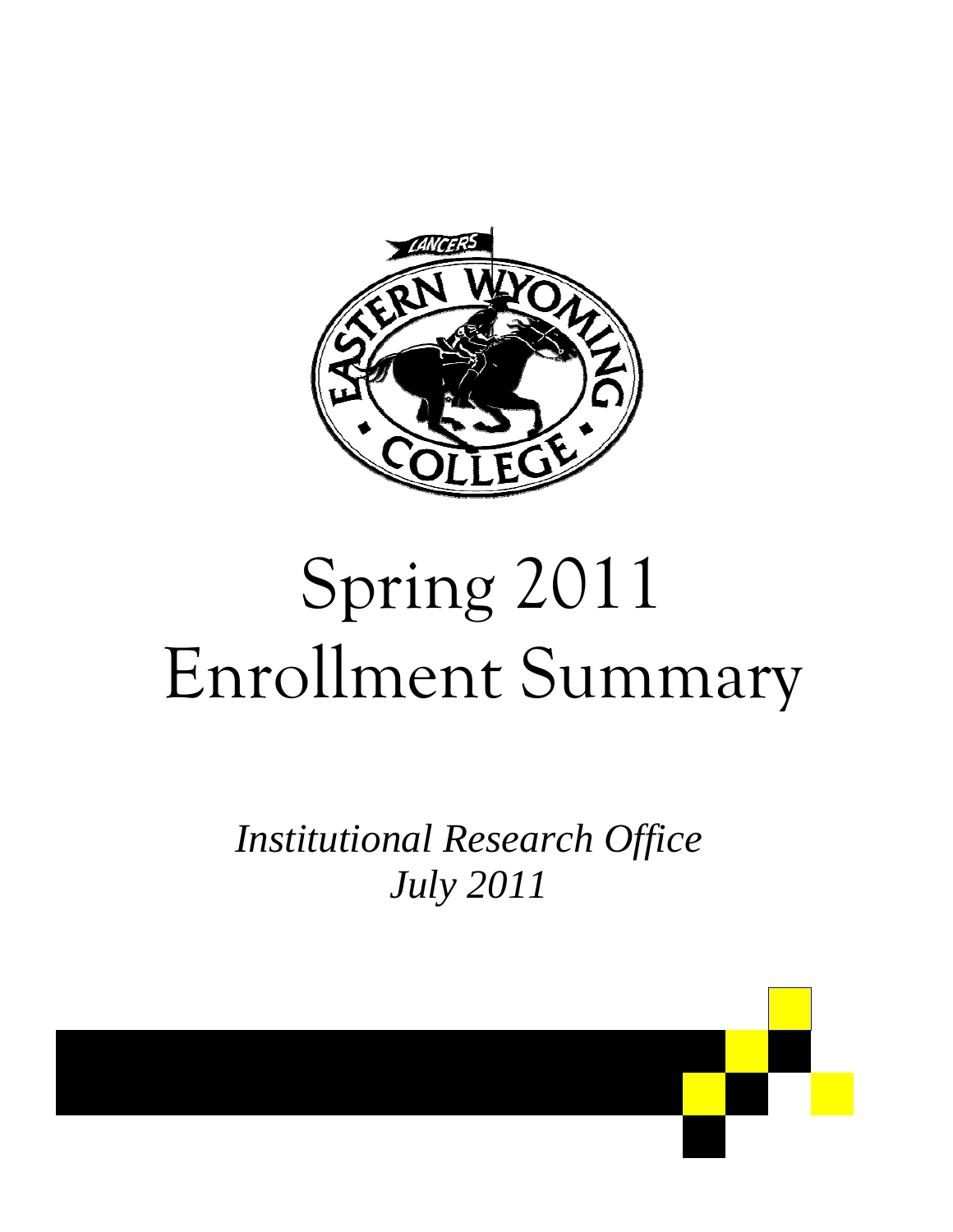# **TABLE OF CONTENTS**

| Spring Workforce Development Non-Credit Headcount by Location 31 |
|------------------------------------------------------------------|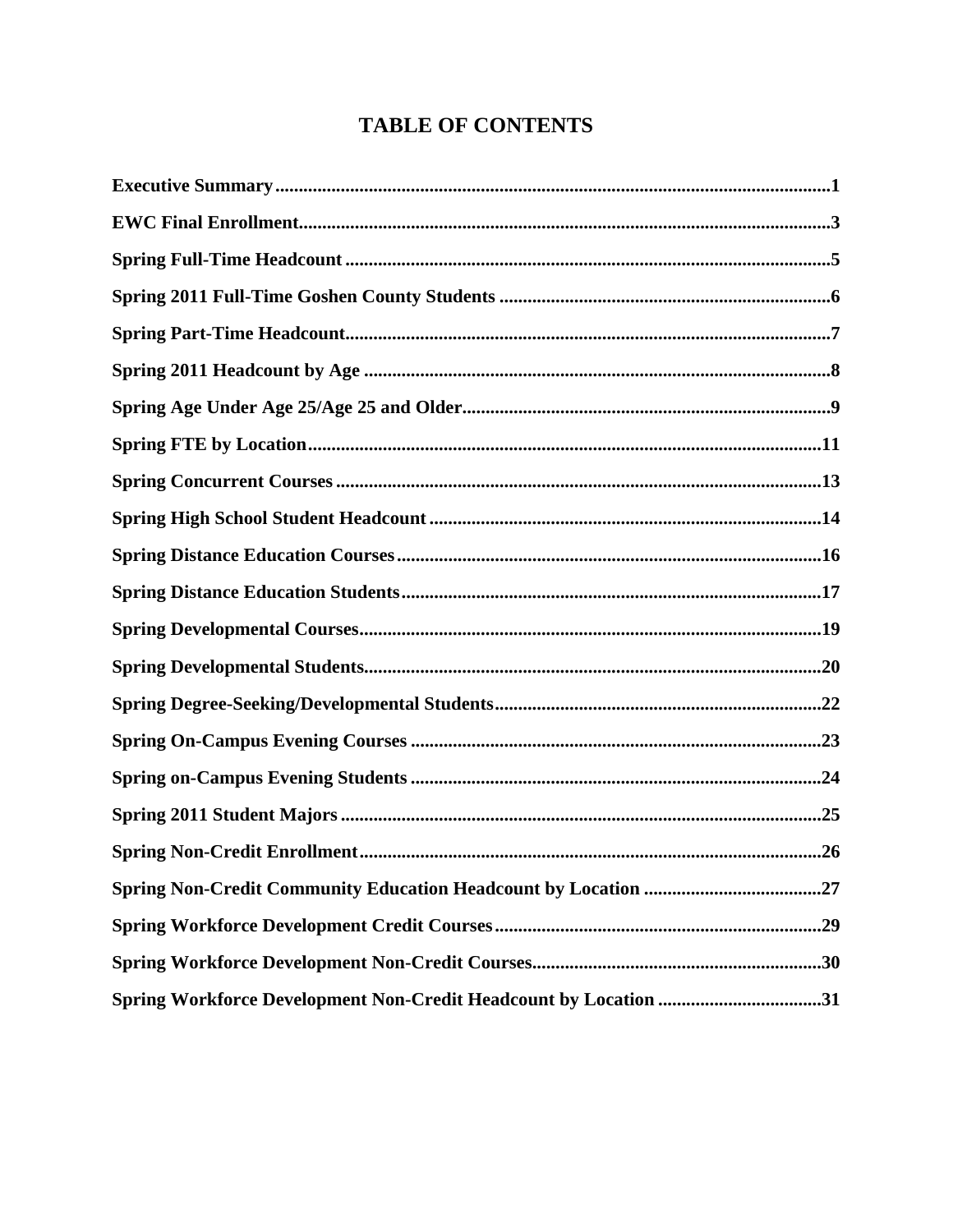#### **EXECUTIVE SUMMARY**

The Spring 2011 headcount increased 9.7% and the FTE decreased 1.7%. Full-time headcount was down 33 students and part-time headcount was up 161 students resulting in a total increase of 128 students. The number of students who attended EWC for the first time in Spring 2011 was down 55 full-time students and up 101 part-time students. The number of students who had attended EWC anytime prior to Spring 2011 was up 22 full-time students and up 60 part-time students. Goshen County was up 2 full-time students and up 78 part-time students, and Outreach decreased by 35 full-time students and increased by 83 part-time students. Goshen County FTE increased by 19.79 FTE, and Outreach decreased by 38.59 FTE. Outreach accounted for 35.3% and Goshen County accounted for 64.7% of the FTE.

Credit course offerings are provided as regular courses in both Goshen County and most of the 12 outreach sites. In addition, concurrent enrollment in the high schools, and distance learning courses are also offered. Goshen County courses generated 693.63 FTE of which 3.35% were from concurrent enrollment courses, 4.82% from evening courses, and 23.7% from distance education courses. Concurrent enrollment courses generated 42.8% of the 378.0 FTE from Outreach.

The 60 distance education courses served 183 students living in EWC's outreach areas and 250 students living in Goshen County for a total of 433 students. However, 214 (85.6%) of the 250 students in Goshen County were also enrolled in regular on-campus day courses. Similarly, the 19 on-campus credit evening courses served a total of 135 students with 101 (74.8%) of the students also enrolled in regular on-campus day courses. Distance education courses meet the needs of busy working adults and also regular on-campus students.

Developmental courses are offered for those students who do not have college level skills in reading, writing, and mathematics. There were 145 students enrolled in developmental courses, which accounted for 4.68% of the FTE. Of the 145 students enrolled in developmental courses, 109 of those students are seeking an associate degree or certificate.

1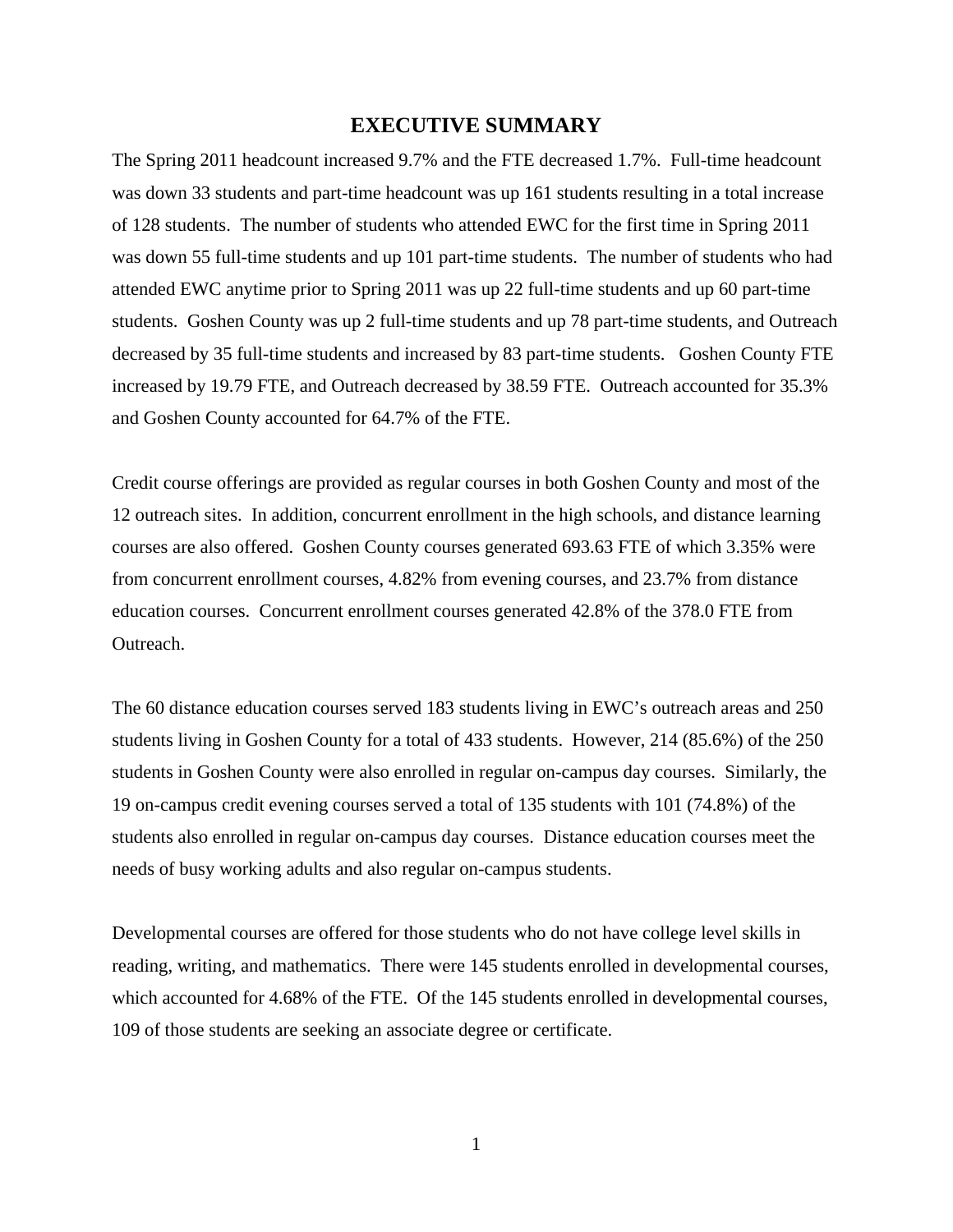The total Spring 2011 headcount was 1,731 students. Of those students, 964 (55.7%) were nondegree seeking. High School students accounted for 465 (48.2%) students of the 964 non-degree seeking students. The programs with the largest enrollments were Interdisciplinary Studies, Welding & Joining Technology, Veterinary Technology, and Pre-Nursing.

Eastern Wyoming College provides numerous non-credit and workforce development offerings. EWC's non-credit enrollment was 1,965 students compared to 2,216 students in Spring 2010. EWC's workforce development efforts provided 69 credit courses totaling 108.33 FTE and 88 non-credit courses meeting for a total of 814.50 contact hours to provide further educational opportunities for individuals in or preparing to enter the workforce.

The Spring 2011 on-campus, full-time students came from 21 states and five foreign countries. Most of the students came from five states: Wyoming, Nebraska, Colorado, South Dakota, and Montana. Within Wyoming, the full-time, on-campus students came from 21 counties, with the majority coming from Goshen, Laramie and Platte. The gender distribution for all credit students was 41% male and 59% female. The ethnicity distribution was 80% white non-Hispanic, 5% Hispanic, 12% Unknown and 3% all others. The average age of students enrolled in credit courses was 28.80 with a 23.34 average for full-time students and a 31.31 average for part-time students.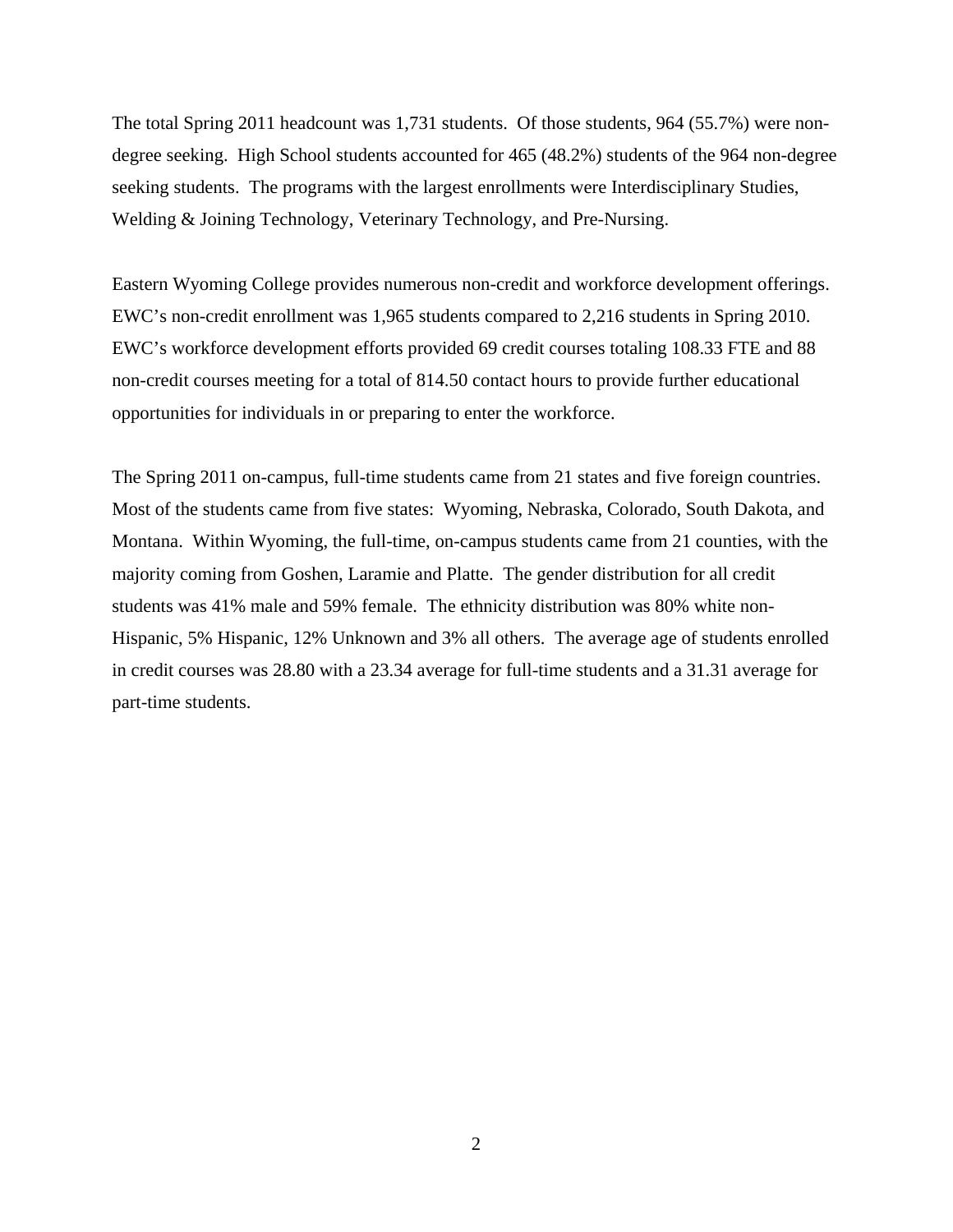# **EWC FINAL ENROLLMENT SPRING 2011**

EWC experienced a 9.7% increase in total student headcount as compared to Spring 2010. The total student headcount of 1731 students reflects an overall increase of 128 students. Total full-time enrollment was 33 students below Spring 2010 and total part-time enrollment was 161 students above Spring 2010. Spring 2011 enrollment was 167.8 students above the five-year average.

| <b>HEADCOUNT</b>       |                    |                    | <b>Spring 2009</b> |                             |             | Spring 2011 |               | <b>5 Yr. AVG</b> |  |
|------------------------|--------------------|--------------------|--------------------|-----------------------------|-------------|-------------|---------------|------------------|--|
|                        | <b>Spring 2007</b> | <b>Spring 2008</b> |                    | $\vert$ Spring 2010 $\vert$ | Spring 2011 | <b>VAR</b>  | $\frac{0}{0}$ |                  |  |
| <b>Full</b> - Time     |                    |                    |                    |                             |             |             |               |                  |  |
| <b>First Time</b>      | 106                | 90                 | 114                | 113                         | 58          | $-55$       | $-48.7%$      | 96.2             |  |
| Previous               | 312                | 398                | 431                | 455                         | 477         | 22          | 4.8%          | 414.6            |  |
| <b>Total Full Time</b> | 418                | 488                | 545                | 568                         | 535         | $-33$       | $-5.8%$       | 510.8            |  |
| <b>Part</b> - Time     |                    |                    |                    |                             |             |             |               |                  |  |
| <b>First Time</b>      | 190                | 169                | 254                | 198                         | 299         | 101         | 51.0%         | 222              |  |
| Previous               | 811                | 809                | 798                | 837                         | 897         | 60          | 7.2%          | 830.4            |  |
| <b>Total Part Time</b> | 1001               | 978                | 1052               | 1035                        | 1196        | 161         | 15.6%         | 1052.4           |  |
| <b>Total Headcount</b> | 1,419              | 1,466              | 1,597              | 1,603                       | 1,731       | 128         | 9.7%          | 1563.2           |  |

EWC experienced a decrease of 1.7% in FTE compared to Spring 2010. The FTE is 62.99 above the 5 year average.

| <b>FTE</b> |        | Spring 2007 Spring 2008 Spring 2009 Spring 2010 |          |          |             | <b>5 Yr. AVG</b> |               |         |
|------------|--------|-------------------------------------------------|----------|----------|-------------|------------------|---------------|---------|
|            |        |                                                 |          |          | Spring 2011 | <b>VAR</b>       | $\frac{0}{0}$ |         |
|            | 850.25 | 975.50                                          | 1,055.42 | 1,090.42 | 1,071.63    | $-18.79$         | $-1.7%$       | .008.64 |

Spring 2011 Enrollment Report Footnotes:

| Total students exclusively auditing classes:              |                         | 259 Total number of hours exclusive audits students took:                | 270     |
|-----------------------------------------------------------|-------------------------|--------------------------------------------------------------------------|---------|
| Total students taking audit hours within regular courses: |                         | 143 Total number of audited hours credit students took:                  | 152     |
| Total credits taken by credit students:                   |                         | 12,437.50 Total hours taken by all students including all audited hours: | 12859.5 |
| Total FTE is 1071.63                                      | Total Headcount is 1731 | Source: WCCC Enrollment Report                                           |         |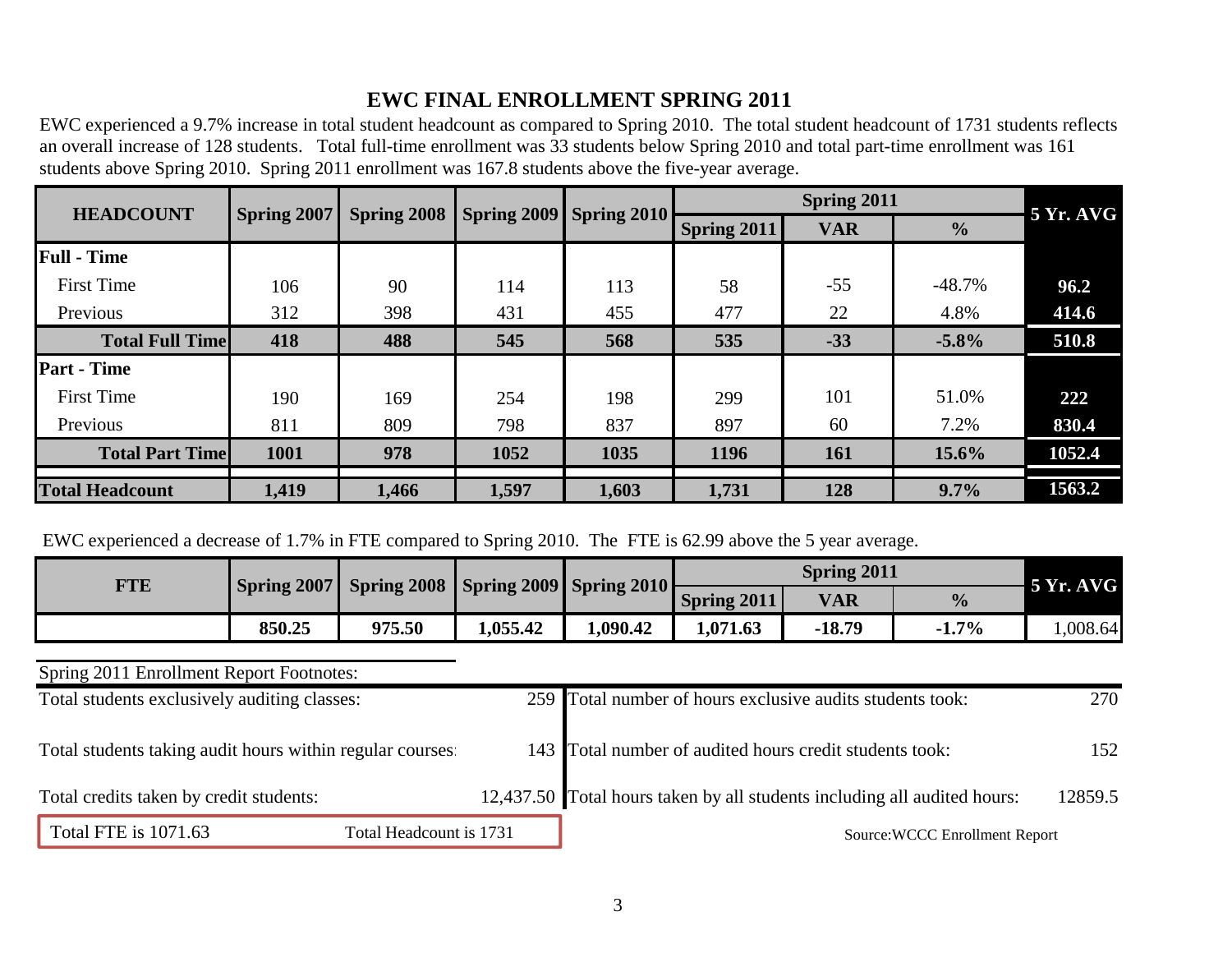



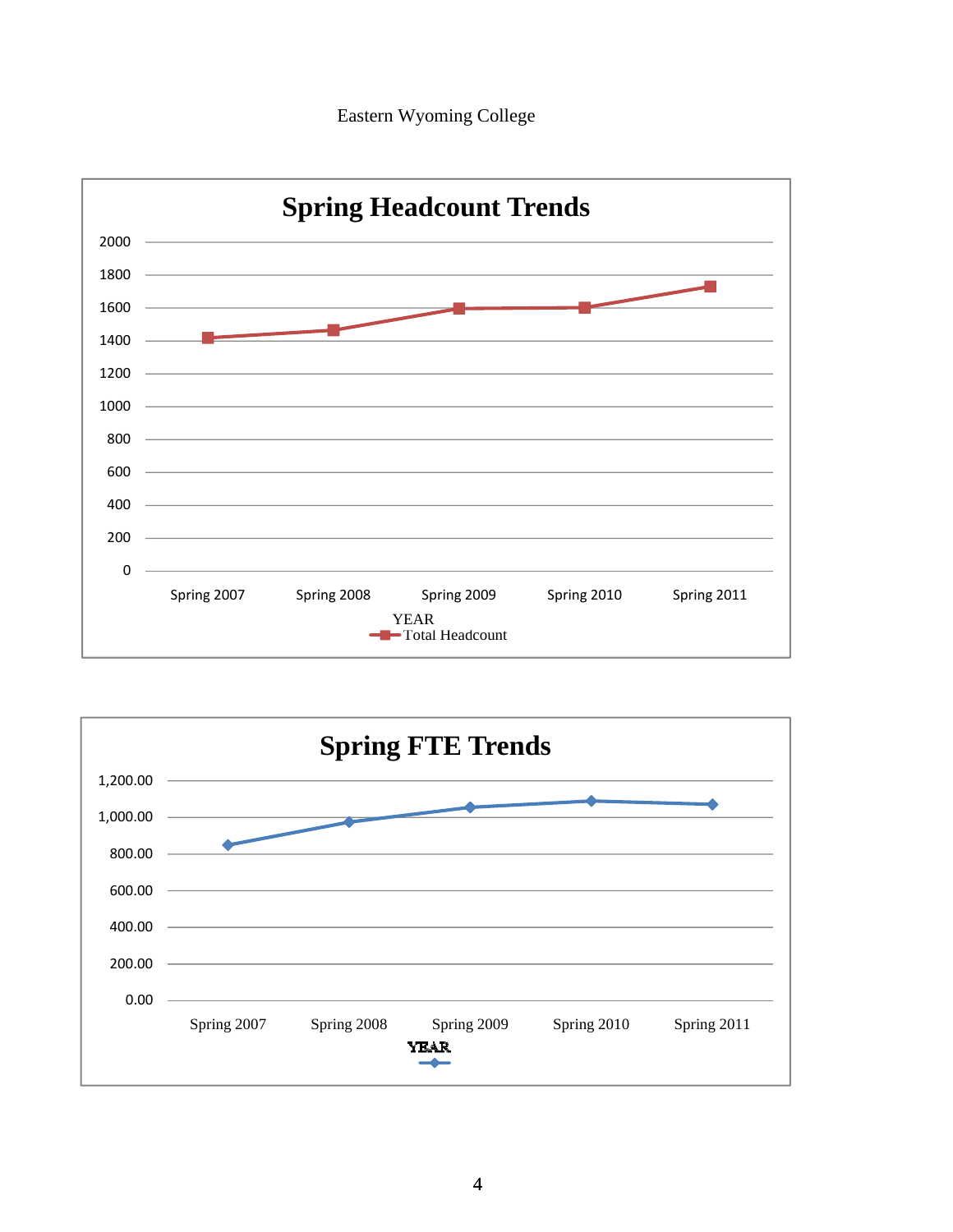#### **SPRING FULL-TIME HEADCOUNT**

EWC experienced a decrease of 35 (25.4%) full-time students in Outreach enrollment and an increase of 2 (0.5%) students in Goshen County for a total decrease of 33 (5.8%) students as compared to Spring 2010. Outreach full-time headcount was 22 students below the five-year. Goshen County was 46 students above the five-year average for an overall 24 students above the five-year average. Please note the new location of WMC is the Wyoming Medium Correctional Institution.

|                         |                         |                         | Year                    |                  |                         | 5 Yr.                   |
|-------------------------|-------------------------|-------------------------|-------------------------|------------------|-------------------------|-------------------------|
| <b>Student Location</b> | 07                      | 08                      | 09                      | 10               | 11                      | Avg.                    |
| Douglas                 | 29                      | 34                      | 33                      | 45               | 54                      | 39                      |
| Glenrock                | $\overline{0}$          | $\overline{4}$          | $\mathbf{1}$            | $\overline{0}$   | $\mathbf{1}$            | $\mathbf{1}$            |
| <b>LEA</b>              | 85                      | 72                      | 89                      | 78               | 23                      | 69                      |
| <b>Converse County</b>  | 114                     | 110                     | 123                     | 123              | 78                      | 110                     |
| Hulett                  | $\overline{0}$          | $\overline{0}$          | $\overline{0}$          | $\overline{0}$   | $\mathbf{1}$            | $\boldsymbol{0}$        |
| Moorcroft               | $\overline{4}$          | 3                       | $\overline{0}$          | $\overline{2}$   | $\overline{4}$          | $\overline{\mathbf{3}}$ |
| Sundance                | $\overline{0}$          | $\overline{0}$          | $\overline{0}$          | $\mathbf{1}$     | $\overline{0}$          | $\boldsymbol{0}$        |
| <b>Crook County</b>     | $\overline{\mathbf{4}}$ | $\overline{\mathbf{3}}$ | $\bf{0}$                | 3                | $\overline{\mathbf{5}}$ | $\overline{\mathbf{3}}$ |
| Lusk                    | $\mathbf{1}$            | $\overline{2}$          | $\mathbf{1}$            | $\overline{2}$   | $\mathbf{1}$            | $\mathbf{1}$            |
| <b>Niobrara County</b>  | $\mathbf{1}$            | $\overline{2}$          | $\mathbf{1}$            | $\overline{2}$   | $\mathbf{1}$            | $\mathbf{1}$            |
| Chugwater               | $\overline{0}$          | $\overline{0}$          | $\overline{0}$          | $\boldsymbol{0}$ | $\overline{0}$          | $\boldsymbol{0}$        |
| Glendo                  | $\overline{0}$          | $\overline{0}$          | $\overline{0}$          | $\overline{0}$   | $\overline{0}$          | $\boldsymbol{0}$        |
| Guernsey                | $\overline{0}$          | $\overline{0}$          | $\overline{0}$          | $\mathbf{1}$     | $\overline{0}$          | $\boldsymbol{0}$        |
| Wheatland               | $\boldsymbol{0}$        | 3                       | 3                       | $\mathbf{1}$     | 3                       | $\overline{2}$          |
| <b>Platte County</b>    | $\boldsymbol{0}$        | $\overline{\mathbf{3}}$ | $\overline{\mathbf{3}}$ | $\overline{2}$   | $\overline{\mathbf{3}}$ | $\overline{2}$          |
| Newcastle               | 6                       | 5                       | 3                       | 5                | 11                      | 6                       |
| Upton                   | $\overline{0}$          | $\mathbf{1}$            | $\overline{0}$          | $\mathbf{1}$     | $\mathbf{1}$            | 1                       |
| <b>Weston County</b>    | 6                       | 6                       | $\overline{\mathbf{3}}$ | 6                | 12                      | $\overline{7}$          |
| Other*                  | $\overline{2}$          | $\mathbf{1}$            | $\boldsymbol{0}$        | $\overline{2}$   | $\overline{\mathbf{4}}$ | $\overline{2}$          |
|                         |                         |                         |                         |                  |                         |                         |
| <b>Outreach</b>         | 127                     | 125                     | 130                     | 138              | 103                     | 125                     |
| <b>Variance</b>         |                         | $-2$                    | 5 <sup>5</sup>          | 8                | $-35$                   |                         |
| % Change                |                         | $-1.6%$                 | 4.0%                    | 6.2%             | $-25.4%$                |                         |
|                         |                         |                         |                         |                  |                         |                         |
| <b>EWC</b>              | 291                     | 363                     | 415                     | 430              | 432                     | 386                     |
| <b>WMC</b>              |                         |                         |                         |                  | $\bf{0}$                |                         |
| <b>Goshen</b>           | 291                     | 363                     | 415                     | 430              | 432                     | 386                     |
| <b>Variance</b>         |                         | 72                      | 52                      | 15               | $\overline{2}$          |                         |
| % Change                |                         | 24.7%                   | 14.3%                   | 3.6%             | 0.5%                    |                         |
|                         |                         |                         |                         |                  |                         |                         |
| <b>Total</b>            | 418                     | 488                     | 545                     | 568              | 535                     | 511                     |
| <b>Variance</b>         |                         | 70                      | 57                      | 23               | $-33$                   |                         |
| % Change                |                         | 16.7%                   | 11.7%                   | 4.2%             | $-5.8\%$                |                         |

\* Full-Time Distance Learning Students Living in WY Outside the EWC Service Area

Source: Colleague FTE Summary Report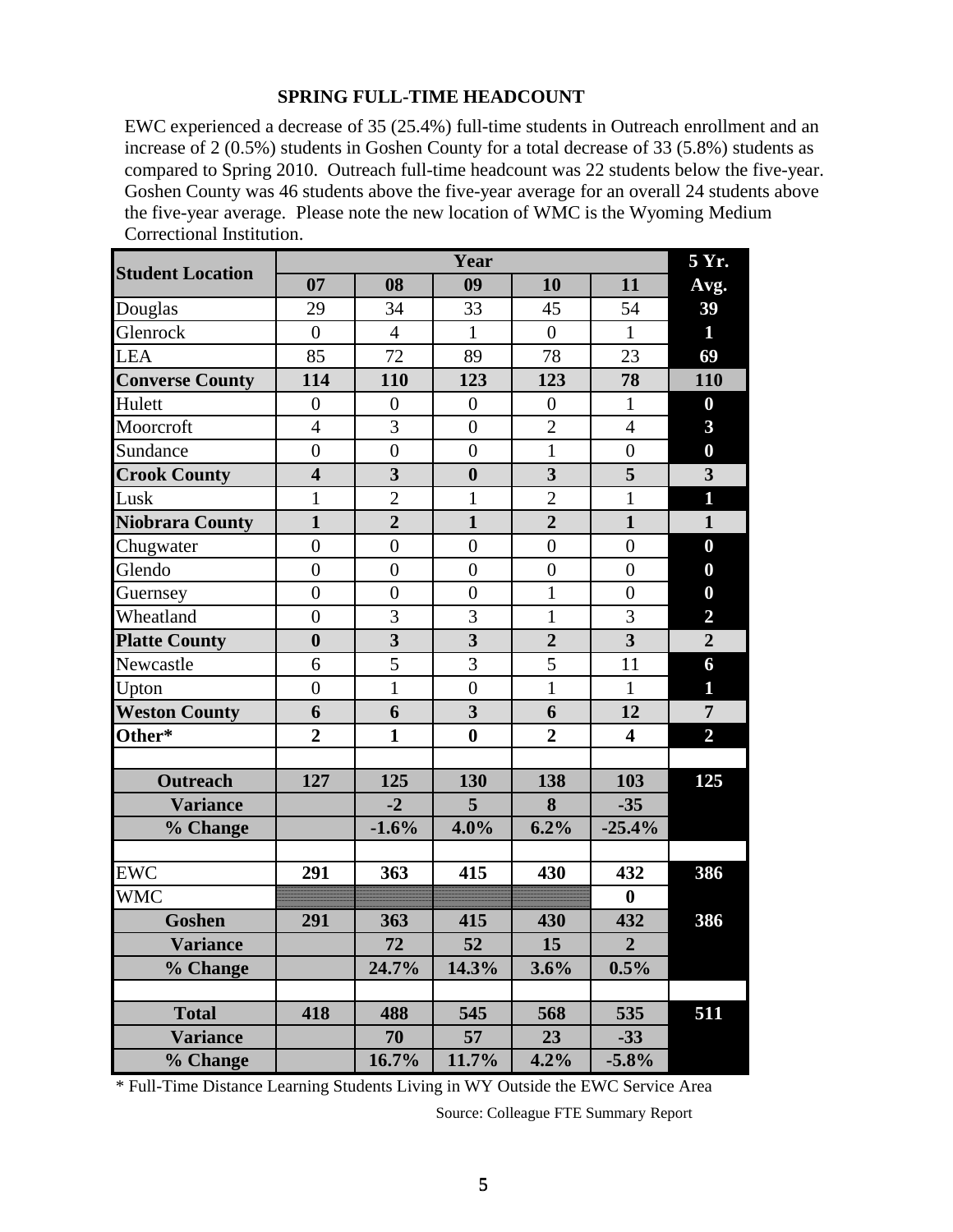

## **SPRING FULL-TIME GOSHEN COUNTY STUDENTS**

| <b>STATE</b>  | <b>TOTAL</b>   | $\frac{0}{0}$ | <b>COUNTY</b>      | <b>TOTAL</b>   | $\frac{0}{0}$ |
|---------------|----------------|---------------|--------------------|----------------|---------------|
| Wyoming       | 273            | 63.2%         | Goshen             | 161            | 59.0%         |
| Alaska        | 3              | 0.7%          | Albany             | $\overline{4}$ | 1.5%          |
| Arizona       | $\overline{2}$ | 0.5%          | Big Horn           | $\overline{2}$ | 0.7%          |
| California    | $\overline{4}$ | 0.9%          | Campbell           | 6              | 2.2%          |
| Colorado      | 24             | 5.6%          | Carbon             | 5              | 1.8%          |
| Idaho         | $\overline{2}$ | 0.5%          | Converse           | 10             | 3.7%          |
| Kansas        | $\overline{2}$ | 0.5%          | Crook              | 7              | 2.6%          |
| Michigan      | 1              | 0.2%          | Freemont           | 7              | 2.6%          |
| Minnesota     | 5              | 1.2%          | <b>Hot Springs</b> | $\overline{0}$ | 0.0%          |
| Mississippi   |                | 0.2%          | Johnson            | $\mathbf{1}$   | 0.4%          |
| Montana       | 14             | 3.2%          | Laramie            | 18             | 6.6%          |
| Nebraska      | 58             | 13.4%         | Lincoln            | $\overline{2}$ | 0.7%          |
| North Dakota  | $\overline{2}$ | 0.5%          | Natrona            | 6              | 2.2%          |
| Ohio          | 1              | 0.2%          | Niobrara           | 10             | 3.7%          |
| Oregon        | 1              | 0.2%          | Park               | $\overline{2}$ | 0.7%          |
| Pennsylvania  | $\overline{2}$ | 0.5%          | Platte             | 18             | 6.6%          |
| South Dakota  | 22             | 5.1%          | Sheridan           | $\overline{2}$ | 0.7%          |
| Texas         | 1              | 0.2%          | Sublette           | 3              | 1.1%          |
| Utah          | 5              | 1.2%          | Sweetwater         | $\mathbf{1}$   | 0.4%          |
| Washington    | 3              | 0.7%          | Teton              | $\mathbf{1}$   | 0.4%          |
| Wisconsin     | 1              | 0.2%          | Uinta              | $\overline{0}$ | 0.0%          |
| International | 5              | 1.2%          | Washakie           | 1              | 0.4%          |
| <b>Total</b>  | 432            | 100.0%        | Weston             | 6              | 2.2%          |
|               |                |               | <b>Total</b>       | 273            | 100.0%        |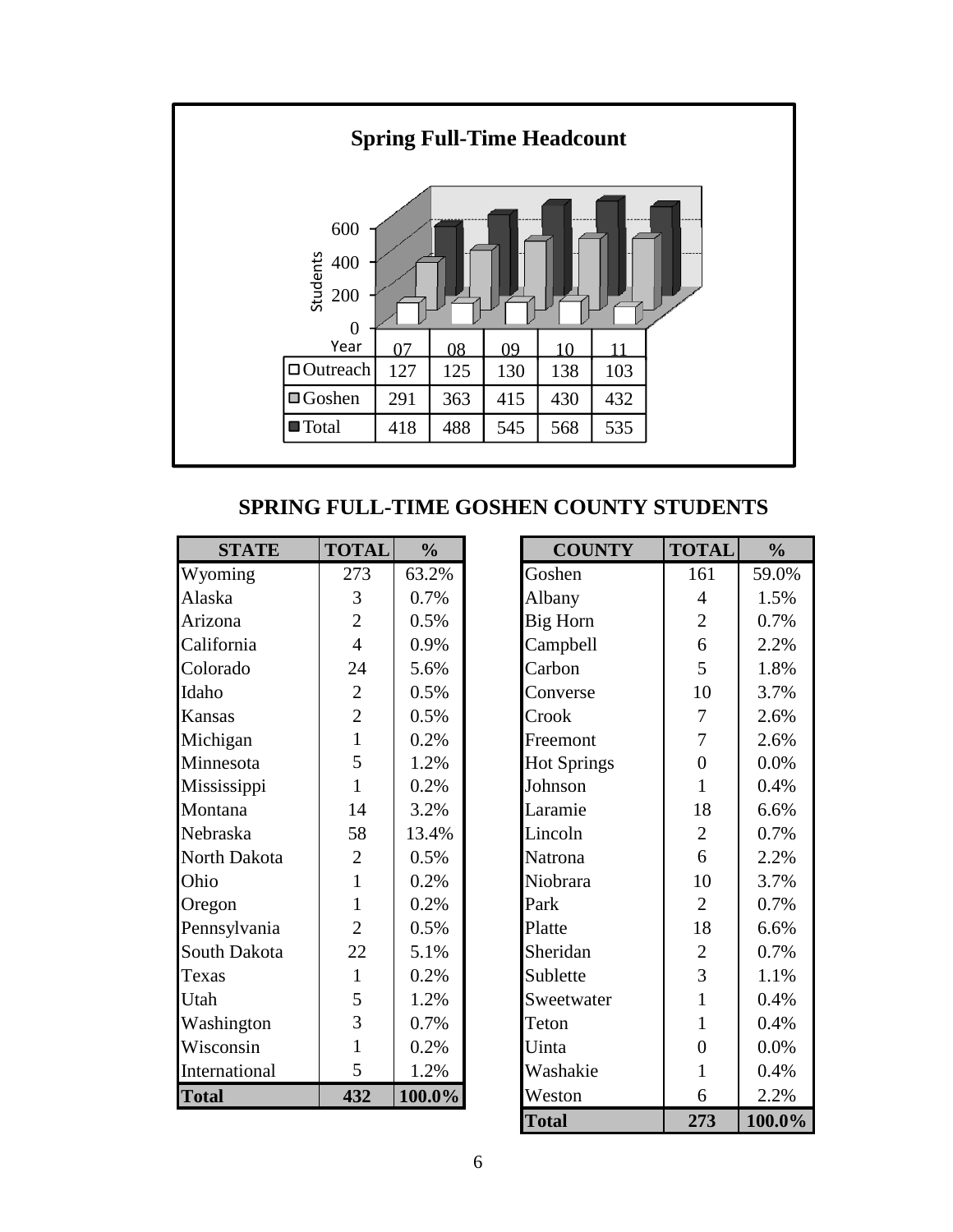#### **SPRING PART-TIME HEADCOUNT**

EWC experienced an increase of 83 (14.3%) part-time students in Outreach enrollment and an increase of 78 (17.1%) students in Goshen County for a total increase of 161 (15.6%) students as compared to Spring 2010. Spring 2011 outreach part-time headcount was 123 students above the five-year average, and Goshen County part-time headcount was 21 students above the five-year average. The total part-time headcount was above the five-year average by 144 students.

| <b>Student Location</b> |                |                         | Year           |                |                | 5 Yr.        |
|-------------------------|----------------|-------------------------|----------------|----------------|----------------|--------------|
|                         | 07             | 08                      | 09             | 10             | 11             | Avg.         |
| Douglas                 | 145            | 175                     | 155            | 204            | 218            | 179          |
| Glenrock                | 21             | 24                      | 33             | 39             | 33             | 30           |
| <b>LEA</b>              | $\overline{0}$ | $\overline{3}$          | $\overline{0}$ | $\mathbf{1}$   | $\overline{0}$ | $\mathbf{1}$ |
| <b>Converse County</b>  | 166            | 202                     | 188            | 244            | 251            | 210          |
| Hulett                  | 30             | 27                      | 23             | 31             | 21             | 26           |
| Moorcroft               | 23             | 35                      | 35             | 38             | 43             | 35           |
| Sundance                | 24             | 21                      | 24             | 33             | 44             | 29           |
| <b>Crook County</b>     | 77             | 83                      | 82             | 102            | 108            | 90           |
| Lusk                    | 14             | 32                      | 50             | 40             | 37             | 35           |
| <b>Niobrara County</b>  | 14             | 32                      | 50             | 40             | 37             | 35           |
| Chugwater               | $\overline{0}$ | $\overline{0}$          | $\overline{0}$ | $\overline{0}$ | $\overline{0}$ | $\bf{0}$     |
| Glendo                  | 6              | 6                       | $\overline{2}$ | $\overline{2}$ | $\overline{5}$ | 4            |
| Guernsey                | 17             | 9                       | 15             | $\overline{7}$ | 16             | 13           |
| Wheatland               | 45             | 29                      | 30             | 28             | 39             | 34           |
| <b>Platte County</b>    | 68             | 44                      | 47             | 37             | 60             | 51           |
| Newcastle               | 91             | 89                      | 147            | 129            | 146            | 120          |
| Upton                   | 16             | 13                      | 25             | 11             | 15             | 16           |
| <b>Weston County</b>    | 107            | 102                     | 172            | 140            | 161            | 136          |
| Other*                  | 8              | $\overline{\mathbf{3}}$ | 12             | 17             | 46             | 17           |
| <b>Outreach</b>         | 440            | 466                     | 551            | 580            | 663            | 540          |
| <b>Variance</b>         |                | 26                      | 85             | 29             | 83             |              |
| % Change                |                | 5.9%                    | 18.2%          | 5.3%           | 14.3%          |              |
| <b>EWC</b>              | 561            | 512                     | 501            | 455            | 511            | 508          |
| <b>WMC</b>              |                |                         |                |                | 22             |              |
| <b>Goshen</b>           | 561            | 512                     | 501            | 455            | 533            | 512          |
| <b>Variance</b>         |                | $-49$                   | $-11$          | $-46$          | 78             |              |
| % Change                |                | $-8.7%$                 | $-2.1%$        | $-9.2%$        | 17.1%          |              |
| <b>Total</b>            | 1,001          | 978                     | 1,052          | 1,035          | 1,196          | 1,052        |
| <b>Variance</b>         |                | $-23$                   | 74             | $-17$          | 161            |              |
| % Change                |                | $-2.3%$                 | 7.6%           | $-1.6%$        | 15.6%          |              |

\* Part-Time Distance Ed Students Living Outside EWC's Service Area

Source: Colleague FTE Summary Report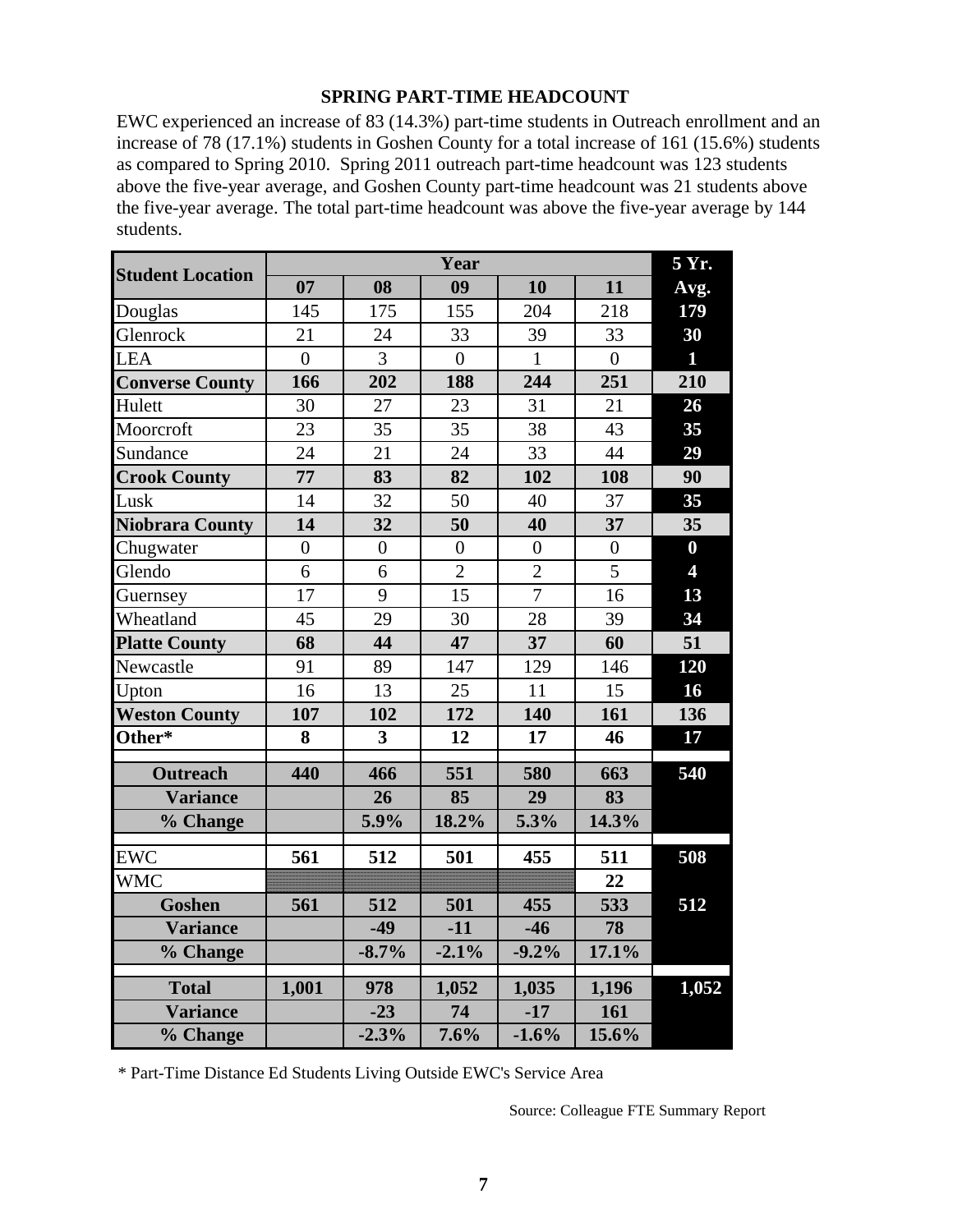

## **SPRING HEADCOUNT BY AGE**

The two highest enrollments by age group were the 17-24 age group with 55.1% of the enrollment and 25-29 age with 7.8%. The most significant changes were an increase of 76 students in the 17-24 age group, increase of 25 students in the 60 and older age group, and a decrease of 23 students in the 30-34 age group. The traditional age students (24 and younger) had an increase of 96 students. The non-traditional age students (25 and older) had an increase of 32 students.

|                |     | <b>Full-Time</b> |       | <b>Part-Time</b> |       | <b>Total</b>  |
|----------------|-----|------------------|-------|------------------|-------|---------------|
| Age            | No. | $\frac{0}{0}$    | No.   | $\frac{0}{0}$    | No.   | $\frac{6}{6}$ |
| 16 or Younger  | 3   | 0.6%             | 98    | 8.2%             | 101   | 5.8%          |
| 17-24          | 430 | 80.4%            | 524   | 43.8%            | 954   | 55.1%         |
| 25-29          | 43  | 8.0%             | 92    | 7.7%             | 135   | 7.8%          |
| $30 - 34$      | 22  | 4.1%             | 67    | 5.6%             | 89    | 5.1%          |
| $35 - 39$      | 11  | 2.1%             | 75    | 6.3%             | 86    | 5.0%          |
| 40-49          | 20  | 3.7%             | 108   | 9.0%             | 128   | 7.4%          |
| 50-59          | 4   | 0.7%             | 100   | 8.4%             | 104   | 6.0%          |
| 60 or older    | 2   | 0.4%             | 99    | 8.3%             | 101   | 5.8%          |
| <b>Unknown</b> | 0   | 0.0%             | 33    | 2.8%             | 33    | 1.9%          |
| <b>Total</b>   | 535 | 100%             | 1,196 | 100%             | 1,731 | 100%          |

**Average Age of 691 Men: 29.07 Average Age of 1007 Women: 28.60 Average Age of 1163 Part-time Students: 31.31 Average Age of 535 Full-time Students: 23.34 Average Age of 1698 Men and Women: 28.80**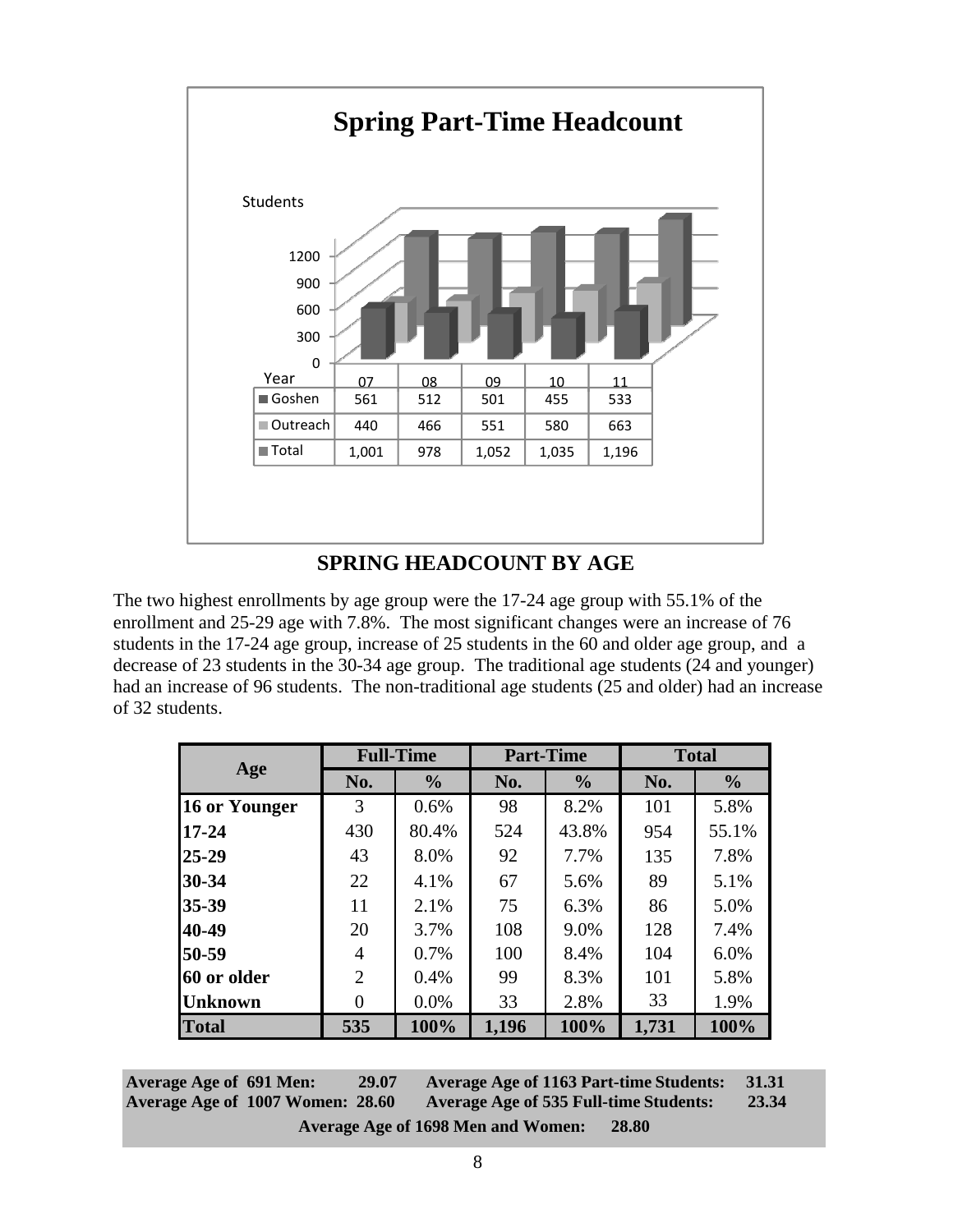## **SPRING AGE UNDER AGE 25/AGE 25 AND OLDER**

EWC experienced an increase in the number of students less than age 25 in Outreach by 73 (16.6%) students and an increase of 23 (4.4%) students in Goshen County for a total increase of 96 (10.0%) students less than age 25. Outreach had a decrease of 38 (14.2%) students age 25 and older, and Goshen County experienced an increase of 55 (15.4%) students for a total increase of 17 (2.7%) students age 25 and older

|                         |                |                  |                |                  |                | Year             |                         |                  |                |                |                         |
|-------------------------|----------------|------------------|----------------|------------------|----------------|------------------|-------------------------|------------------|----------------|----------------|-------------------------|
| <b>Student Location</b> |                | 07               |                | 08               |                | 09               |                         | 10               |                | 11             | <b>Total</b><br>Var     |
|                         | LT 25          | <b>GE 25</b>     | LT 25          | <b>GE 25</b>     | LT 25          | <b>GE 25</b>     | LT 25                   | <b>GE 25</b>     | LT 25          | <b>GE 25</b>   |                         |
| Douglas                 | 91             | 82               | 126            | 83               | 108            | 80               | 163                     | 86               | 184            | 88             | 23                      |
| Glenrock                | 17             | $\overline{4}$   | 21             | $\overline{7}$   | 27             | $\overline{7}$   | 34                      | $\overline{4}$   | 32             | $\overline{2}$ | $-4$                    |
| <b>LEA</b>              | 28             | 57               | 21             | 54               | 16             | 73               | 21                      | 58               | 9              | 14             | $-56$                   |
| <b>Converse County</b>  | 136            | 143              | 168            | 144              | 151            | 160              | 218                     | 148              | 225            | 104            | $-37$                   |
| Hulett                  | 9              | 21               | 18             | 9                | 14             | 9                | 22                      | 9                | 13             | 9              | $-9$                    |
| Moorcroft               | 17             | 10               | 27             | 11               | 28             | 7                | 38                      | $\overline{2}$   | 45             | $\overline{2}$ | $\overline{7}$          |
| Sundance                | 21             | $\overline{3}$   | 17             | $\overline{4}$   | 23             | 1                | 33                      | $\overline{0}$   | 34             | 10             | 11                      |
| <b>Crook County</b>     | 47             | 34               | 62             | 24               | 65             | 17               | 93                      | 11               | 92             | 21             | $\boldsymbol{9}$        |
| Lusk                    | 8              | 7                | 6              | 28               | 20             | 31               | 14                      | 27               | 24             | 14             | $-3$                    |
| <b>Niobrara County</b>  | 8              | $\overline{7}$   | 6              | 28               | 20             | 31               | 14                      | 27               | 24             | 14             | $-3$                    |
| Chugwater               | $\overline{0}$ | $\boldsymbol{0}$ | $\overline{0}$ | $\boldsymbol{0}$ | $\overline{0}$ | $\mathbf{0}$     | $\overline{0}$          | $\boldsymbol{0}$ |                |                | $\boldsymbol{0}$        |
| Glendo                  | 6              | $\mathbf{0}$     | $\mathbf{1}$   | 5                | $\overline{2}$ | $\boldsymbol{0}$ | $\overline{2}$          | $\overline{0}$   | 5              | $\overline{0}$ | $\mathbf{3}$            |
| Guernsey                | 11             | 6                | 6              | 3                | 11             | 4                | $\overline{7}$          | $\mathbf{1}$     | 14             | $\overline{2}$ | 8                       |
| Wheatland               | 18             | 27               | 12             | 20               | 16             | 17               | 8                       | 21               | 18             | 24             | 13                      |
| <b>Platte County</b>    | 35             | 33               | 19             | 28               | 29             | 21               | 17                      | 22               | 37             | 26             | 24                      |
| Newcastle               | 70             | 27               | 68             | 26               | 115            | 34               | 83                      | 50               | 114            | 42             | 23                      |
| Upton                   | 11             | 5                | 6              | 8                | 21             | $\overline{4}$   | 10                      | $\overline{2}$   | 13             | 3              | $\overline{\mathbf{4}}$ |
| <b>Weston County</b>    | 81             | 32               | 74             | 34               | 136            | 38               | 93                      | 52               | 127            | 45             | 27                      |
| Other*                  | $\overline{2}$ | 8                | $\overline{2}$ | $\overline{2}$   | $\overline{2}$ | 10               | $\overline{\mathbf{4}}$ | 8                | $\overline{7}$ | 20             | 15                      |
| Outreach                | 309            | 257              | 331            | 260              | 403            | 277              | 439                     | 268              | 512            | 230            |                         |
| <b>Variance</b>         |                |                  | 22             | 3                | 72             | 17               | 36                      | $-9$             | 73             | $-38$          | 35                      |
| $\%$ Change             |                |                  | 7.1%           | 1.2%             | 21.8%          | 6.5%             | 8.9%                    | $-3.2%$          | 16.6%          | $-14.2%$       | 5.0%                    |
| <b>EWC</b>              | 437            | 415              | 487            | 386              | 530            | 385              | 520                     | 358              | 537            | 397            | 56                      |
| <b>WMC</b>              |                |                  |                |                  |                |                  |                         |                  | 6              | 16             | 22                      |
| <b>Goshen</b>           | 437            | 415              | 487            | 386              | 530            | 385              | 520                     | 358              | 543            | 413            |                         |
| <b>Variance</b>         |                |                  | 50             | $-29$            | 43             | $-1$             | $-10$                   | $-27$            | 23             | 55             | 78                      |
| % Change                |                |                  | 11.4%          | $-7.0%$          | 8.8%           | $-0.3%$          | $-1.9%$                 | $-7.0\%$         | 4.4%           | 15.4%          | 8.9%                    |
| <b>Total</b>            | 746            | 672              | 818            | 646              | 933            | 662              | 959                     | 626              | 1055           | 643            |                         |
| <b>Variance</b>         |                |                  | 72             | $-26$            | 115            | 16               | 26                      | $-36$            | 96             | 17             | 113                     |
| % Change                |                |                  | 9.7%           | $-3.9\%$         | 14.1%          | 2.5%             | 2.8%                    | $-5.4%$          | $10.0\%$       | 2.7%           | 7.1%                    |

\* Distance Ed Students Living Outside EWC's Service Area: 4- Less Than Age 25 and 8 - Age 25 or Older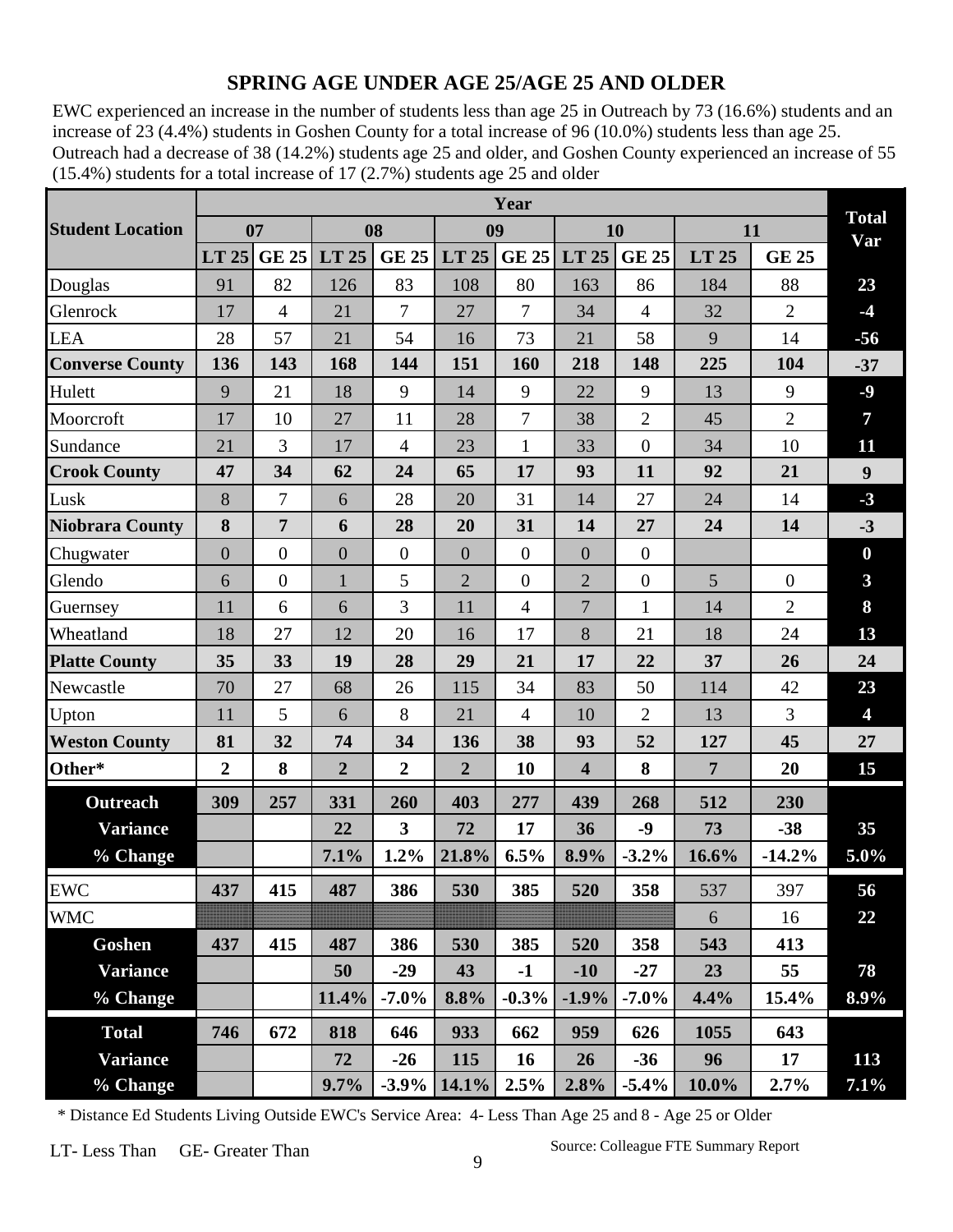#### **SPRING AGE UNDER 25/AGE 25 AND OLDER**



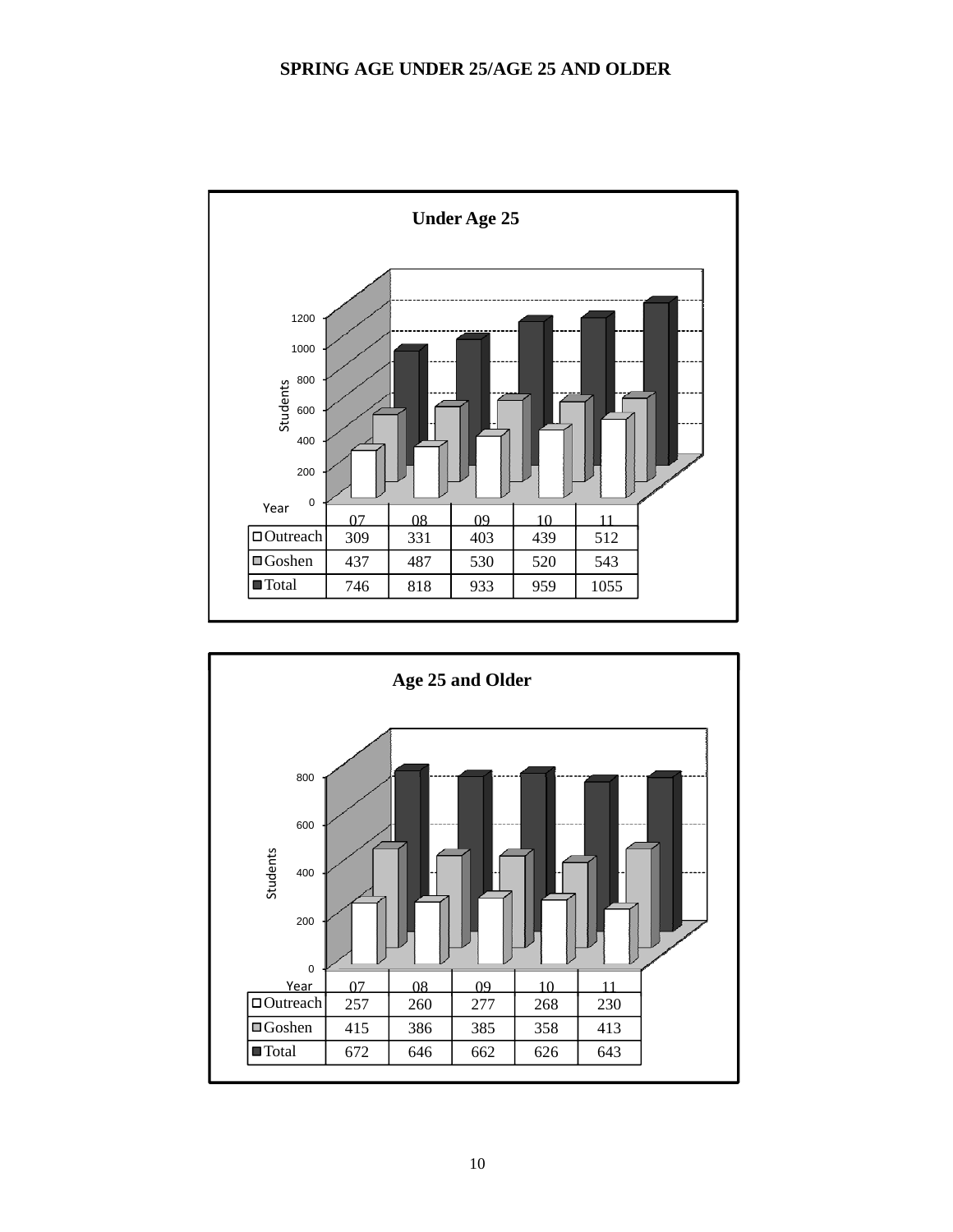#### **SPRING FTE BY LOCATION**

EWC experienced a decrease of 18.79 (1.7%) FTE compared to Spring 2010. Goshen County had an increase of 19.79 (2.9%) FTE. Outreach had a decrease of 38.59 (9.3%) FTE. **The total**  had an increase of 19.79 (2.9%) FTE. Outreach had a decrease of 38.59 (9.3%) FTE.**The total FTE distribution was 35.3% Outreach and 64.7% Goshen County**. Goshen County FTE was above the five-year average by 64.07. Outreach was below their five-year average by 1.08. The total FTE is 62.98 above the five-year.

| <b>Student Location</b>                                                 |        |        | Year     |          |          | Var               | 5 Yr.    |
|-------------------------------------------------------------------------|--------|--------|----------|----------|----------|-------------------|----------|
|                                                                         | 07     | 08     | 09       | 10       | 11       |                   | Avg.     |
| <b>Douglas</b>                                                          | 91.42  | 112.17 | 101.50   | 136.42   | 156.75   | 34.92             | 88.30    |
| <b>Glenrock</b>                                                         | 8.75   | 16.00  | 18.08    | 16.92    | 14.42    | $-2.50$           | 14.83    |
| <b>LEA</b>                                                              | 139.50 | 138.08 | 146.42   | 130.75   | 29.50    | $-101.25$         | 116.85   |
| <b>Converse County</b>                                                  | 239.67 | 266.25 | 266.00   | 284.08   | 200.67   | $-83.42$          | 251.33   |
| <b>Hulett</b>                                                           | 5.42   | 7.08   | 5.50     | 11.33    | 7.33     | $-4.00$           | 7.33     |
| <b>Moorcroft</b>                                                        | 12.33  | 17.00  | 11.75    | 18.58    | 23.00    | 4.42              | 16.53    |
| <b>Sundance</b>                                                         | 7.92   | 6.50   | 7.67     | 11.92    | 13.83    | $\overline{1.92}$ | 9.57     |
| <b>Crook County</b>                                                     | 25.67  | 30.58  | 24.92    | 41.83    | 44.16    | 2.33              | 33.43    |
| Lusk                                                                    | 5.75   | 7.17   | 14.50    | 11.58    | 11.67    | 0.08              | 10.13    |
| Nobrara County                                                          | 5.75   | 7.17   | 14.50    | 11.58    | 11.67    | 0.08              | 10.13    |
| <b>Chugwater</b>                                                        | 0.00   | 0.00   | 0.00     | 0.00     | 0.00     | 0.00              | 0.00     |
| <b>Glendo</b>                                                           | 3.25   | 0.75   | 0.58     | 0.50     | 1.67     | 1.17              | 1.35     |
| <b>Guernsey</b>                                                         | 5.33   | 2.17   | 3.83     | 2.75     | 5.25     | 2.50              | 3.87     |
| Wheatland                                                               | 10.42  | 15.92  | 16.92    | 12.17    | 19.67    | 7.50              | 15.02    |
| <b>Platte County</b>                                                    | 19.00  | 18.84  | 21.33    | 15.42    | 26.58    | 11.17             | 20.23    |
| <b>Newcastle</b>                                                        | 41.75  | 39.25  | 49.00    | 52.75    | 70.58    | 17.83             | 50.67    |
| <b>Upton</b>                                                            | 6.08   | 4.83   | 9.17     | 3.33     | 5.08     | 1.75              | 5.70     |
| <b>Weston County</b>                                                    | 47.83  | 44.08  | 58.17    | 56.08    | 75.67    | 19.58             | 56.37    |
| Other*                                                                  | 5.17   | 2.50   | 3.42     | 7.58     | 19.25    | 11.67             | 7.58     |
| <b>Outreach</b>                                                         | 343.09 | 369.42 | 388.33   | 416.58   | 378.00   | $-38.59$          | 379.08   |
| <b>Variance</b>                                                         |        | 26.33  | 18.91    | 28.25    | $-38.59$ |                   |          |
| % Change                                                                |        | 7.7%   | 5.1%     | 7.3%     | $-9.3%$  |                   |          |
| <b>EWC</b>                                                              | 507.17 | 606.08 | 667.08   | 673.83   | 686.21   | 12.38             | 628.07   |
| <b>WMC</b>                                                              |        |        |          |          | 7.42     | 7.42              |          |
| <b>Goshen</b>                                                           | 507.17 | 606.08 | 667.08   | 673.83   | 693.63   | 19.79             | 629.56   |
| <b>Variance</b>                                                         |        | 98.91  | 61.00    | 6.75     | 19.79    |                   |          |
| % Change                                                                |        | 19.5%  | 10.1%    | 1.0%     | 2.9%     |                   |          |
| <b>Total</b>                                                            | 850.26 | 975.50 | 1,055.42 | 1,090.42 | 1,071.62 | $-18.79$          | 1,008.64 |
| <b>Variance</b>                                                         |        | 125.24 | 79.92    | 35.00    | $-18.79$ |                   |          |
| % Change                                                                |        | 14.7%  | 8.2%     | 3.3%     | $-1.7%$  |                   |          |
| * Distance Education Students Living in WY Outside the EWC Service Area |        |        |          |          |          |                   |          |
|                                                                         |        |        |          |          |          |                   |          |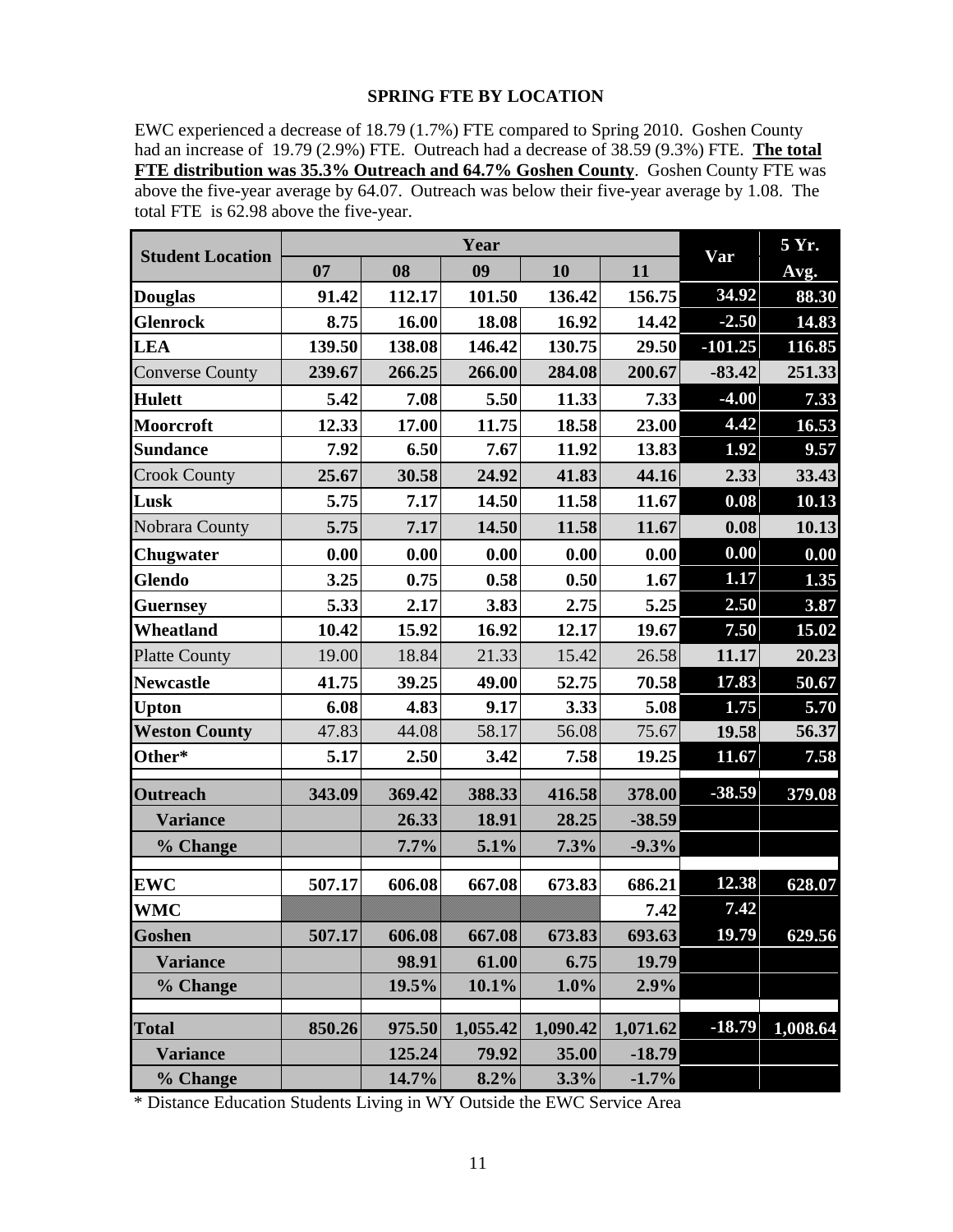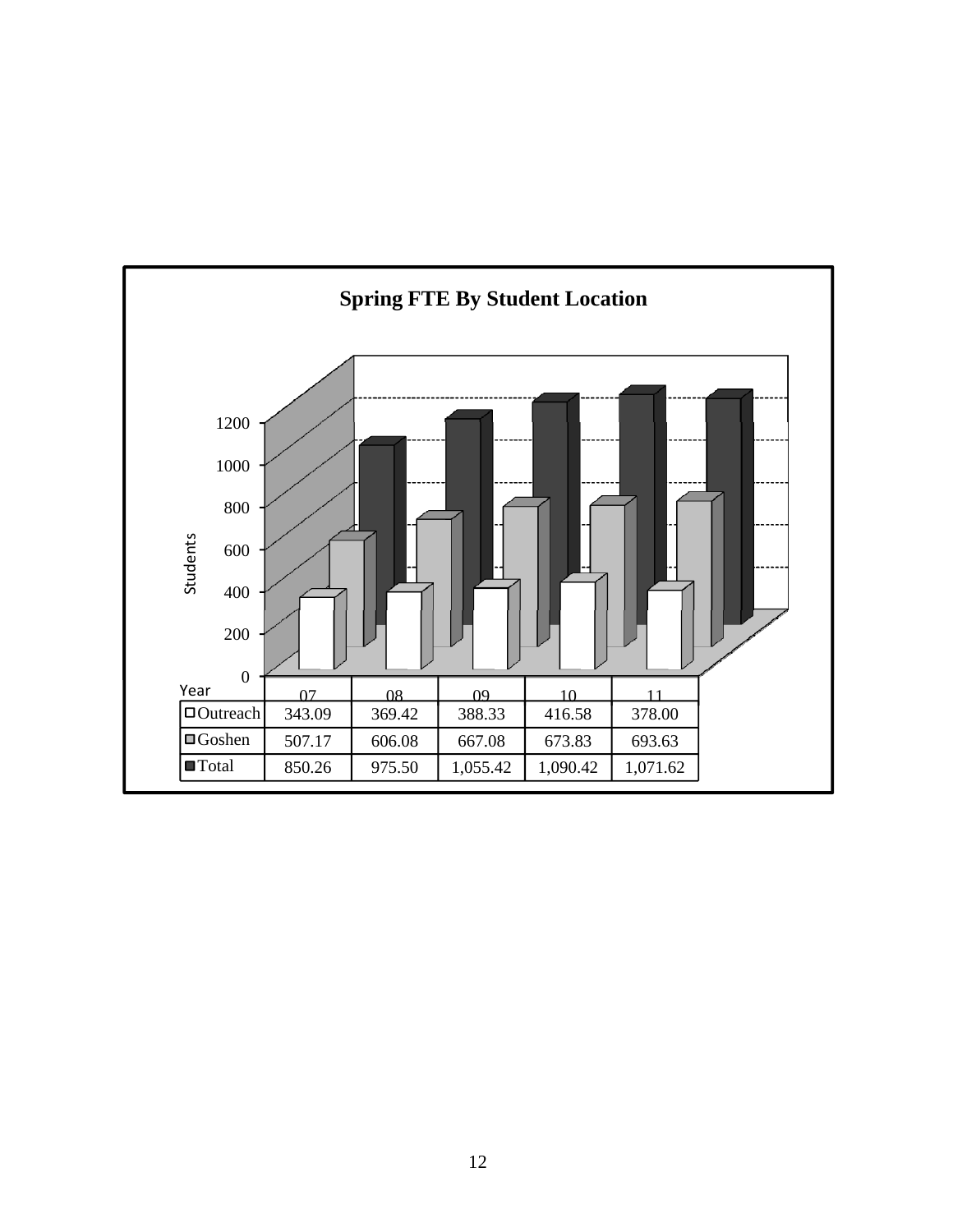|                        | Spring 2009           |            | Spring 2010           |            | Spring 2011             |            |
|------------------------|-----------------------|------------|-----------------------|------------|-------------------------|------------|
| <b>Course Location</b> | No.<br><b>Courses</b> | <b>FTE</b> | No.<br><b>Courses</b> | <b>FTE</b> | No.<br><b>Courses</b>   | <b>FTE</b> |
| Douglas                | 19                    | 32.33      | 24                    | 55.58      | 25                      | 78.92      |
| Glenrock               | $\overline{4}$        | 14.92      | $\overline{4}$        | 15.67      | $\overline{4}$          | 12.42      |
| <b>Converse County</b> | 23                    | 47.25      | 28                    | 71.25      | 29                      | 91.34      |
| Hulett                 | $\overline{4}$        | 3.50       | 7                     | 9.50       | $\overline{4}$          | 4.00       |
| Moorcroft              | 8                     | 6.83       | 8                     | 15.50      | 7                       | 19.17      |
| Sundance               | 6                     | 7.17       | $\overline{7}$        | 9.75       | $\overline{7}$          | 10.67      |
| <b>Crook County</b>    | 18                    | 17.50      | 22                    | 34.75      | 18                      | 33.84      |
| Lusk                   | $\mathbf{1}$          | 2.25       | $\mathbf{1}$          | 1.50       | $\overline{4}$          | 4.83       |
| <b>Niobrara County</b> | $\mathbf{1}$          | 2.25       | $\mathbf{1}$          | 1.50       | $\overline{\mathbf{4}}$ | 4.83       |
| Chugwater              | $\overline{0}$        | 0.00       | $\overline{0}$        | 0.00       | $\overline{0}$          | 0.00       |
| Glendo                 | $\overline{2}$        | 0.58       | $\mathbf{1}$          | 0.50       | 1                       | 1.67       |
| Guernsey               | $\overline{2}$        | 2.42       | $\mathbf{1}$          | 0.50       | 5                       | 3.67       |
| Wheatland              | 3                     | 2.50       | $\overline{4}$        | 1.17       | 1                       | 0.50       |
| <b>Platte County</b>   | $\overline{7}$        | 5.50       | 6                     | 2.17       | $\overline{7}$          | 5.84       |
| Newcastle              | 16                    | 21.25      | 15                    | 14.00      | 18                      | 22.50      |
| Upton                  | 5                     | 6.67       | $\overline{2}$        | 1.92       | 3                       | 3.25       |
| <b>Weston County</b>   | 21                    | 27.92      | 17                    | 15.92      | 21                      | 25.75      |
| <b>Outreach</b>        | 70                    | 100.42     | 74                    | 125.59     | 79                      | 161.60     |
| <b>Goshen</b>          | 14                    | 43.83      | 11                    | 25.00      | 9                       | 23.25      |
| <b>Total</b>           | 84                    | 144.25     | 85                    | 150.59     | 88                      | 184.85     |
| % of Total FTE         | 13.67%                |            | 13.81%                |            | 17.25%                  |            |

## **SPRING CONCURRENT COURSES**

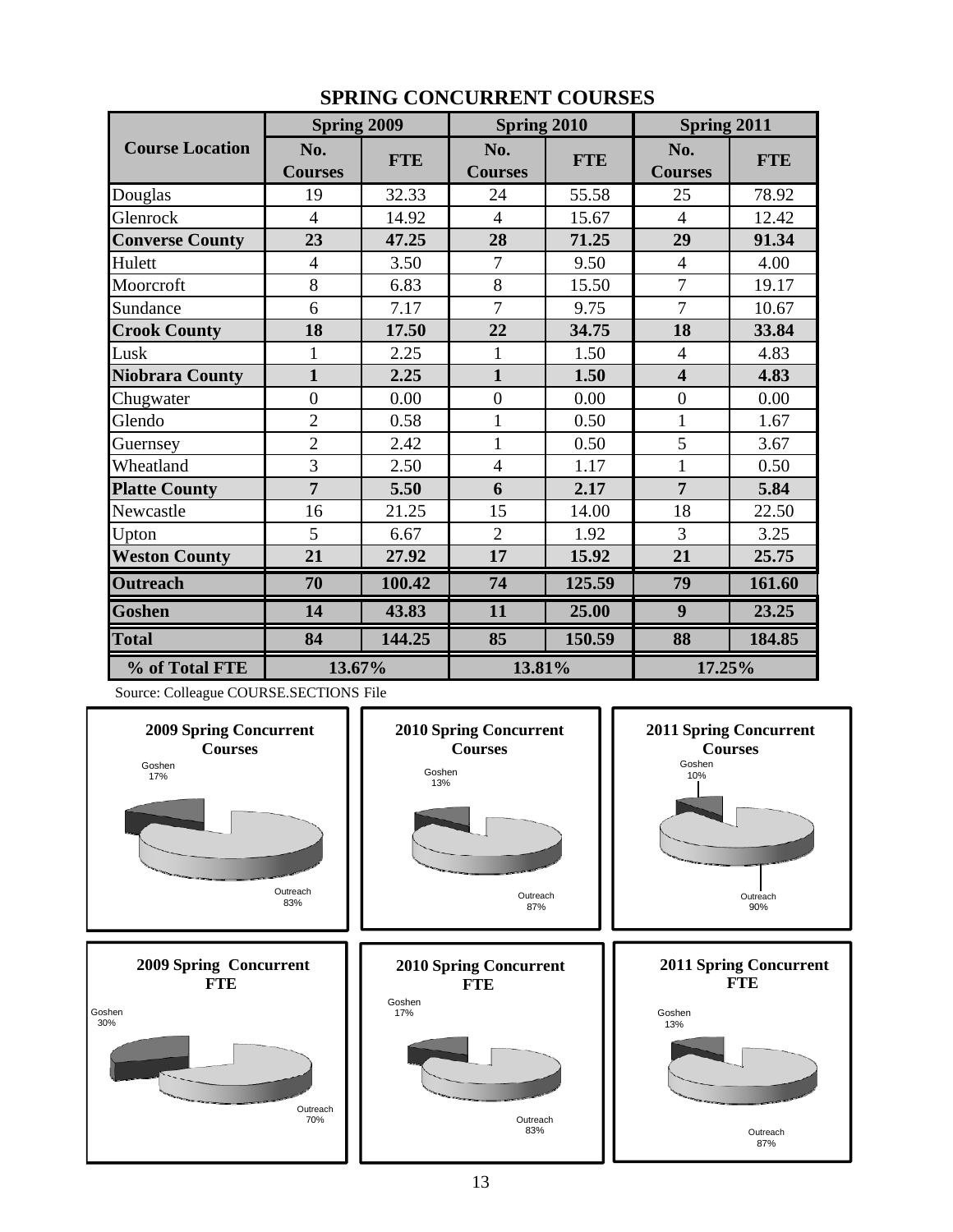#### **SPRING HIGH SCHOOL STUDENT HEADCOUNT**

The number of high school students enrolled in EWC credit classes increased by 50 students compared to Spring 2010. The number of full-time students increased by 14 students, and the number of part-time students increased by 36 students.

|                         |                         | <b>Spring 2009</b> |                |                  | Spring 2010    |                  |                         | <b>Spring 2011</b> |                | 3 Yr.            |
|-------------------------|-------------------------|--------------------|----------------|------------------|----------------|------------------|-------------------------|--------------------|----------------|------------------|
| <b>Student Location</b> | <b>FT</b>               | <b>PT</b>          | <b>Total</b>   | <b>FT</b>        | PT             | <b>Total</b>     | <b>FT</b>               | <b>PT</b>          | <b>Total</b>   | Avg.             |
| Douglas                 | $\overline{4}$          | 62                 | 66             | 5                | 113            | 118              | 17                      | 129                | 146            | 110              |
| Glenrock                | $\overline{0}$          | 22                 | 22             | $\boldsymbol{0}$ | 34             | 34               | $\mathbf{1}$            | 30                 | 31             | 29               |
| <b>Converse County</b>  | $\overline{\mathbf{4}}$ | 84                 | 88             | 5                | 147            | 152              | 18                      | 159                | 177            | 139              |
| Hulett                  | $\overline{0}$          | 13                 | 13             | $\overline{0}$   | 22             | 22               | $\overline{0}$          | 12                 | 12             | 16               |
| Moorcroft               | $\overline{0}$          | 23                 | 23             | $\overline{2}$   | 32             | 34               | $\overline{4}$          | 40                 | 44             | 34               |
| Sundance                | $\mathbf{0}$            | 22                 | 22             | $\overline{0}$   | 31             | 31               | $\overline{0}$          | 34                 | 34             | 29               |
| <b>Crook County</b>     | $\bf{0}$                | 58                 | 58             | $\overline{2}$   | 85             | 87               | 4                       | 86                 | 90             | 78               |
| Lusk                    | $\overline{0}$          | 12                 | 12             | $\overline{0}$   | $\overline{7}$ | $\overline{7}$   | $\overline{0}$          | 17                 | 17             | 12               |
| <b>Niobrara County</b>  | $\bf{0}$                | 12                 | 12             | $\bf{0}$         | $\overline{7}$ | $\overline{7}$   | $\bf{0}$                | 17                 | 17             | 12               |
| Chugwater               | $\overline{0}$          | $\overline{0}$     | $\overline{0}$ | $\overline{0}$   | $\overline{0}$ | $\overline{0}$   | $\overline{0}$          | $\overline{0}$     | $\overline{0}$ | $\overline{0}$   |
| Glendo                  | $\overline{0}$          | $\overline{2}$     | $\overline{2}$ | $\boldsymbol{0}$ | $\overline{2}$ | $\overline{2}$   | $\overline{0}$          | 5                  | 5              | 3                |
| Guernsey                | $\overline{0}$          | 11                 | 11             | $\boldsymbol{0}$ | $\overline{7}$ | $\overline{7}$   | $\overline{0}$          | 14                 | 14             | 11               |
| Wheatland               | $\overline{0}$          | $\overline{7}$     | $\overline{7}$ | $\boldsymbol{0}$ | $\overline{4}$ | $\overline{4}$   | $\overline{0}$          | 8                  | 8              | 6                |
| <b>Platte County</b>    | $\bf{0}$                | 20                 | 20             | $\bf{0}$         | 13             | 13               | $\bf{0}$                | 27                 | 27             | 20               |
| Newcastle               | $\overline{0}$          | 58                 | 58             | $\overline{0}$   | 47             | 47               | $\overline{0}$          | 54                 | 54             | 53               |
| Upton                   | $\overline{0}$          | 20                 | 20             | $\overline{0}$   | 9              | 9                | $\overline{0}$          | 13                 | 13             | 14               |
| <b>Weston County</b>    | $\bf{0}$                | 78                 | 78             | $\boldsymbol{0}$ | 56             | 56               | $\bf{0}$                | 67                 | 67             | 67               |
| <b>Other</b>            | $\bf{0}$                | $\bf{0}$           | $\bf{0}$       | $\bf{0}$         | $\bf{0}$       | $\boldsymbol{0}$ | $\boldsymbol{0}$        | $\bf{0}$           | $\bf{0}$       | $\boldsymbol{0}$ |
| Outreach                | $\overline{\mathbf{4}}$ | 252                | 256            | $\overline{7}$   | 308            | 315              | 22                      | 356                | 378            | 316              |
| Goshen                  | 6                       | 121                | 127            | 5                | 95             | <b>100</b>       | $\overline{\mathbf{4}}$ | 83                 | 87             | 105              |
| <b>Total</b>            | 10                      | 373                | 383            | 12               | 403            | 415              | 26                      | 439                | 465            | 421              |
| % of Total Students     |                         | 23.98%             |                |                  | 25.89%         |                  |                         | 26.86%             |                |                  |





Source: Colleague W73.ENROLL.DETAIL.FINAL File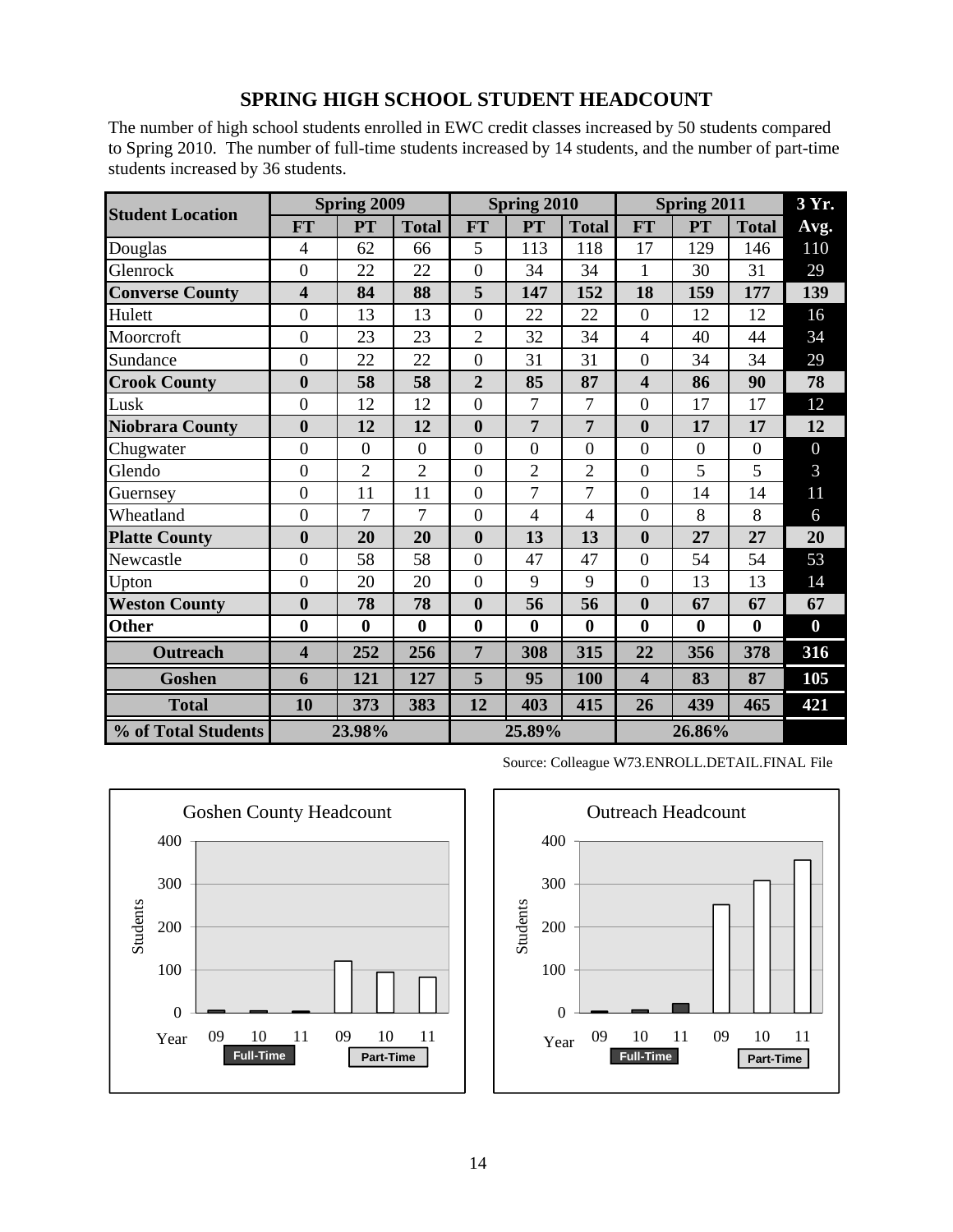| <b>Student Location</b> | <b>Concurrent</b><br><b>Courses Only</b> |           | <b>Regular Courses</b><br>Only |           |                         | <b>Both Concurrent</b><br>and Regular<br><b>Courses</b> |                         |                         | <b>All High School</b><br><b>Students</b> |                         |           |              |
|-------------------------|------------------------------------------|-----------|--------------------------------|-----------|-------------------------|---------------------------------------------------------|-------------------------|-------------------------|-------------------------------------------|-------------------------|-----------|--------------|
|                         | <b>FT</b>                                | <b>PT</b> | <b>Total</b>                   | <b>FT</b> | <b>PT</b>               | <b>Total</b>                                            | <b>FT</b>               | <b>PT</b>               | <b>Total</b>                              | <b>FT</b>               | <b>PT</b> | <b>Total</b> |
| Douglas                 | 12                                       | 128       | 140                            |           |                         |                                                         | 5                       | 1                       | 6                                         | 17                      | 129       | 146          |
| Glenrock                | $\mathbf{1}$                             | 30        | 31                             |           |                         |                                                         |                         |                         |                                           | 1                       | 30        | 31           |
| <b>Converse County</b>  | 13                                       | 158       | 171                            |           |                         |                                                         | 5                       | $\mathbf{1}$            | 6                                         | 18                      | 159       | 177          |
| Hulett                  |                                          | 12        | 12                             |           |                         |                                                         |                         |                         |                                           |                         | 12        | 12           |
| Moorcroft               |                                          | 36        | 36                             |           |                         |                                                         | $\overline{4}$          | $\overline{4}$          | 8                                         | $\overline{4}$          | 40        | 44           |
| Sundance                |                                          | 34        | 34                             |           |                         |                                                         |                         |                         |                                           |                         | 34        | 34           |
| <b>Crook County</b>     |                                          | 82        | 82                             |           |                         |                                                         | $\overline{\mathbf{4}}$ | $\overline{\mathbf{4}}$ | 8                                         | $\overline{\mathbf{4}}$ | 86        | 90           |
| Lusk                    |                                          | 17        | 17                             |           |                         |                                                         |                         |                         |                                           |                         | 17        | 17           |
| <b>Niobrara County</b>  |                                          | 17        | 17                             |           |                         |                                                         |                         |                         |                                           |                         | 17        | 17           |
| Chugwater               |                                          |           |                                |           |                         |                                                         |                         |                         |                                           |                         |           |              |
| Glendo                  |                                          | 5         | 5                              |           |                         |                                                         |                         |                         |                                           |                         | 5         | 5            |
| Guernsey                |                                          | 8         | 8                              |           | $\mathbf{1}$            | $\mathbf{1}$                                            |                         | 5                       | 5                                         |                         | 14        | 14           |
| Wheatland               |                                          | 3         | 3                              |           | 5                       | $\overline{5}$                                          |                         |                         |                                           |                         | 8         | 8            |
| <b>Platte County</b>    |                                          | 16        | 16                             |           | 6                       | 6                                                       |                         | 5                       | 5                                         |                         | 27        | 27           |
| Newcastle               |                                          | 54        | 54                             |           |                         |                                                         |                         |                         |                                           |                         | 54        | 54           |
| Upton                   |                                          | 13        | 13                             |           |                         |                                                         |                         |                         |                                           |                         | 13        | 13           |
| <b>Weston County</b>    |                                          | 67        | 67                             |           |                         |                                                         |                         |                         |                                           |                         | 67        | 67           |
| Other*                  |                                          |           |                                |           |                         |                                                         |                         |                         |                                           |                         |           |              |
| <b>Outreach</b>         | 13                                       | 340       | 353                            |           | 6                       | 6                                                       | 9                       | 10                      | 19                                        | 22                      | 356       | 378          |
| Goshen                  | $\mathbf{1}$                             | 71        | 72                             |           | $\overline{\mathbf{4}}$ | $\overline{\mathbf{4}}$                                 | $\overline{\mathbf{3}}$ | 8                       | 11                                        | $\overline{\mathbf{4}}$ | 83        | 87           |
| <b>Total</b>            | $\overline{14}$                          | 411       | 425                            |           | 10                      | 10                                                      | $\overline{12}$         | 18                      | $\overline{30}$                           | $\overline{26}$         | 439       | 465          |

# **SPRING HIGH SCHOOL STUDENT HEADCOUNT**

Source: Colleague W73.ENROLL.DETAIL.FINAL

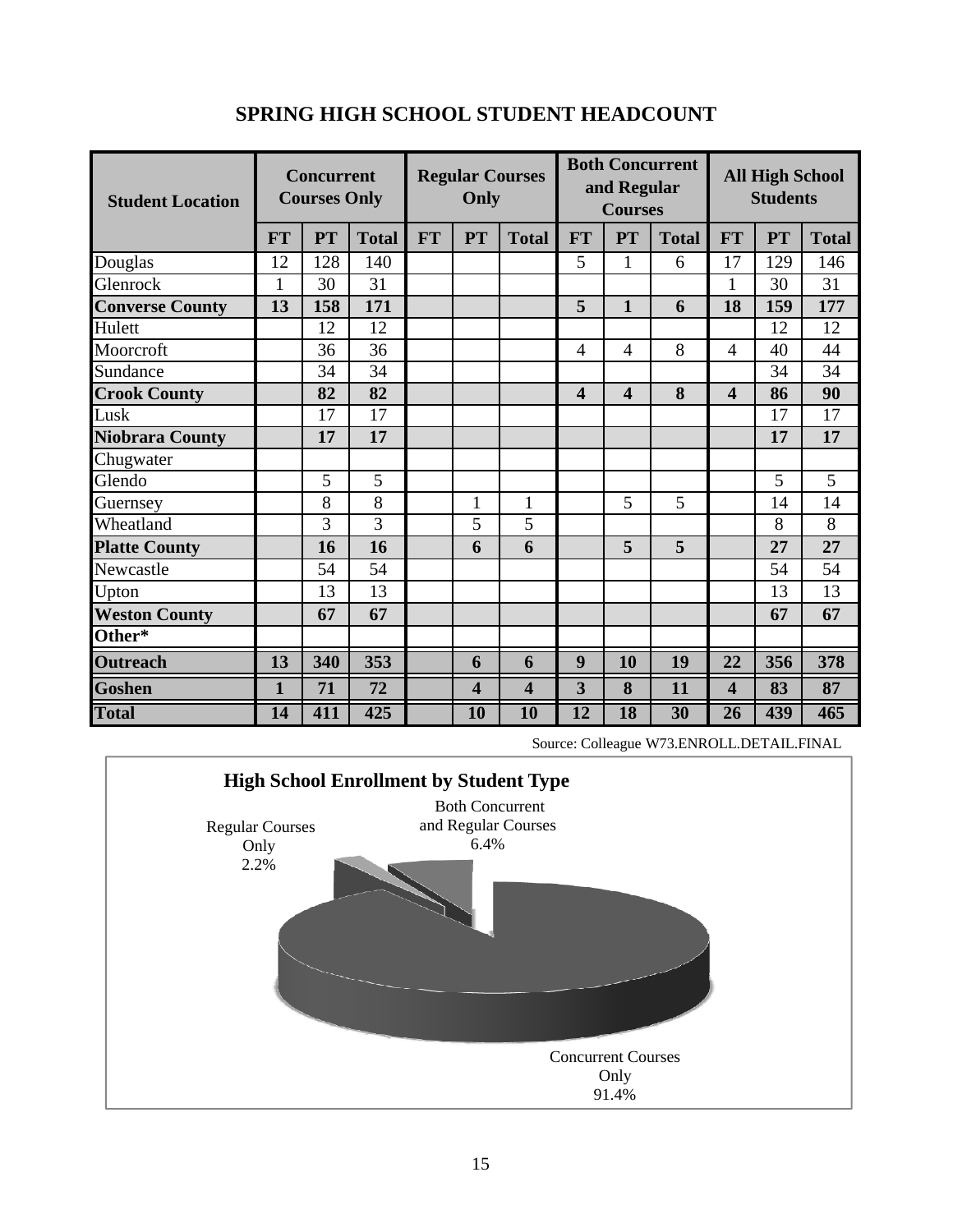# **SPRING DISTANCE EDUCATION COURSES**

Distance Education had an increase of 83 students over Spring 2010. The total Distance FTE for Spring 2011 was 20.51% up from Spring 2010. Total number of sections increased from 58 to 60.

| <b>Course Delivery</b> |    | <b>Spring 2009</b>  |            |    | Spring 2010       |            | Spring 2011 |                          |            |  |
|------------------------|----|---------------------|------------|----|-------------------|------------|-------------|--------------------------|------------|--|
| <b>Location</b>        |    | Sections   Students | <b>FTE</b> |    | Sections Students | <b>FTE</b> |             | <b>Sections Students</b> | <b>FTE</b> |  |
| Goshen                 | 84 | 614                 | 21.00      | 58 | 655               | 137.75     | 57          | 727                      | 164.42     |  |
| Lusk                   |    |                     |            |    |                   |            |             |                          | 1.58       |  |
| <b>Total</b>           | 84 | 614                 |            | 58 | 655               | 138        | 60          | 738                      | 166.00     |  |

| <b>Course Delivery</b> |                 | <b>Spring 2009</b> |            |                 | Spring 2010     |            | Spring 2011     |                 |            |  |
|------------------------|-----------------|--------------------|------------|-----------------|-----------------|------------|-----------------|-----------------|------------|--|
| <b>Method</b>          | <b>Sections</b> | <b>Students</b>    | <b>FTE</b> | <b>Sections</b> | <b>Students</b> | <b>FTE</b> | <b>Sections</b> | <b>Students</b> | <b>FTE</b> |  |
| <b>Compressed</b>      |                 |                    |            |                 |                 |            |                 |                 |            |  |
| <b>Video</b>           | 8               | 65                 | 16.25      | 2               | 20              | 5.00       | 5               | 40              | 10.42      |  |
| <b>Internet</b>        | 76              | 549                | 104.75     | 52              | 617             | 128.00     | 55              | 698             | 155.58     |  |
| <b>Telecourse</b>      |                 |                    |            |                 |                 |            |                 |                 |            |  |
| <b>Compressed</b>      |                 |                    |            |                 |                 |            |                 |                 |            |  |
| <b>Video/Internet</b>  |                 |                    |            | $\overline{4}$  | 18              | 4.75       |                 |                 |            |  |
| <b>Total</b>           | 84              | 614                | 121.00     | 58              | 655             | 137.75     | 60              | 738             | 166.00     |  |
|                        |                 |                    |            |                 |                 |            |                 |                 |            |  |
| % of Total FTE         |                 | 11.46%             |            |                 | 12.63%          |            | 15.49%          |                 |            |  |

Number of students is a duplicated headcount

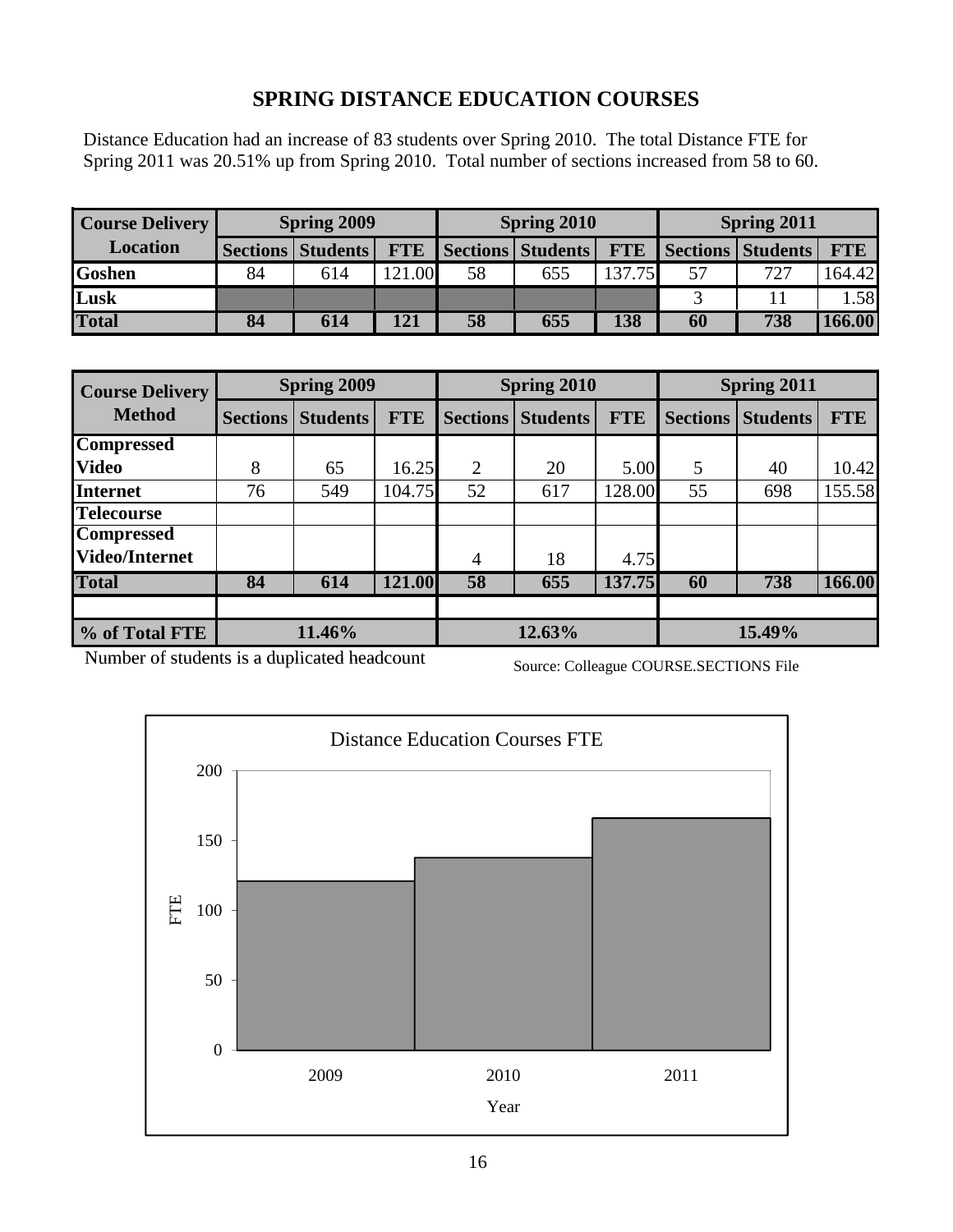# **SPRING DISTANCE EDUCATION STUDENTS Full-Time / Part-time**

|                         |                         | <b>Spring 2009</b> |                |                | Spring 2010    |                | Spring 2011             |                |                |  |
|-------------------------|-------------------------|--------------------|----------------|----------------|----------------|----------------|-------------------------|----------------|----------------|--|
| <b>Student Location</b> | <b>FT</b>               | PT                 | <b>Total</b>   | <b>FT</b>      | PT             | <b>Total</b>   | <b>FT</b>               | PT             | <b>Total</b>   |  |
| Douglas                 | 23                      | 30                 | 53             | 33             | 39             | 72             | 23                      | 28             | 51             |  |
| Glenrock                | $\overline{0}$          | 7                  | 7              | $\overline{0}$ | 5              | 5              | $\overline{0}$          | 3              | 3              |  |
| <b>Converse County</b>  | 23                      | 37                 | 60             | 33             | 44             | 77             | 23                      | 31             | 54             |  |
| Hulett                  | $\overline{0}$          | 8                  | 8              | $\overline{0}$ | 9              | 9              | $\mathbf{1}$            | $\overline{4}$ | 5              |  |
| Moorcroft               | $\overline{0}$          | $\overline{4}$     | $\overline{4}$ | $\overline{0}$ | 3              | 3              | $\overline{0}$          | 3              | 3              |  |
| Sundance                | $\overline{0}$          | 1                  | 1              | 1              | 1              | $\overline{2}$ | $\overline{0}$          | $\overline{2}$ | $\overline{2}$ |  |
| <b>Crook County</b>     | $\boldsymbol{0}$        | 13                 | 13             | 1              | 13             | 14             | $\mathbf{1}$            | 9              | 10             |  |
| Lusk                    | $\mathbf{1}$            | 13                 | 14             | $\overline{2}$ | 9              | 11             | 1                       | 15             | 16             |  |
| <b>Niobrara County</b>  | $\mathbf{1}$            | 13                 | 14             | $\overline{2}$ | 9              | 11             | $\mathbf{1}$            | 15             | 16             |  |
| Chugwater               | $\overline{0}$          | $\overline{0}$     | $\overline{0}$ | $\overline{0}$ | $\overline{0}$ | $\overline{0}$ |                         |                | $\overline{0}$ |  |
| Glendo                  | $\overline{0}$          | $\overline{0}$     | $\overline{0}$ | $\overline{0}$ | $\overline{0}$ | $\overline{0}$ |                         |                | $\overline{0}$ |  |
| Guernsey                | $\overline{0}$          | 3                  | 3              | 1              | $\overline{0}$ | 1              | $\overline{0}$          | $\overline{2}$ | $\overline{2}$ |  |
| Wheatland               | 3                       | 14                 | 17             | 1              | 10             | 11             | 3                       | 19             | 22             |  |
| <b>Platte County</b>    | $\overline{\mathbf{3}}$ | 17                 | 20             | $\overline{2}$ | 10             | 12             | $\overline{3}$          | 21             | 24             |  |
| Newcastle               | 3                       | 22                 | 25             | 5              | 37             | 42             | 10                      | 18             | 28             |  |
| Upton                   | $\overline{0}$          | 6                  | 6              | $\mathbf{1}$   | $\overline{2}$ | 3              | 1                       | 1              | $\overline{2}$ |  |
| <b>Weston County</b>    | $\overline{\mathbf{3}}$ | 28                 | 31             | 6              | 39             | 45             | 11                      | 19             | 30             |  |
| Other*                  | $\boldsymbol{0}$        | 12                 | 12             | $\overline{2}$ | 17             | 19             | $\overline{\mathbf{4}}$ | 45             | 49             |  |
| Outreach                | 30                      | 120                | 150            | 46             | 132            | 178            | 43                      | 140            | 183            |  |
| Goshen                  | 163                     | 52                 | 215            | 153            | 54             | 207            | 180                     | 70             | 250            |  |
| <b>Total</b>            | 193                     | 172                | 365            | 199            | 186            | 385            | 223                     | 210            | 433            |  |
| % of Total Students     |                         | 22.86%             |                |                | 24.02%         |                | 25.01%                  |                |                |  |

The majority (76.5%) of Outreach Distance Students are part-time. However, the majority (72%) of Goshen County Distance Education students are full-time.

Number of Students is a non-duplicated headcount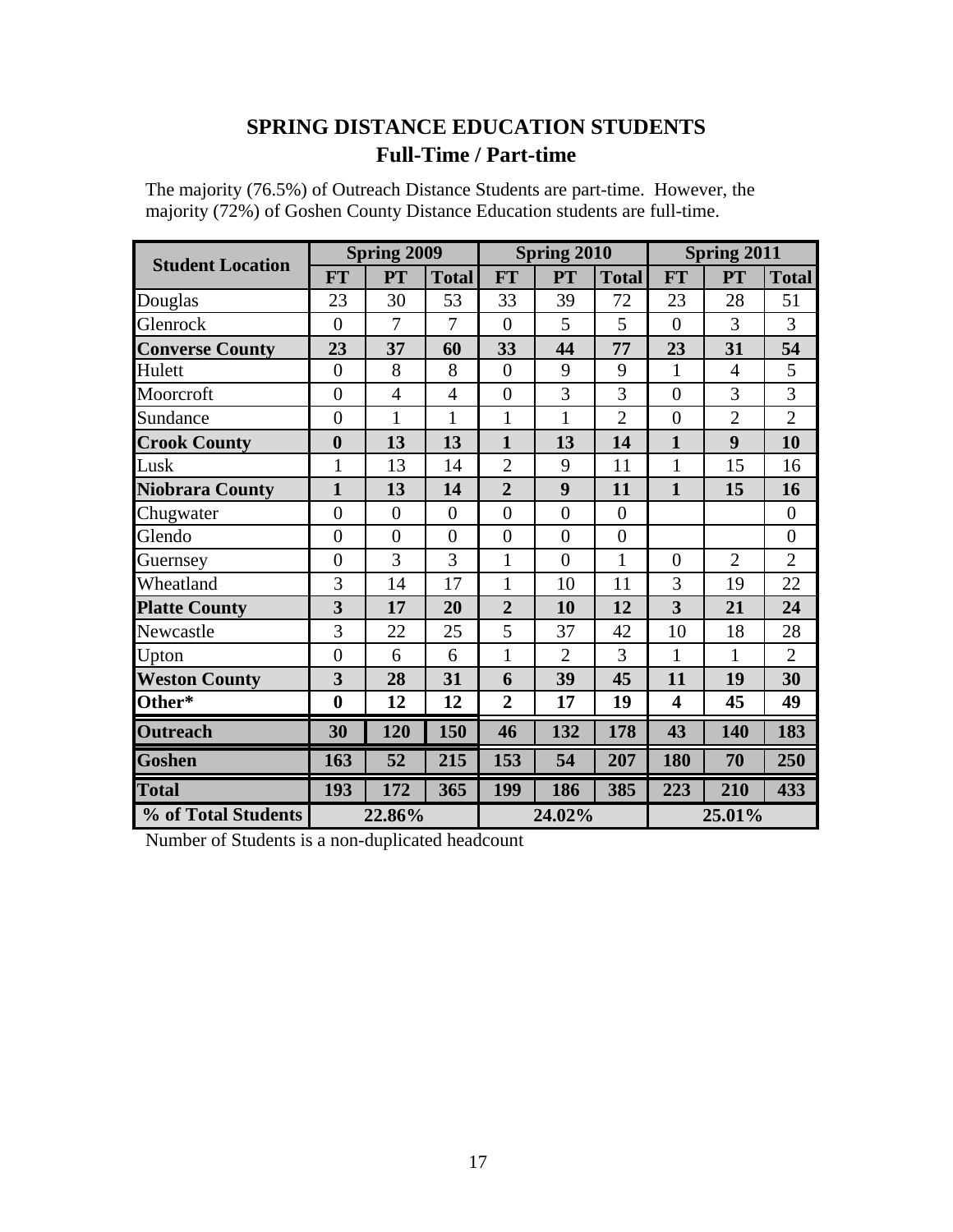# **SPRING DISTANCE EDUCATION STUDENTS**

**Age**

| The majority (68.1%) of Outreach Distance Students are over the age of 25. However, the majority |
|--------------------------------------------------------------------------------------------------|
| (74.2%) of Goshen County Distance Education students are under the age of 25.                    |

|                         |                | <b>Spring 2009</b> |                |                         | <b>Spring 2010</b> |                | Spring 2011    |                |                |  |
|-------------------------|----------------|--------------------|----------------|-------------------------|--------------------|----------------|----------------|----------------|----------------|--|
| <b>Student Location</b> | LT 25          | <b>GE 25</b>       | <b>Total</b>   |                         | LT $25$ GE $25$    | <b>Total</b>   | LT 25          | <b>GE 25</b>   | <b>Total</b>   |  |
| Douglas                 | 26             | 27                 | 53             | 29                      | 43                 | 72             | 17             | 34             | 51             |  |
| Glenrock                | $\overline{0}$ | 7                  | 7              | 1                       | $\overline{4}$     | 5              | 1              | $\overline{2}$ | 3              |  |
| <b>Converse County</b>  | 26             | 34                 | 60             | 30                      | 47                 | 77             | 18             | 36             | 54             |  |
| Hulett                  | $\overline{0}$ | 8                  | 8              | $\overline{0}$          | 9                  | 9              | $\mathbf{1}$   | $\overline{4}$ | 5              |  |
| Moorcroft               | $\mathbf{1}$   | 3                  | $\overline{4}$ | $\mathbf{1}$            | $\overline{2}$     | 3              | $\mathbf{1}$   | $\overline{2}$ | 3              |  |
| Sundance                | $\overline{0}$ | $\mathbf{1}$       | $\mathbf{1}$   | $\mathbf{1}$            | $\overline{0}$     | $\mathbf{1}$   | $\overline{0}$ | $\overline{2}$ | $\overline{2}$ |  |
| <b>Crook County</b>     | $\mathbf{1}$   | 12                 | 13             | $\overline{2}$          | 11                 | 13             | $\overline{2}$ | 8              | 10             |  |
| Lusk                    | $\overline{7}$ | 7                  | 14             | $\overline{4}$          | 7                  | 11             | 9              | 7              | 16             |  |
| <b>Niobrara County</b>  | $\overline{7}$ | 7                  | 14             | $\overline{\mathbf{4}}$ | 7                  | 11             | 9              | 7              | 16             |  |
| Chugwater               | $\overline{0}$ | $\overline{0}$     | $\overline{0}$ | $\theta$                | $\overline{0}$     | $\overline{0}$ |                |                | $\overline{0}$ |  |
| Glendo                  | $\overline{0}$ | $\overline{0}$     | $\overline{0}$ | $\theta$                | $\overline{0}$     | $\overline{0}$ |                |                | $\overline{0}$ |  |
| Guernsey                | $\overline{0}$ | 3                  | 3              | $\theta$                | 1                  | 1              | $\overline{0}$ | $\overline{2}$ | $\overline{2}$ |  |
| Wheatland               | 8              | 9                  | 17             | $\overline{2}$          | 9                  | 11             | 5              | 17             | 22             |  |
| <b>Platte County</b>    | 8              | 12                 | 20             | $\overline{2}$          | 10                 | 12             | 5              | 19             | 24             |  |
| Newcastle               | 8              | 17                 | 25             | 10                      | 32                 | 42             | 11             | 17             | 28             |  |
| Upton                   | $\overline{2}$ | $\overline{4}$     | 6              | $\mathbf{1}$            | $\overline{2}$     | 3              | $\overline{0}$ | $\overline{2}$ | $\overline{2}$ |  |
| <b>Weston County</b>    | 10             | 21                 | 31             | 11                      | 34                 | 45             | 11             | 19             | 30             |  |
| <b>Other</b>            | $\overline{2}$ | 10                 | 12             | $\overline{\mathbf{4}}$ | 8                  | 12             | 6              | 20             | 26             |  |
| <b>Outreach</b>         | 54             | 96                 | 150            | 53                      | 117                | 170            | 51             | 109            | 160            |  |
| <b>Goshen</b>           | 140            | 75                 | 215            | 146                     | 61                 | 207            | 184            | 64             | 248            |  |
| <b>Total</b>            | 194            | 171                | 365            | 199                     | 178                | 377            | 235            | 173            | 408            |  |

Non-duplicated headcount

Source: Colleague W73.ENROLL.DETAIL.FINAL File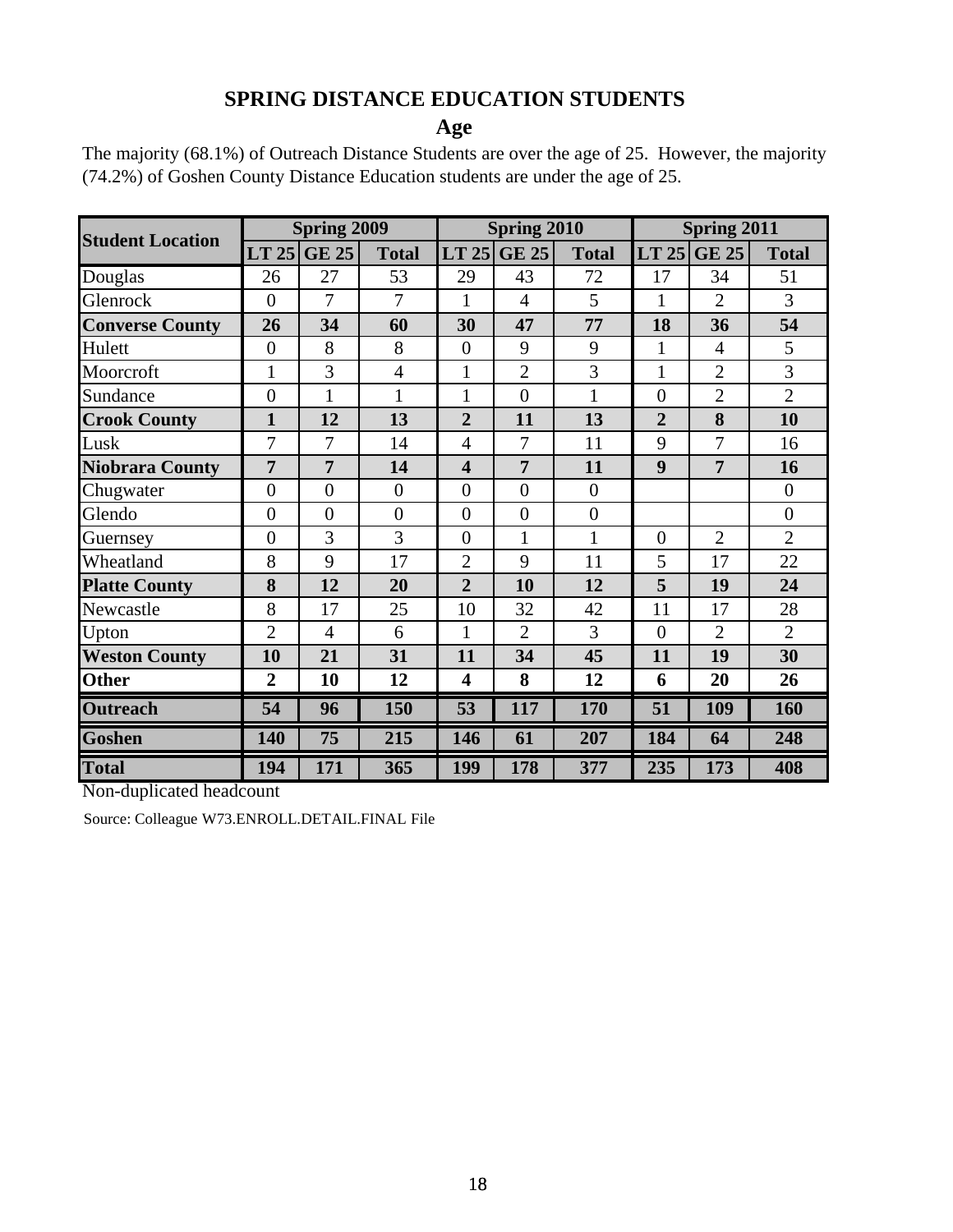| <b>Course Location</b> |                         | Spring 2009     |            |                 | Spring 2010     |            | Spring 2011      |                         |            |  |
|------------------------|-------------------------|-----------------|------------|-----------------|-----------------|------------|------------------|-------------------------|------------|--|
|                        | <b>Sections</b>         | <b>Students</b> | <b>FTE</b> | <b>Sections</b> | <b>Students</b> | <b>FTE</b> | <b>Sections</b>  | <b>Students</b>         | <b>FTE</b> |  |
| Douglas                | 4                       | 16              | 4.67       | 7               | 38              | 10.50      | 5                | 31                      | 8.67       |  |
| Glenrock               |                         |                 |            |                 |                 |            |                  |                         |            |  |
| <b>Converse County</b> | $\overline{\mathbf{4}}$ | <b>16</b>       | 4.67       | 7               | 38              | 10.50      | 5                | 31                      | 8.67       |  |
| Hulett                 |                         |                 |            |                 |                 |            |                  |                         |            |  |
| Moorcroft              | $\overline{2}$          | 5               | 1.42       | $\mathbf{1}$    | 5               | 1.67       |                  |                         |            |  |
| Sundance               |                         |                 |            |                 | 2               | 0.67       |                  |                         |            |  |
| <b>Crook County</b>    | $\overline{2}$          | 5               | 1.42       | $\overline{2}$  | 7               | 2.34       | $\mathbf{0}$     | $\boldsymbol{0}$        | 0.00       |  |
| Lusk                   |                         |                 |            |                 |                 |            |                  |                         |            |  |
| <b>Niobrara County</b> | $\mathbf{0}$            | $\mathbf{0}$    | 0.00       | $\mathbf{0}$    | $\mathbf{0}$    | 0.00       | $\boldsymbol{0}$ | $\mathbf{0}$            | 0.00       |  |
| Chugwater              |                         |                 |            |                 |                 |            |                  |                         |            |  |
| Glendo                 |                         |                 |            |                 |                 |            |                  |                         |            |  |
| Guernsey               | $\mathbf{1}$            | 1               | 0.33       |                 |                 |            |                  |                         |            |  |
| Wheatland              |                         |                 |            | 1               | 3               | 0.75       | $\mathbf{1}$     | $\overline{4}$          | 1.00       |  |
| <b>Platte County</b>   | $\mathbf{1}$            | $\mathbf{1}$    | 0.33       | 1               | 3               | 0.75       | $\mathbf{1}$     | $\overline{\mathbf{4}}$ | 1.00       |  |
| Newcastle              | 1                       | 1               | 0.25       | 2               | 4               | 1.00       | $\overline{2}$   | 9                       | 2.92       |  |
| Upton                  |                         |                 |            |                 |                 |            |                  |                         |            |  |
| <b>Weston County</b>   | $\mathbf{1}$            | $\mathbf{1}$    | 0.25       | $\overline{2}$  | 4               | 1.00       | $\overline{2}$   | 9                       | 2.92       |  |
| <b>Outreach</b>        | 8                       | 23              | 6.67       | 12              | 52              | 14.59      | 8                | 44                      | 12.59      |  |
| <b>Goshen</b>          | 7                       | 74              | 21.92      | 10              | 115             | 33.92      | 10               | 121                     | 37.58      |  |
| <b>Total</b>           | 15                      | 97              | 28.59      | 22              | 167             | 48.51      | 18               | 165                     | 50.17      |  |

## **SPRING DEVELOPMENTAL COURSES BY LOCATION**

### **SPRING DEVELOPMENTAL COURSES BY COURSE**

| <b>Course</b>         |                 | Spring 2009     |            |                 | Spring 2010     |            | Spring 2011     |                 |            |  |
|-----------------------|-----------------|-----------------|------------|-----------------|-----------------|------------|-----------------|-----------------|------------|--|
|                       | <b>Sections</b> | <b>Students</b> | <b>FTE</b> | <b>Sections</b> | <b>Students</b> | <b>FTE</b> | <b>Sections</b> | <b>Students</b> | <b>FTE</b> |  |
| DVST 0510 / HMDV 0510 |                 |                 |            | 2               | 5               | 1.25       |                 |                 | 0.25       |  |
| DVST 0520 / HMDV 0520 |                 | 7               | 1.75       | 2               | 5               | 1.25       | 2               | 3               | 0.75       |  |
| DVST 0620 / ENGL 0620 |                 |                 |            |                 | $\mathfrak{D}$  | 0.50       |                 |                 |            |  |
| DVST 0630 / ENGL 0630 | $\mathfrak{D}$  | 3               | 0.75       | 2               | 9               | 2.25       | 2               | 5               | 1.25       |  |
| DVST 0640 / ENGL 0640 | $\overline{c}$  | 14              | 3.50       | 4               | 24              | 6.00       | 3               | 20              | 5.00       |  |
| DVST 0810 / HMDV 0810 |                 |                 |            |                 |                 | 0.08       |                 |                 |            |  |
| DVST 0900 / MATH 0900 | 4               | 21              | 5.25       | 3               | 38              | 9.50       | 3               | 29              | 7.25       |  |
| <b>MATH 0920</b>      | 5               | 39              | 13.00      | 4               | 56              | 18.67      | 5               | 82              | 27.35      |  |
| <b>MATH 0930</b>      |                 | 13              | 4.33       | 3               | 27              | 9.00       | 2               | 25              | 8.34       |  |
| <b>Total</b>          | 15              | 97              | 28.58      | 22              | 167             | 48.50      | 18              | 165             | 50.19      |  |
| % of Total FTE        | 2.71%           |                 |            | 4.45%           |                 |            | 4.68%           |                 |            |  |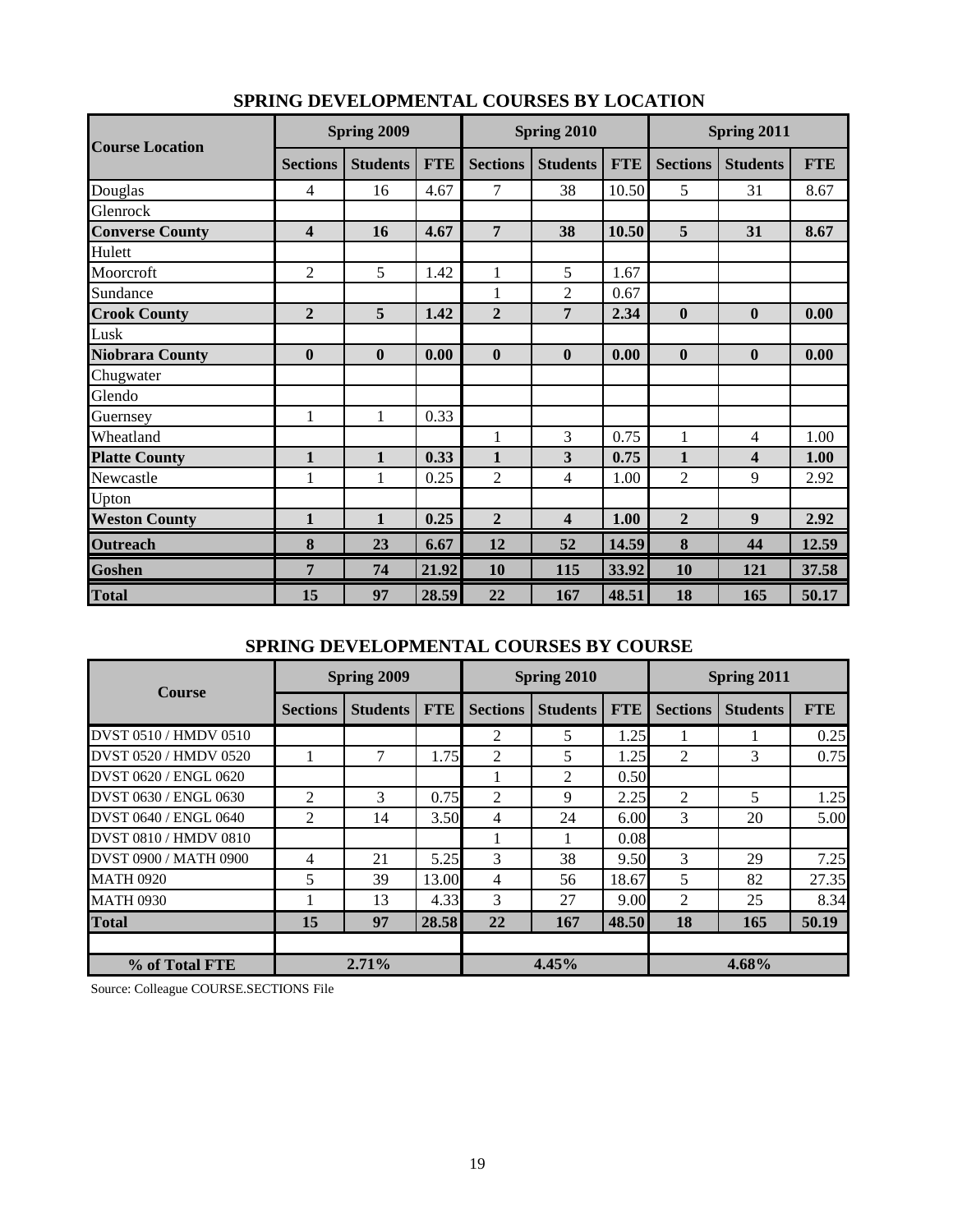|                         |                | <b>Spring 2009</b>      |                         |                | <b>Spring 2010</b>      |                         | <b>Spring 2011</b> |                 |                 |
|-------------------------|----------------|-------------------------|-------------------------|----------------|-------------------------|-------------------------|--------------------|-----------------|-----------------|
| <b>Student Location</b> | <b>FT</b>      | <b>PT</b>               | <b>Total</b>            | <b>FT</b>      | PT                      | <b>Total</b>            | <b>FT</b>          | PT              | <b>Total</b>    |
| Douglas                 | $\overline{5}$ | 7                       | 12                      | 13             | 16                      | 29                      | 20                 | $\overline{5}$  | 25              |
| <b>Glenrock</b>         |                |                         |                         |                |                         |                         |                    |                 |                 |
| <b>Converse County</b>  | 5              | $\overline{7}$          | 12                      | 13             | 16                      | 29                      | 20                 | 5               | 25              |
| Hulett                  |                |                         |                         |                |                         |                         |                    |                 |                 |
| Moorcroft               |                | $\overline{4}$          | $\overline{4}$          |                | $\overline{2}$          | $\overline{2}$          |                    |                 |                 |
| Sundance                |                |                         |                         |                | $\overline{2}$          | $\overline{2}$          |                    |                 |                 |
| <b>Crook County</b>     |                | $\overline{\mathbf{4}}$ | $\overline{\mathbf{4}}$ |                | $\overline{\mathbf{4}}$ | $\overline{\mathbf{4}}$ |                    |                 |                 |
| Lusk                    | $\mathbf{1}$   |                         | $\overline{1}$          |                |                         |                         |                    |                 |                 |
| <b>Niobrara County</b>  | 1              |                         | 1                       |                |                         |                         |                    |                 |                 |
| Chugwater               |                |                         |                         |                |                         |                         |                    |                 |                 |
| Glendo                  |                |                         |                         |                |                         |                         |                    |                 |                 |
| Guernsey                |                |                         |                         |                |                         |                         |                    |                 |                 |
| Wheatland               |                | $\mathbf{1}$            | $\mathbf{1}$            |                | $\overline{2}$          | $\overline{2}$          | $\overline{2}$     | $\overline{8}$  | $\overline{10}$ |
| <b>Platte County</b>    |                | $\mathbf{1}$            | $\mathbf{1}$            |                | $\overline{2}$          | $\overline{2}$          | $\overline{2}$     | 8               | 10              |
| Newcastle               |                | $\overline{2}$          | $\overline{2}$          | $\overline{2}$ | 6                       | 8                       | $\overline{3}$     | 7               | 10              |
| Upton                   |                |                         |                         |                | 1                       | 1                       |                    |                 |                 |
| <b>Weston County</b>    |                | $\overline{2}$          | $\overline{2}$          | $\overline{2}$ | $\overline{7}$          | 9                       | 3                  | $\overline{7}$  | 10              |
| <b>Other</b>            |                |                         |                         | $\mathbf{1}$   |                         | 1                       | $\mathbf{1}$       | $\overline{7}$  | 8               |
| <b>Outreach</b>         | 6              | 14                      | 20                      | 16             | $\overline{29}$         | 45                      | 26                 | 27              | 53              |
| <b>Goshen</b>           | 49             | 11                      | 60                      | 75             | 15                      | 90                      | 63                 | 29              | 92              |
| <b>Total</b>            | 55             | $\overline{25}$         | 80                      | 91             | 44                      | 135                     | 89                 | $\overline{56}$ | 145             |
| % of Total              |                | 5.01%                   |                         |                | 8.42%                   |                         | 8.38%              |                 |                 |

# **SPRING DEVELOPMENTAL STUDENTS BY FULL-TIME/PART-TIME**

Source: Colleague W73.ENROLL.DETAIL.FINAL File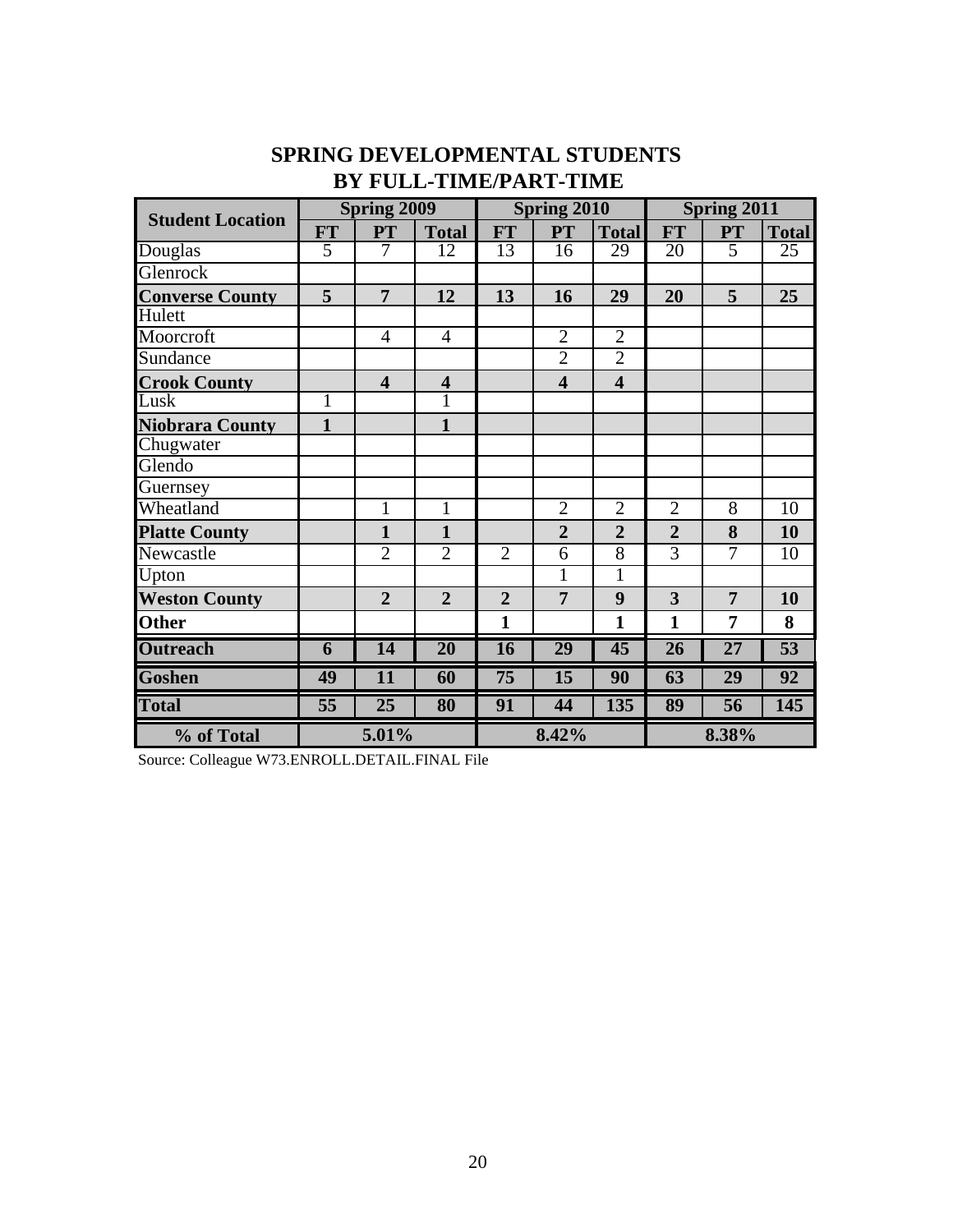|                         |                  | <b>Spring 2009</b> |                         |                  | <b>Spring 2010</b> |                         | Spring 2011      |                  |                  |  |
|-------------------------|------------------|--------------------|-------------------------|------------------|--------------------|-------------------------|------------------|------------------|------------------|--|
| <b>Student Location</b> | LT 25            | <b>GE 25</b>       | <b>Total</b>            |                  | LT $25$ GE $25$    | <b>Total</b>            | LT 25            | <b>GE 25</b>     | <b>Total</b>     |  |
| Douglas                 | 6                | 6                  | 12                      | 14               | 15                 | 29                      | 12               | 13               | 25               |  |
| Glenrock                |                  |                    | $\overline{0}$          |                  |                    | $\overline{0}$          |                  |                  | $\overline{0}$   |  |
| <b>Converse County</b>  | 6                | 6                  | 12                      | 14               | 15                 | 29                      | 12               | 13               | 25               |  |
| Hulett                  |                  |                    | $\overline{0}$          |                  |                    | $\overline{0}$          |                  |                  | $\overline{0}$   |  |
| Moorcroft               | $\overline{2}$   | $\overline{2}$     | $\overline{4}$          | $\mathbf{1}$     | $\mathbf{1}$       | $\overline{2}$          |                  |                  | $\overline{0}$   |  |
| Sundance                |                  |                    | $\overline{0}$          | $\overline{2}$   | $\overline{0}$     | $\overline{2}$          |                  |                  | $\boldsymbol{0}$ |  |
| <b>Crook County</b>     | $\overline{2}$   | $\overline{2}$     | $\overline{\mathbf{4}}$ | 3                | $\mathbf{1}$       | $\overline{\mathbf{4}}$ | $\boldsymbol{0}$ | $\boldsymbol{0}$ | $\boldsymbol{0}$ |  |
| Lusk                    |                  | $\mathbf{1}$       | $\mathbf{1}$            |                  |                    | $\overline{0}$          |                  |                  | $\boldsymbol{0}$ |  |
| <b>Niobrara County</b>  | $\boldsymbol{0}$ | $\mathbf{1}$       | $\mathbf{1}$            | $\boldsymbol{0}$ | $\boldsymbol{0}$   | $\boldsymbol{0}$        | $\boldsymbol{0}$ | $\boldsymbol{0}$ | $\boldsymbol{0}$ |  |
| Chugwater               |                  |                    |                         |                  |                    |                         |                  |                  |                  |  |
| Glendo                  |                  |                    | $\overline{0}$          |                  |                    | $\overline{0}$          |                  |                  | $\overline{0}$   |  |
| Guernsey                |                  |                    | $\overline{0}$          |                  |                    | $\overline{0}$          |                  |                  | $\overline{0}$   |  |
| Wheatland               | $\mathbf{1}$     |                    | $\mathbf{1}$            |                  | $\overline{2}$     | $\overline{2}$          | $\mathfrak{2}$   | 8                | 10               |  |
| <b>Platte County</b>    | $\mathbf{1}$     | $\boldsymbol{0}$   | $\mathbf{1}$            | $\boldsymbol{0}$ | $\overline{2}$     | $\overline{2}$          | $\overline{2}$   | 8                | 10               |  |
| Newcastle               |                  | $\overline{2}$     | $\overline{2}$          | $\overline{2}$   | 6                  | 8                       | $\overline{2}$   | 8                | 10               |  |
| Upton                   |                  |                    | $\overline{0}$          | 1                | $\overline{0}$     | $\mathbf{1}$            |                  |                  | $\overline{0}$   |  |
| <b>Weston County</b>    | $\boldsymbol{0}$ | $\overline{2}$     | $\overline{2}$          | 3                | 6                  | 9                       | $\overline{2}$   | 8                | 10               |  |
| <b>Other</b>            |                  |                    |                         | $\mathbf{1}$     |                    | $\mathbf{1}$            | $\overline{2}$   | 3                | 5                |  |
| <b>Outreach</b>         | 9                | 11                 | 20                      | 21               | 24                 | 45                      | 18               | 32               | 50               |  |
| <b>Goshen</b>           | 46               | 14                 | 60                      | 71               | 18                 | 89                      | 62               | 30               | 92               |  |
| <b>Total</b>            | 55               | 25                 | 80                      | 92               | 42                 | 134                     | 80               | 62               | 142              |  |

## **SPRING DEVELOPMENTAL STUDENTS BY AGE**

LT- Less Than 25

Source: Colleague W73.ENROLL.DETAIL.FINAL File

GE- Greater or Equal to 25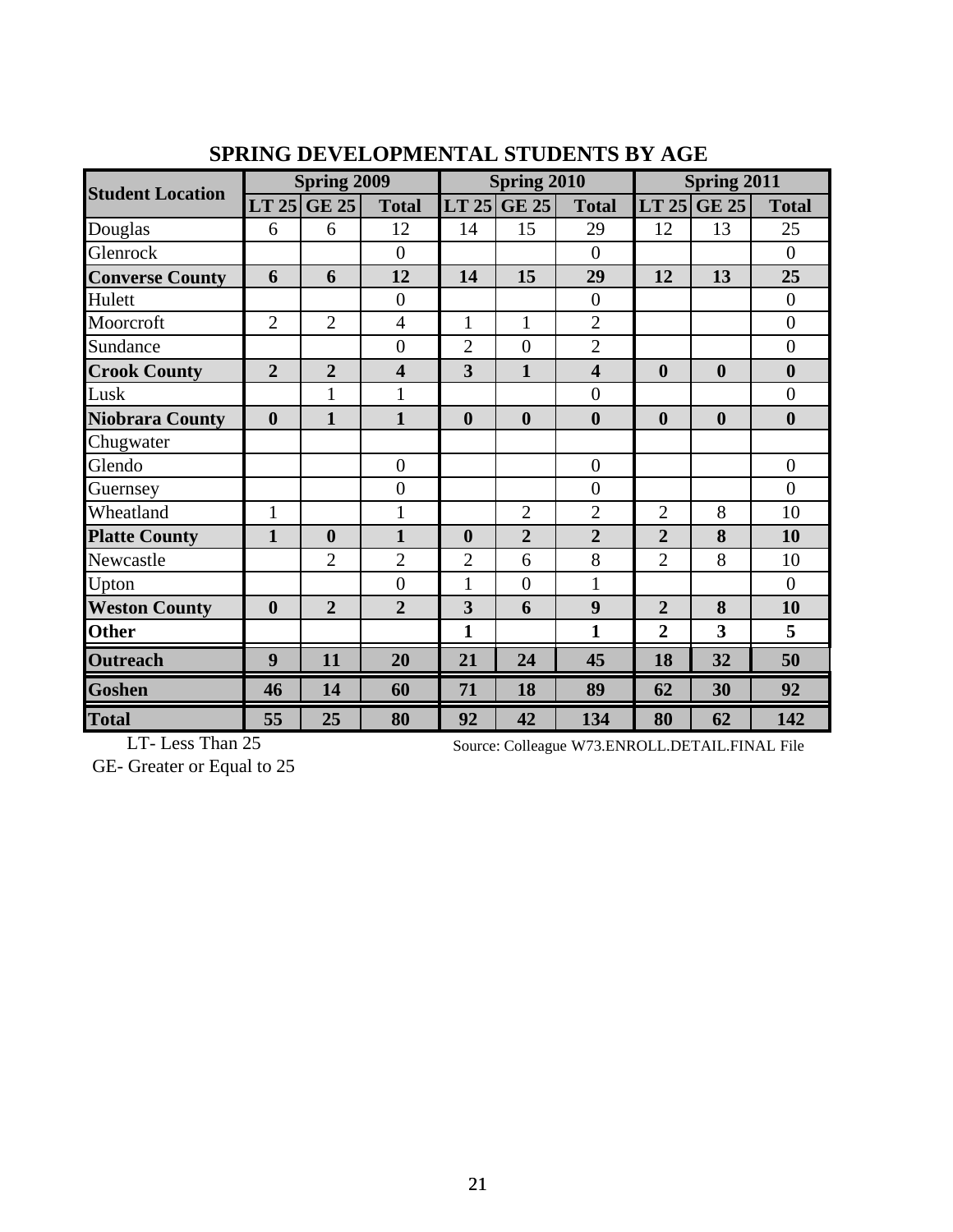## **SPRING DEGREE-SEEKING/DEVELOPMENTAL STUDENTS**

The percent of AA and AS degree-seeking students enrolled in developmental course(s) during the Spring 2011 semester was 1.5% lower than Spring 2010. The total number of students went up 65 and the total students taking developmental courses decreased by 4. The AAS degree-seeking students enrolled in developmental course(s) decreased by 2.1%, and the Certificate-seeking students decreased by 7.1% .

| <b>Academic</b>    |              | <b>Spring 2009</b>                     |       |              | Spring 2010                            |         | <b>Spring 2011</b> |                                 |         |  |
|--------------------|--------------|----------------------------------------|-------|--------------|----------------------------------------|---------|--------------------|---------------------------------|---------|--|
| <b>Programs</b>    | <b>Total</b> | <b>Dev</b><br><b>Students Students</b> | % Dev | <b>Total</b> | <b>Dev</b><br><b>Students Students</b> | $%$ Dev | <b>Total</b>       | Dev<br><b>Students Students</b> | $%$ Dev |  |
| <b>AA/AS</b>       | 439          | 70                                     | 15.9% | 452          | 94                                     | 20.8%   | 508                | 98                              | 19.3%   |  |
| <b>AAS</b>         | 211          | 5                                      | 2.4%  | 203          | 15                                     | 7.4%    | 188                | 10                              | 5.3%    |  |
| <b>Certificate</b> | 34           | 2                                      | 5.9%  | 47           | 4                                      | 8.5%    | 71                 |                                 | 1.4%    |  |
|                    |              |                                        |       |              |                                        |         |                    |                                 |         |  |
| <b>Total</b>       | 684          | 77                                     | 11.3% | 702          | 113                                    | 16.1%   | 767                | 109                             | 14.2%   |  |

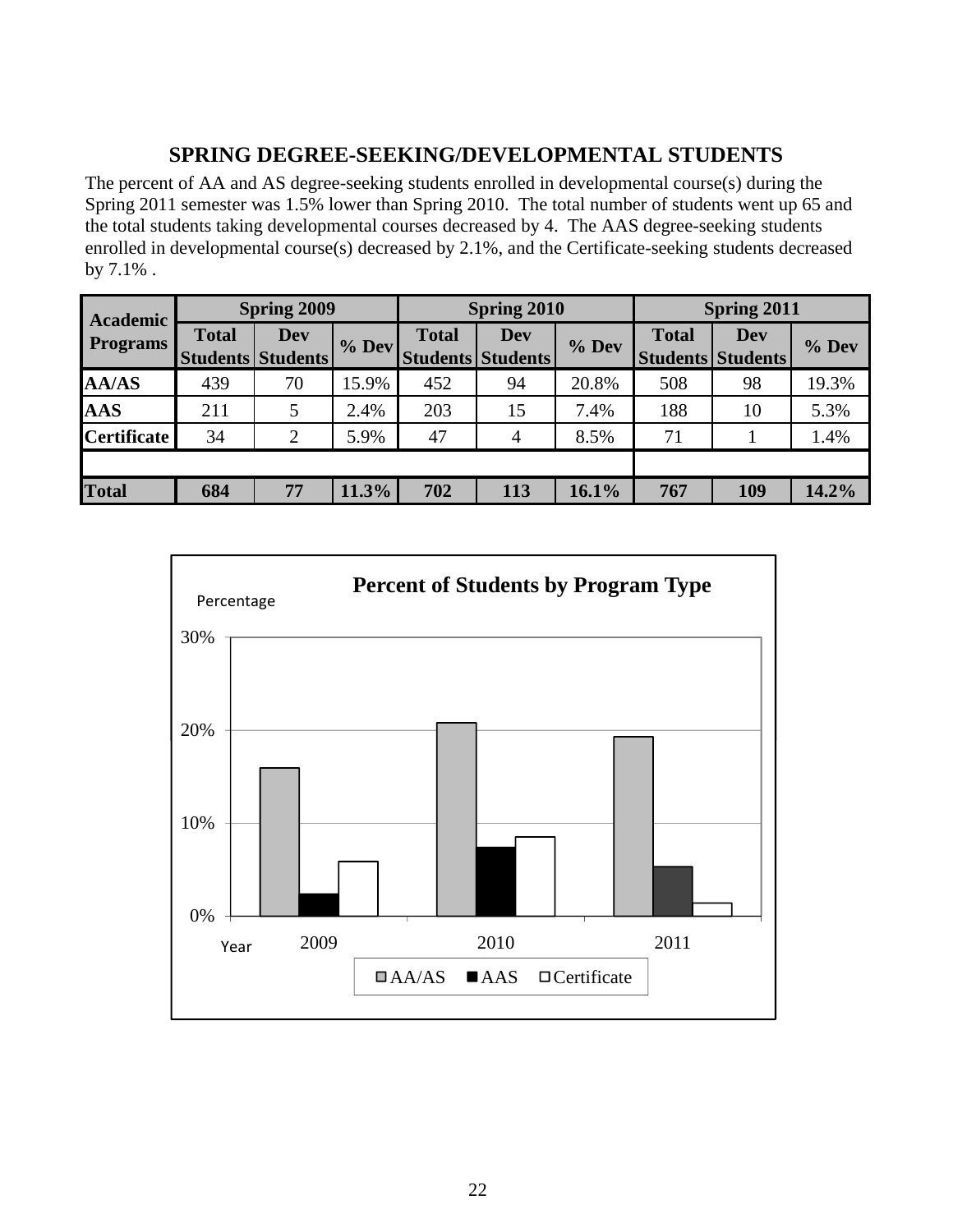## **SPRING ON-CAMPUS EVENING COURSES**

On-Campus Evening unduplicated headcount decreased by 18 students and the duplicated headcount decreased by 16 students. Sections that made went down by 1 classes and the number of classes being canceled increased 7 sections.

|                        |                | <b>Spring 2009</b>       |            |                 | Spring 2010     |            | Spring 2011    |                          |            |  |
|------------------------|----------------|--------------------------|------------|-----------------|-----------------|------------|----------------|--------------------------|------------|--|
| <b>Departments</b>     |                | <b>Sections Students</b> | <b>FTE</b> | <b>Sections</b> | <b>Students</b> | <b>FTE</b> |                | <b>Sections Students</b> | <b>FTE</b> |  |
| <b>ACCT</b>            | $\mathbf{1}$   | 5                        | 0.83       |                 |                 |            | 1              | 4                        | 0.67       |  |
| <b>ART</b>             | $\mathbf{1}$   | 17                       | 4.25       | $\overline{2}$  | 35              | 8.75       | $\overline{2}$ | 27                       | 6.75       |  |
| <b>BIOL</b>            |                |                          |            |                 |                 |            |                |                          |            |  |
| <b>BOTK</b>            |                |                          |            |                 |                 |            |                |                          |            |  |
| <b>CMAP</b>            | $\overline{4}$ | 29                       | 4.00       | $\mathbf{1}$    | 5               | 0.42       | $\mathbf{1}$   | 6                        | 0.50       |  |
| CO/M                   | $\overline{2}$ | 20                       | 5.00       |                 |                 |            | $\mathbf{1}$   | 11                       | 2.75       |  |
| <b>COSC</b>            |                |                          |            |                 |                 |            |                |                          |            |  |
| <b>CRMJ</b>            |                |                          |            |                 |                 |            |                |                          |            |  |
| <b>DVST</b>            |                |                          |            |                 |                 |            |                |                          |            |  |
| <b>ECON</b>            |                |                          |            |                 |                 |            |                |                          |            |  |
| <b>EDEX</b>            |                |                          |            |                 |                 |            | $\mathbf{1}$   | 17                       | 4.25       |  |
| <b>EDFD</b>            |                |                          |            |                 |                 |            |                |                          |            |  |
| <b>EDUC</b>            |                |                          |            |                 |                 |            |                |                          |            |  |
| <b>ENTK</b>            | $\mathbf{1}$   | 19                       | 1.58       |                 |                 |            |                |                          |            |  |
| <b>ENTR</b>            |                |                          |            | $\overline{2}$  | $\overline{4}$  | 0.67       |                |                          |            |  |
| <b>ENGL</b>            |                |                          |            |                 |                 |            |                |                          |            |  |
| <b>EQST</b>            | $\overline{4}$ | 43                       | 7.17       | 4               | 27              | 4.50       | $\overline{4}$ | 23                       | 3.83       |  |
| <b>HIST</b>            |                |                          |            | $\mathbf{1}$    | 20              | 5.00       |                |                          |            |  |
| <b>HLTK</b>            | $\overline{2}$ | 14                       | 4.67       | $\overline{4}$  | 24              | 8.00       | $\mathfrak{Z}$ | 17                       | 5.67       |  |
| <b>INST</b>            |                |                          |            |                 |                 |            | $\mathbf{1}$   | 13                       | 3.25       |  |
| <b>LIBS</b>            |                |                          |            | $\mathbf{1}$    | 8               | 2.00       |                |                          |            |  |
| <b>MATH</b>            | $\overline{2}$ | 17                       | 4.25       | $\overline{2}$  | 20              | 5.00       | $\mathbf{2}$   | 14                       | 3.50       |  |
| <b>MUSC</b>            | $\mathbf{1}$   | $\overline{4}$           | 0.33       |                 |                 |            |                |                          |            |  |
| <b>POLS</b>            |                |                          |            |                 |                 |            |                |                          |            |  |
| <b>PSYC</b>            | $\overline{2}$ | 12                       | 3.00       | $\overline{2}$  | 3               | 1.00       |                |                          |            |  |
| REAL<br>RELI           |                |                          |            |                 |                 |            |                |                          |            |  |
|                        | $\overline{2}$ | $\overline{16}$          | 4.00       |                 |                 |            |                |                          |            |  |
| <b>REWM</b>            |                |                          |            |                 |                 |            |                |                          |            |  |
| <b>SAFE</b>            | $\mathbf{1}$   | 11                       | 0.92       |                 |                 |            | $\mathbf{1}$   | 6                        | 0.50       |  |
| WELD                   | $\mathbf{1}$   | 11                       | 3.67       | $\mathbf{1}$    | 14              | 4.67       | $\mathbf{1}$   | $\mathbf{1}$             | 0.08       |  |
| ZOO                    |                |                          |            |                 |                 |            | $\mathbf{1}$   | $\overline{5}$           | 1.67       |  |
| <b>Total</b>           | 24             | 218                      | 43.67      | 20              | 160             | 40.01      | 19             | 144                      | 33.42      |  |
| <b>Sects Cancelled</b> |                | 11                       |            |                 | 14              |            |                | 21                       |            |  |
| <b>Sects Offered</b>   |                | 35                       |            |                 | 34              |            | 40             |                          |            |  |

Duplicated Headcount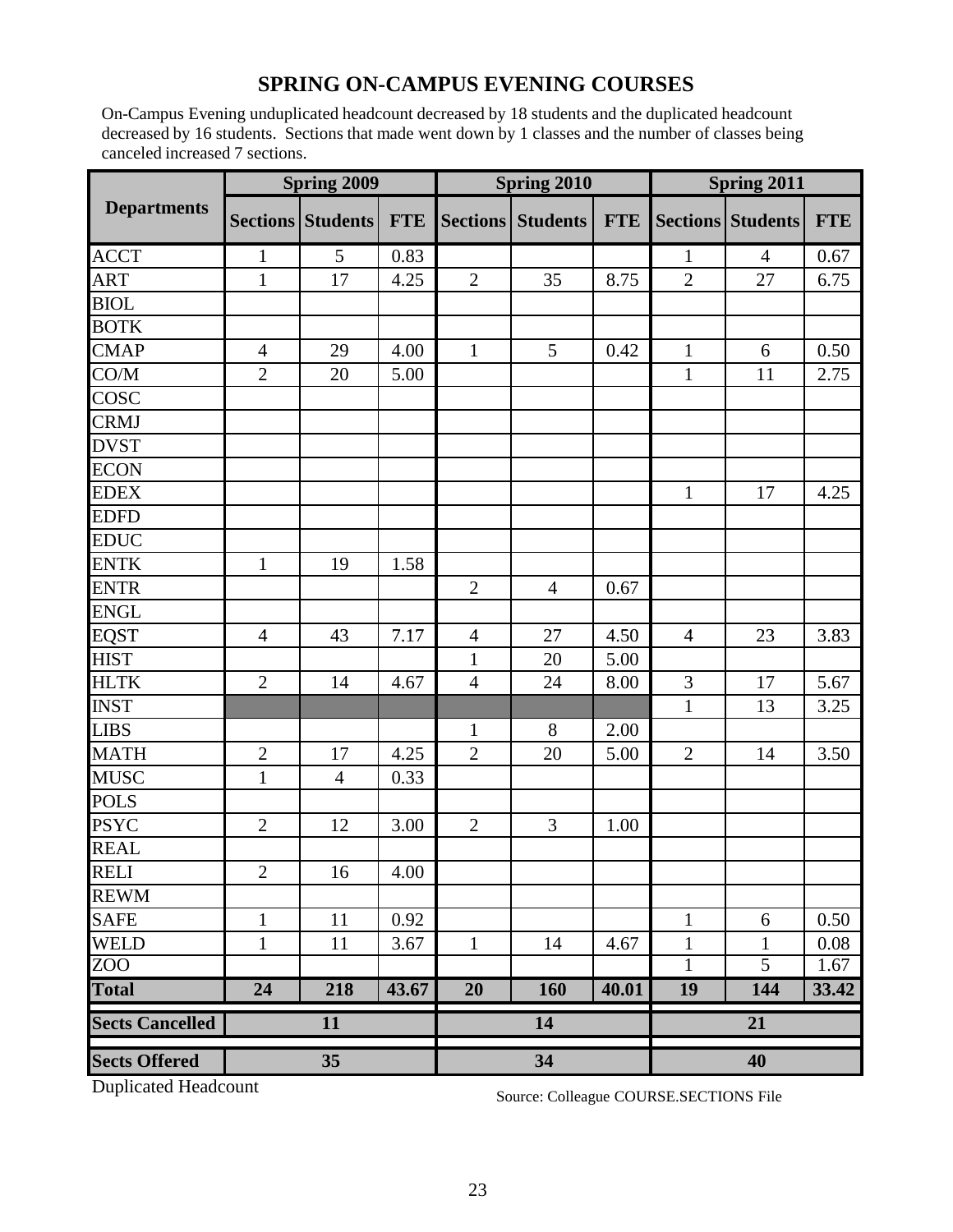# **SPRING ON-CAMPUS EVENING STUDENTS**

### **Full-Time / Part-time**

|                       | <b>Spring 2009</b> |           |              |           | Spring 2010 |              | Spring 2011 |    |              |
|-----------------------|--------------------|-----------|--------------|-----------|-------------|--------------|-------------|----|--------------|
|                       | <b>FT</b>          | <b>PT</b> | <b>Total</b> | <b>FT</b> | PT          | <b>Total</b> | <b>FT</b>   | PT | <b>Total</b> |
| <b>Degree Seeking</b> | 27                 | 37        | 164          | 87        | 25          | 112          | 96          | 15 | 11           |
| <b>Non-Degree</b>     |                    |           |              |           |             |              |             |    |              |
| <b>Seeking</b>        | 3                  | 23        | 26           | 8         | 33          | 41           | $\mathbf 3$ | 21 | 24           |
|                       |                    |           |              |           |             |              |             |    |              |
| <b>Total</b>          | 130                | 60        | 190          | 95        | 58          | 153          | 99          | 36 | 135          |

#### **Age**

|                                     |     | <b>Spring 2009</b>                                    |     |    | <b>Spring 2010</b> |     | Spring 2011 |    |     |  |
|-------------------------------------|-----|-------------------------------------------------------|-----|----|--------------------|-----|-------------|----|-----|--|
|                                     |     | LT 25 GE 25 Total LT 25 GE 25 Total LT 25 GE 25 Total |     |    |                    |     |             |    |     |  |
| <b>Degree Seeking</b>               | 122 | 42                                                    | 164 | 77 | 35                 | 112 | 83          | 28 |     |  |
| <b>Non-Degree</b><br><b>Seeking</b> |     | 19                                                    | 26  | 14 | 26                 | 40  | 7           | 16 | 23  |  |
| <b>Total</b>                        | 129 | 61                                                    | 190 | 91 | 61                 | 152 | 90          | 44 | 134 |  |

Unduplicated Headcount

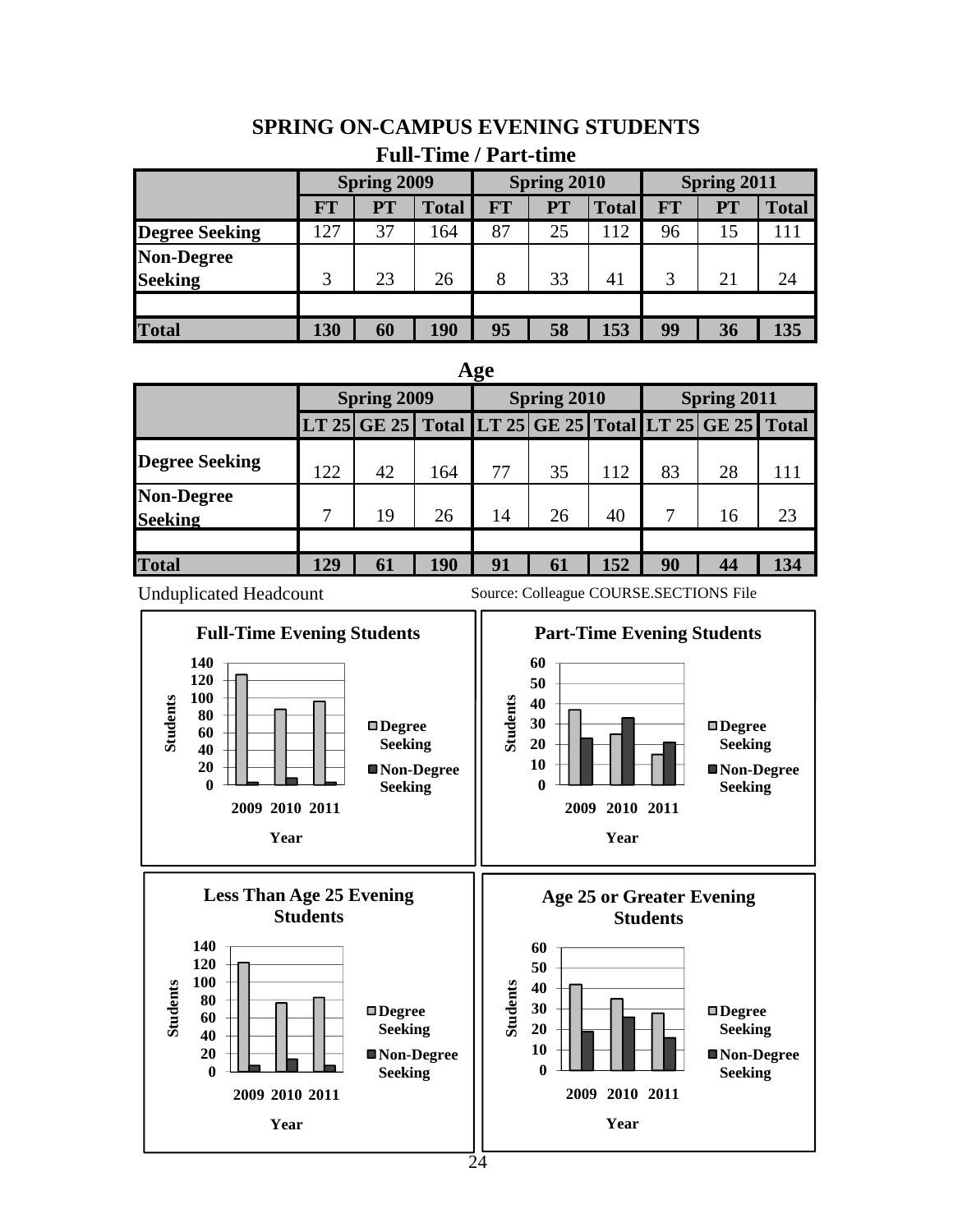#### **EASTERN WYOMING COLLEGE STUDENT MAJORS**

 The programs with the largest enrollments were Interdisciplinary Studies, Welding & Joining Technology, Veterinary Technology, and Pre-Nursing. Interdisciplinary Studies had an increase of 33 students and the undeclared category includes the 465 high school students which shows an increase of 63 students. The next largest increase of 36 students was in Welding & Joining Technology. Exluding undelcared students, student majors reflect 64% in transfer programs and 36% in career and techncal programs.

| <b>Major</b> | <b>Major Description</b>               | 2009           | Spring Spring Spring<br>2010 | 2011           | <b>Variance</b>  | <b>Major</b> | <b>Major Description</b>              | 2009           | Spring Spring Spring<br>2010 | 2011           | <b>Variance</b> |
|--------------|----------------------------------------|----------------|------------------------------|----------------|------------------|--------------|---------------------------------------|----------------|------------------------------|----------------|-----------------|
| <b>ACCT</b>  | Accounting                             | 12             | 15                           | 12             | $-3$             | <b>ENVR</b>  | <b>Environmental Science</b>          |                |                              | 1              | 1               |
| <b>AGBP</b>  | Ag Beef Production                     |                | $\overline{2}$               | $\overline{c}$ | $\mathbf{0}$     | <b>FRCH</b>  | Farm/Ranch Management                 | 31             | 23                           | 20             | $-3$            |
| <b>AGBUS</b> | <b>Agricultural Business</b>           | 8              | 5                            | 11             | 6                | <b>GAGR</b>  | General Agriculture                   | 3              | $\overline{c}$               | $\overline{2}$ | $\theta$        |
| <b>AGEC</b>  | Agri-Economics                         |                |                              |                | $\boldsymbol{0}$ | <b>HIST</b>  | History                               | $\overline{2}$ | $\overline{c}$               | 3              | 1               |
| <b>AGED</b>  | Agri-Education                         | 2              | 6                            | 3              | $-3$             | <b>INST</b>  | <b>Interdisciplinary Studies</b>      | 154            | 122                          | 155            | 33              |
| <b>ANSC</b>  | Animal Science                         | 12             | 8                            | 4              | -4               | <b>INSTU</b> | <b>INST</b> - Undeclared              | 3              |                              |                | $\overline{0}$  |
| <b>ART</b>   | Art                                    | 8              | 15                           | 11             | $-4$             | <b>ITSS</b>  | <b>Information Technology Support</b> |                | 1                            |                | -1              |
| <b>BADM</b>  | <b>Business Administration</b>         | 28             | 27                           | 24             | $-3$             | <b>LANG</b>  | Languages (Foreign)                   |                | 1                            |                | -1              |
| <b>BIOL</b>  | Biology                                | 3              | 3                            | 3              | $\boldsymbol{0}$ | <b>MATH</b>  | Mathematics                           | 5              |                              | $\overline{c}$ | $\overline{2}$  |
| <b>BOFTK</b> | Business Office Technology (Cert.)     | 3              | 3                            | 3              | $\boldsymbol{0}$ |              | <b>MEDTK</b> Medical Technology       | 2              | $\mathbf{1}$                 |                | - 1             |
| <b>BOTK</b>  | <b>Business Office Technology</b>      | 5              | $\overline{7}$               | 4              | $-3$             | <b>MIS</b>   | <b>Management Information Systems</b> |                |                              |                | $\Omega$        |
| <b>BSAD</b>  | <b>Business Administration</b>         | 19             | 14                           | 10             | $-4$             | <b>MSGT</b>  | Massage Therapy                       |                |                              |                |                 |
| <b>BSDL</b>  | Business Adm. - Distance Learning      | $\overline{2}$ |                              |                | $-1$             | <b>MTED</b>  | <b>Math Education</b>                 |                |                              |                | 0               |
| <b>BSED</b>  | <b>Business Education</b>              |                |                              |                | -1               | <b>MTT</b>   | Machine Tool Technology               | 2              | 5                            |                |                 |
| <b>BWEB</b>  | (Business) Web Design                  | 3              | $\overline{7}$               | 5              | $-2$             | <b>MUSC</b>  | Music                                 |                |                              |                |                 |
| <b>CJCC</b>  | Criminal Justice - Corr. - Certificate |                |                              | $\mathbf{1}$   | 1                | <b>MUSED</b> | <b>Music Education</b>                |                |                              |                | 0               |
| <b>CJCR</b>  | Criminal Justice - Corrections         | 11             | 20                           | 24             | 4                | <b>PDEN</b>  | Pre-Dentistry                         |                | 3                            | 3              |                 |
| <b>CJLE</b>  | Criminal Justice - Law Enforcement     | 19             | 32                           | 39             | 7                | <b>PEAC</b>  | <b>Physical Education</b>             | 5              | 4                            | 8              |                 |
| <b>CMJT</b>  | <b>Criminal Justice</b>                | $\overline{4}$ | $\overline{2}$               | 1              | -1               | <b>PHAR</b>  | Pre-Pharmacy                          |                |                              | $\overline{2}$ |                 |
| <b>CNET</b>  | <b>Computer Networking</b>             | 4              | 11                           | 6              | $-5$             | <b>PMED</b>  | Pre-Medicine                          | $\overline{c}$ | 3                            | 5              | $\overline{2}$  |
| <b>CNTK</b>  | <b>Construction Technology</b>         | 8              | 12                           | 1              | $-11$            | <b>PNSG</b>  | Pre-Nursing                           | 59             | 61                           | 56             | $-5$            |
| <b>COMM</b>  | Communication                          | $\overline{c}$ | $\overline{2}$               | 5              | 3                | <b>POLS</b>  | <b>Political Science</b>              |                |                              | $\overline{2}$ | $\overline{2}$  |
| <b>CRDL</b>  | Criminal Justice- Distance Learning    |                | $\overline{2}$               | 1              | $-1$             | <b>PSYC</b>  | Psychology                            | 13             | 20                           | 23             | 3               |
| <b>CRMJ</b>  | Criminal Justice                       |                |                              |                | $\boldsymbol{0}$ | <b>PVET</b>  | Pre-Veterinary                        |                | 5                            | 10             | 5               |
| <b>CSHT</b>  | Hair Technology                        | 5              | $\overline{4}$               |                | $-4$             | <b>REWM</b>  | Rangeland Ec & Wtrshd Mgt - Ag        |                | 3                            | $\mathfrak{2}$ | -1              |
| <b>CSMO</b>  | Cosmetology                            | 29             | 25                           | 25             | $\mathbf{0}$     | <b>SCED</b>  | Secondary Education                   | 18             | 19                           | 23             | 4               |
| <b>CSNT</b>  | Nail Technology                        |                |                              | 1              | 1                | <b>SOC</b>   | Sociology                             | 6              | $\overline{4}$               | $\overline{4}$ | 0               |
| <b>CSST</b>  | Skin Technology                        |                | $\overline{2}$               |                | $-2$             | <b>SPED</b>  | <b>Special Education</b>              |                |                              |                | $\theta$        |
| <b>ECON</b>  | Economics                              |                |                              |                | $\boldsymbol{0}$ | <b>UNDE</b>  | Undeclared                            | 913            | 901                          | 964            | 63              |
| <b>ECST</b>  | Early Child Studies                    |                |                              |                | $\mathbf{0}$     | <b>VTTK</b>  | Veterinary Technology                 | 55             | 54                           | 67             | 13              |
| <b>EDCC</b>  | Early Childcare                        | 4              | $\overline{4}$               | 1              | -3               | <b>WILD</b>  | Wildlife/Fisheries Biology & Mgt      | 3              | 5                            | $\overline{4}$ | $-1$            |
| <b>EDEC</b>  | Early Childhood Education              | 11             | 15                           | 17             | $\overline{2}$   | <b>WJTK</b>  | Welding & Joining Technology          | 71             | 73                           | 109            | 36              |
| <b>ELED</b>  | <b>Elementary Education</b>            | 34             | 42                           | 46             | 4                | <b>WTTK</b>  | <b>Weatherization Technician</b>      |                |                              | $\overline{2}$ | $\overline{2}$  |
| <b>ENGL</b>  | English                                |                | $\mathfrak{2}$               | 1              | $-1$             | <b>Total</b> |                                       | 1,597          | 1,603                        | 1,731          | 128             |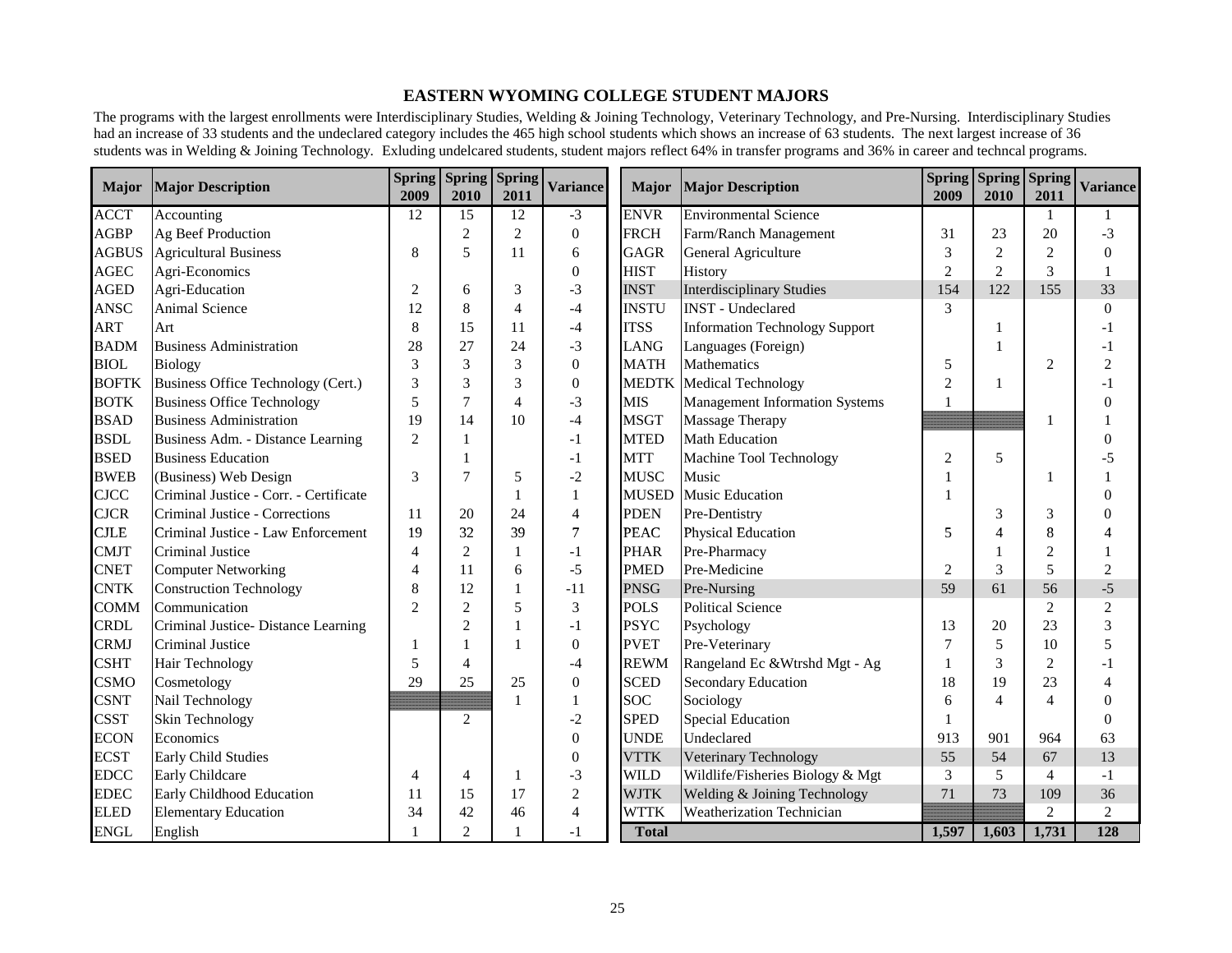## **EWC NON-CREDIT ENROLLMENT**

The total number of students enrolled in non-credit courses for Spring 2011 was 1965 students, which is a decrease of 251 (11.33%) students compared to Spring 2010 and 19 students below the three-year average.

| <b>NON-CREDIT HEADCOUNT</b>                                     |       | Spring 2009 Spring 2010 Spring 2011 % Change 3 Yr. Avg. |       |            |       |  |  |  |  |  |  |
|-----------------------------------------------------------------|-------|---------------------------------------------------------|-------|------------|-------|--|--|--|--|--|--|
| <b>Continuing Education Students (CE) Workforce Development</b> |       |                                                         |       |            |       |  |  |  |  |  |  |
| <b>Unduplicated Headcount</b>                                   | 661   | 436                                                     | 550   | 26.15%     | 549   |  |  |  |  |  |  |
| <b>Duplicated Headcount</b>                                     | 875   | 527                                                     | 703   | 33.40%     | 702   |  |  |  |  |  |  |
| <b>Community Service Students (CS) Community Education</b>      |       |                                                         |       |            |       |  |  |  |  |  |  |
| <b>Unduplicated Headcount</b>                                   | 1,156 | 1,819                                                   | 1,461 | $-19.68%$  | 1,479 |  |  |  |  |  |  |
| <b>Duplicated Headcount</b>                                     | 1,664 | 2,405                                                   | 1,995 | $-17.05\%$ | 2,021 |  |  |  |  |  |  |
| <b>Total CE + CS Duplicated Headcount</b>                       | 2,539 | 2,932                                                   | 2,698 | $-7.98%$   | 2,723 |  |  |  |  |  |  |
|                                                                 |       |                                                         |       |            |       |  |  |  |  |  |  |
| Total CE + CS Unique Headcount                                  | 1,771 | 2,216                                                   | 1,965 | $-11.33%$  | 1,984 |  |  |  |  |  |  |

Source: Colleague Non-Credit Enrollment Report

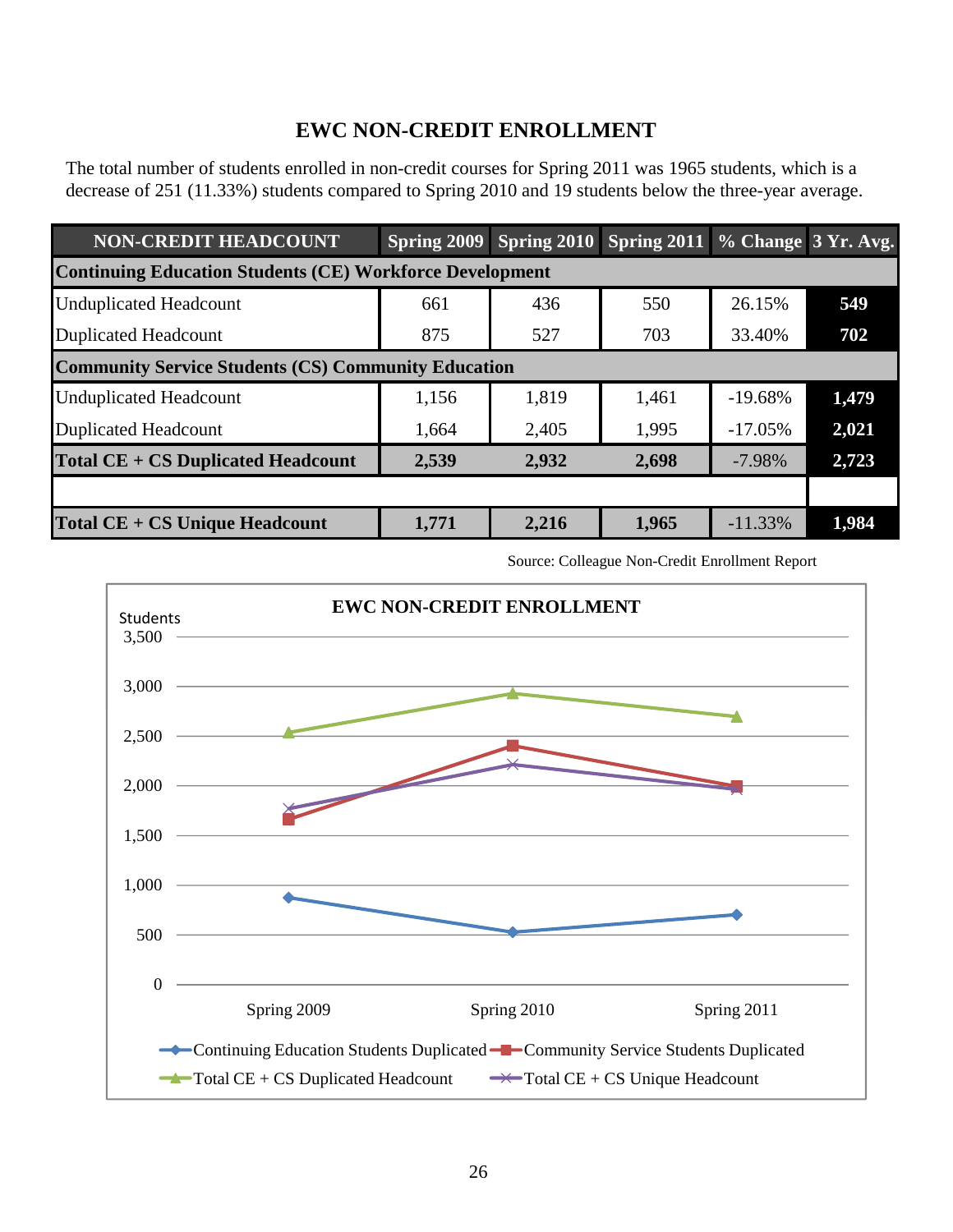|                         |                  |                     | <b>Non-Credit Community Education Headcount by Location</b> |      |  |  |  |  |  |  |  |  |  |
|-------------------------|------------------|---------------------|-------------------------------------------------------------|------|--|--|--|--|--|--|--|--|--|
|                         |                  | 3 Yr.               |                                                             |      |  |  |  |  |  |  |  |  |  |
| <b>Student Location</b> | 09               | <b>Spring</b><br>10 | 11                                                          | Avg. |  |  |  |  |  |  |  |  |  |
| Douglas                 | 97               | 154                 | 72                                                          | 108  |  |  |  |  |  |  |  |  |  |
| Glenrock                |                  | 78                  | 60                                                          | 46   |  |  |  |  |  |  |  |  |  |
| <b>Converse County</b>  | 97               | 232                 | 132                                                         | 154  |  |  |  |  |  |  |  |  |  |
| Hulett                  |                  | 38                  | 8                                                           | 15   |  |  |  |  |  |  |  |  |  |
| Moorcroft               | 76               | 89                  | 38                                                          | 68   |  |  |  |  |  |  |  |  |  |
| Sundance                | 40               | 24                  | 12                                                          | 25   |  |  |  |  |  |  |  |  |  |
| <b>Crook County</b>     | 116              | 151                 | 58                                                          | 108  |  |  |  |  |  |  |  |  |  |
| Lusk                    | 112              | 179                 | 178                                                         | 156  |  |  |  |  |  |  |  |  |  |
| <b>Niobrara County</b>  | 112              | 179                 | 178                                                         | 156  |  |  |  |  |  |  |  |  |  |
| Chugwater               | 289              | 183                 | 252                                                         | 241  |  |  |  |  |  |  |  |  |  |
| Glendo                  | 50               | 58                  | 59                                                          | 56   |  |  |  |  |  |  |  |  |  |
| Guernsey                |                  | 44                  | 53                                                          | 32   |  |  |  |  |  |  |  |  |  |
| Wheatland               | 46               | 267                 | 57                                                          | 123  |  |  |  |  |  |  |  |  |  |
| <b>Platte County</b>    | 385              | 552                 | 421                                                         | 453  |  |  |  |  |  |  |  |  |  |
| Newcastle               |                  | 222                 | 182                                                         | 135  |  |  |  |  |  |  |  |  |  |
| Upton                   |                  | 16                  | 8                                                           | 8    |  |  |  |  |  |  |  |  |  |
| <b>Weston County</b>    | $\boldsymbol{0}$ | 238                 | 190                                                         | 143  |  |  |  |  |  |  |  |  |  |
|                         |                  |                     |                                                             |      |  |  |  |  |  |  |  |  |  |
| <b>Outreach</b>         | 710              | 1352                | 979                                                         | 1014 |  |  |  |  |  |  |  |  |  |
| <b>Variance</b>         |                  | 642                 | $-373$                                                      |      |  |  |  |  |  |  |  |  |  |
| % Change                |                  | 90.4%               | $-27.6%$                                                    |      |  |  |  |  |  |  |  |  |  |
|                         |                  |                     |                                                             |      |  |  |  |  |  |  |  |  |  |
| <b>Goshen</b>           | 953              | 1053                | 1014                                                        | 1007 |  |  |  |  |  |  |  |  |  |
| <b>Variance</b>         |                  | 100                 | $-39$                                                       |      |  |  |  |  |  |  |  |  |  |
| % Change                |                  | 10.5%               | $-3.7%$                                                     |      |  |  |  |  |  |  |  |  |  |
| <b>Total</b>            | 1663             | 2405                | 1993                                                        | 2020 |  |  |  |  |  |  |  |  |  |
| <b>Variance</b>         |                  | $\overline{742}$    | $-412$                                                      |      |  |  |  |  |  |  |  |  |  |
| % Change                |                  | 44.6%               | $-17.1%$                                                    |      |  |  |  |  |  |  |  |  |  |

Headcount is a duplicated number.

Г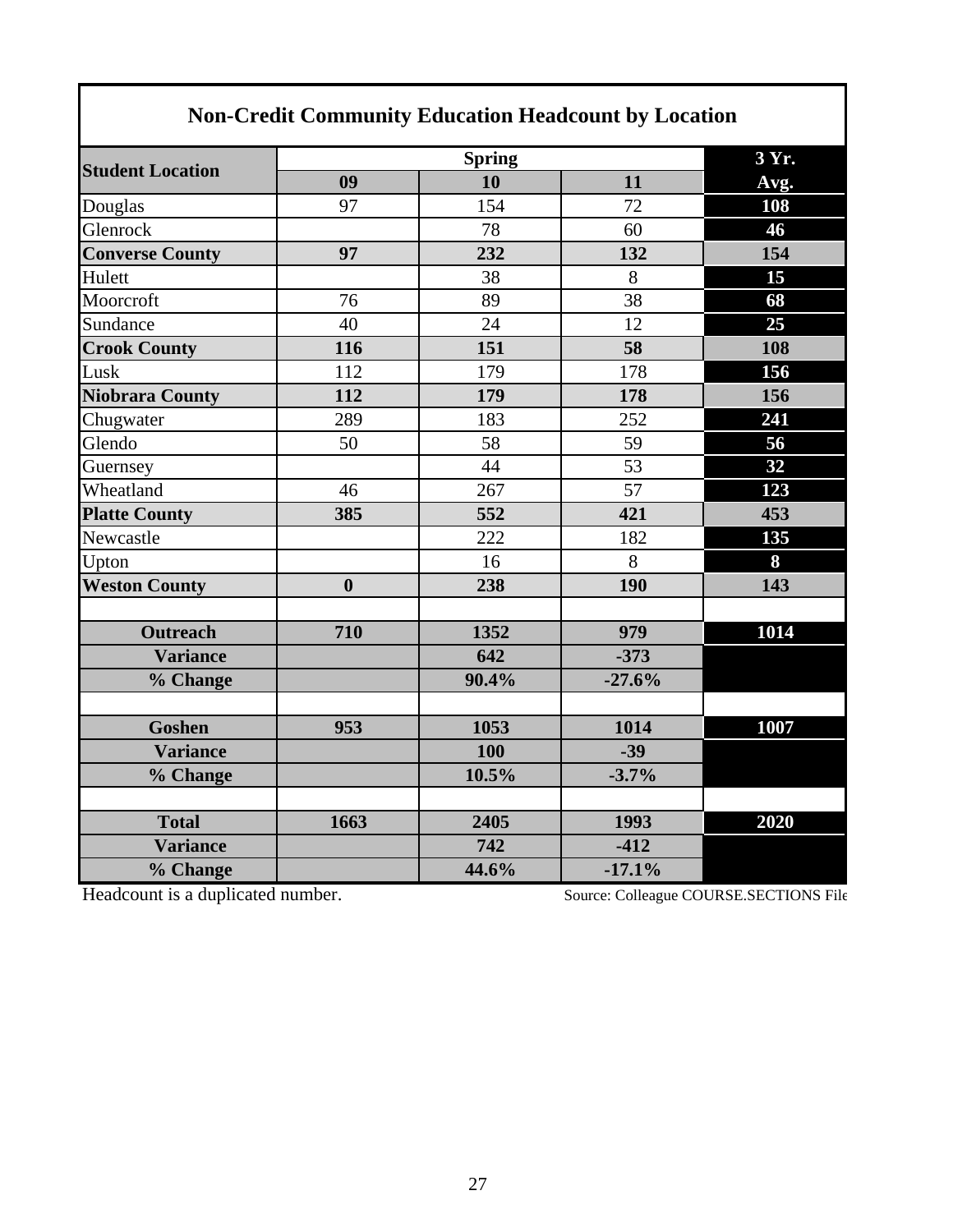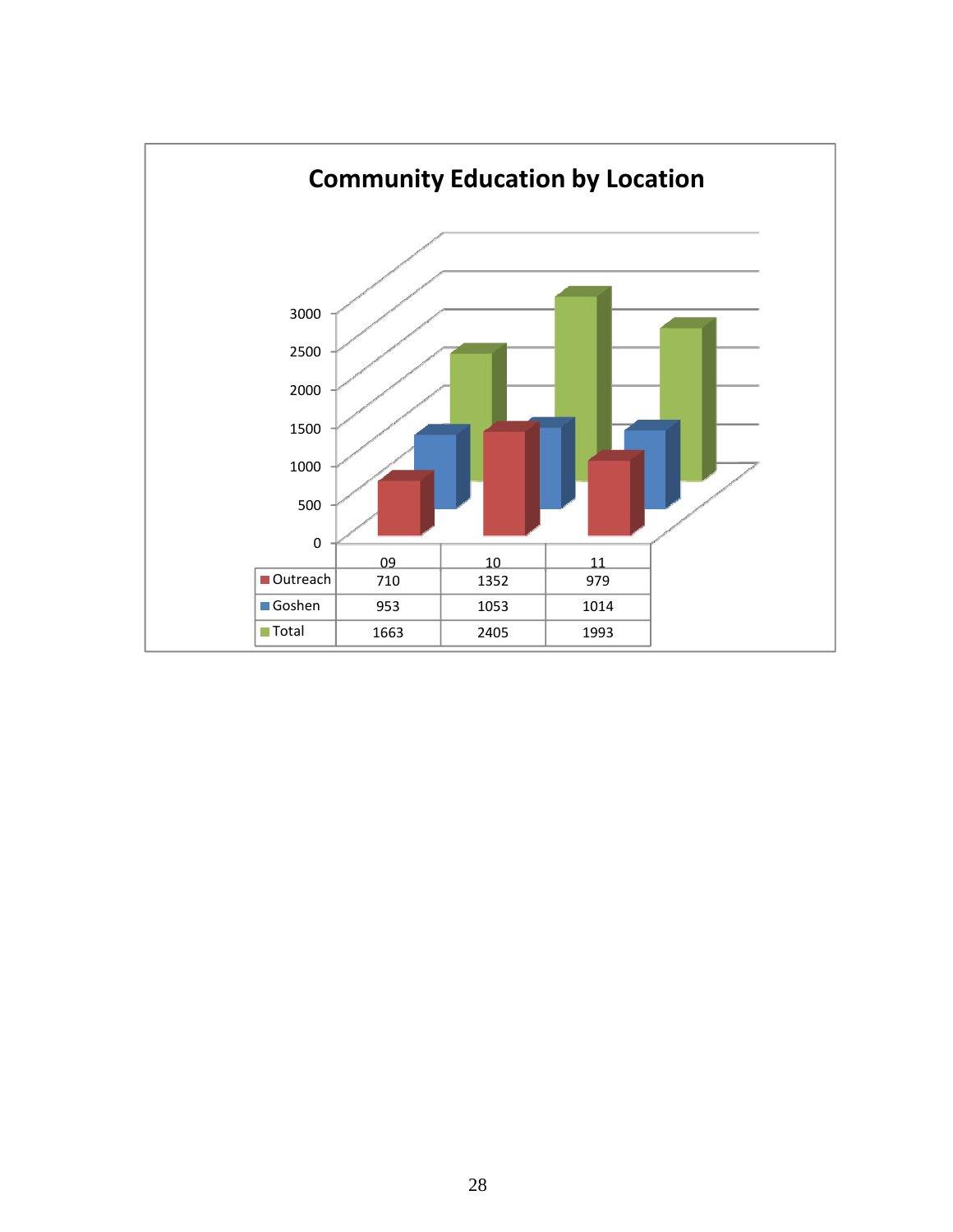## **WORKFORCE DEVELOPMENT**

Workforce development activities are defined as *any training and/or educational related service leading to the acquisition of skills necessary to perform the duties of a particular job for those individuals in or preparing to enter the workforce*. Only those courses organized or coordinated by EWC's workforce development efforts are included in the following table by career cluster as defined by the National Association of State Directors of Career and Technical Education Consortium.

#### **Credit Courses**

Compared to Spring 2010 EWC's workforce development offerings for college credit increased by 4 course sections. The duplicated student headcount decreased by 377 (40.9%) students, and the FTE decreased by 73.01 (40.3%) FTE.

|                                                            | Year           |                          |                               |               |                |                          |                               |               |                |                          |                               |            |
|------------------------------------------------------------|----------------|--------------------------|-------------------------------|---------------|----------------|--------------------------|-------------------------------|---------------|----------------|--------------------------|-------------------------------|------------|
| <b>Career Clusters</b>                                     |                | <b>Spring 2009</b>       |                               |               |                | Spring 2010              |                               |               |                | Spring 2011              |                               |            |
|                                                            |                | <b>Sections Students</b> | <b>Credit</b><br><b>Hours</b> | <b>FTE</b>    |                | <b>Sections Students</b> | <b>Credit</b><br><b>Hours</b> | <b>FTE</b>    |                | <b>Sections Students</b> | <b>Credit</b><br><b>Hours</b> | <b>FTE</b> |
| <b>Agriculture, Food &amp; Natural</b><br><b>Resources</b> |                |                          |                               |               |                |                          |                               |               |                |                          |                               |            |
| <b>Architecture &amp; Construction</b>                     | 8              | 46                       | 17.00                         | 8.00          | 16             | 121                      | 36.00                         | 21.25         | 10             | 19                       | 32.00                         | 5.58       |
| Arts, A/V Technology &<br><b>Communications</b>            |                |                          |                               |               |                |                          |                               |               |                |                          |                               |            |
| <b>Business, Management &amp;</b><br><b>Administration</b> | $\overline{2}$ | 49                       | 2.00                          | 4.08          |                | 30                       | 1.00                          | 2.50          | 10             | 113                      | 14.00                         | 13.00      |
| <b>Education &amp; Training</b>                            | 3              | 17                       | 8.00                          | 3.67          | $\overline{3}$ | 18                       | 10.00                         | 4.67          | 12             | 106                      | 26.00                         | 18.08      |
| <b>Finance</b>                                             |                |                          |                               |               |                |                          |                               |               |                |                          |                               |            |
| <b>Government &amp; Public</b>                             |                |                          |                               |               |                |                          |                               |               |                |                          |                               |            |
| <b>Administration</b>                                      |                |                          |                               |               |                |                          |                               |               |                |                          |                               |            |
| <b>Health Science</b>                                      | 8              | 117                      | 24.00                         | 25.17         | 10             | 95                       | 28.00                         | 19.67         | $\overline{7}$ | 59                       | 28.00                         | 19.67      |
| <b>Hospitality &amp; Tourism</b>                           |                |                          |                               |               |                |                          |                               |               |                |                          |                               |            |
| <b>Human Services</b>                                      |                |                          |                               |               |                |                          |                               |               |                |                          |                               |            |
| <b>Information Technology</b>                              |                |                          |                               |               |                |                          |                               |               |                |                          |                               |            |
| Law, Public Safety & Security                              | 27             | 597                      | 65.00                         | 122.25        | 33             | 645                      | 77.00                         | 128.25        | 14             | 168                      | 30.00                         | 30.08      |
| <b>Manufacturing</b>                                       |                |                          |                               |               | $\overline{2}$ | 12                       | 10.00                         | 5.00          | 16             | 79                       | 44.00                         | 21.92      |
| <b>Marketing, Sales &amp; Service</b>                      |                |                          |                               |               |                |                          |                               |               |                |                          |                               |            |
| Science, Technology, Engineering                           |                |                          |                               |               |                |                          |                               |               |                |                          |                               |            |
| & Mathematics                                              |                |                          |                               |               |                |                          |                               |               |                |                          |                               |            |
| Transportation, Distribution &<br><b>Logistics</b>         |                |                          |                               |               |                |                          |                               |               |                |                          |                               |            |
| <b>Total</b>                                               | 48             | 826                      |                               | 116.00 163.17 | 65             | 921                      |                               | 162.00 181.34 | 69             | 544                      | 174.00                        | 108.33     |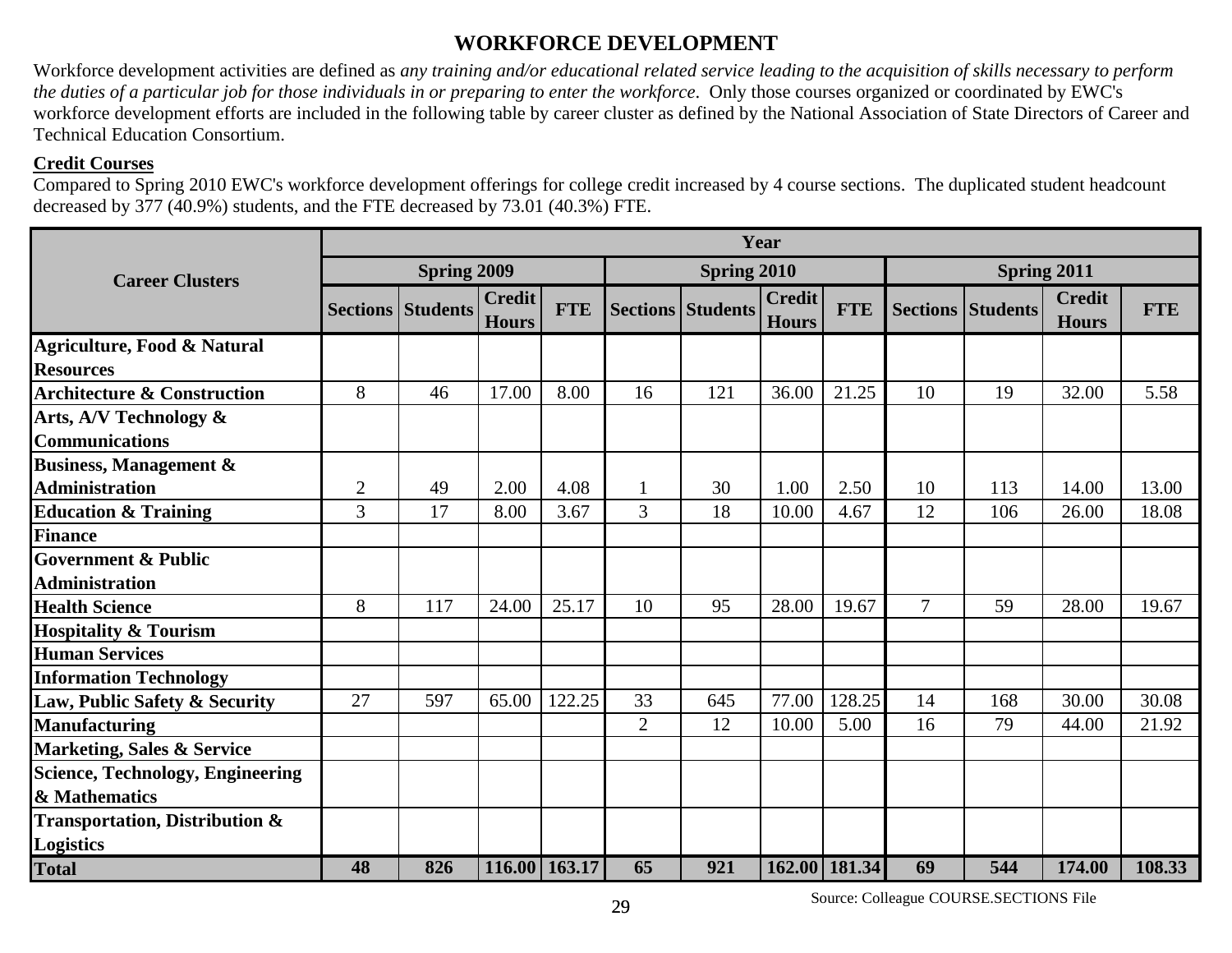## **WORKFORCE DEVELOPMENT**

#### **Non-Credit Courses**

Non-credit workforce development number of course sections increased by 13, the number of enrollments increased by 176 (33.4%), and the total contact hours increased by 141 (20.9%) hours.

|                                           | Year           |                          |                                |              |                          |                                |                |                          |                                |  |  |
|-------------------------------------------|----------------|--------------------------|--------------------------------|--------------|--------------------------|--------------------------------|----------------|--------------------------|--------------------------------|--|--|
| <b>Career Clusters</b>                    |                | <b>Spring 2009</b>       |                                |              | Spring 2010              |                                | Spring 2011    |                          |                                |  |  |
|                                           |                | <b>Sections Students</b> | <b>Contact</b><br><b>Hours</b> |              | <b>Sections Students</b> | <b>Contact</b><br><b>Hours</b> |                | <b>Sections Students</b> | <b>Contact</b><br><b>Hours</b> |  |  |
| <b>Agriculture, Food &amp; Natural</b>    |                |                          |                                |              |                          |                                |                |                          |                                |  |  |
| <b>Resources</b>                          |                |                          |                                |              |                          |                                | $\overline{2}$ | 13                       | 8.00                           |  |  |
| <b>Architecture &amp; Construction</b>    |                |                          |                                | $\mathbf{1}$ | 9                        | 6.00                           | 5              | 71                       | 10.00                          |  |  |
| Arts, A/V Technology &                    |                |                          |                                |              |                          |                                |                |                          |                                |  |  |
| <b>Communications</b>                     |                |                          |                                |              |                          |                                |                |                          |                                |  |  |
| <b>Business, Management &amp;</b>         |                |                          |                                |              |                          |                                |                |                          |                                |  |  |
| <b>Administration</b>                     | 34             | 352                      | 93.00                          | 28           | 171                      | 131.50                         | 16             | 77                       | 36.00                          |  |  |
| <b>Education &amp; Training</b>           | 11             | 176                      | 34.00                          | 19           | 183                      | 317.50                         | 24             | 238                      | 394.00                         |  |  |
| <b>Finance</b>                            | 1              | 10                       | 2.00                           |              |                          |                                |                |                          |                                |  |  |
| <b>Government &amp; Public</b>            |                |                          |                                |              |                          |                                |                |                          |                                |  |  |
| <b>Administration</b>                     |                |                          |                                |              |                          |                                |                |                          |                                |  |  |
| <b>Health Science</b>                     | 11             | 74                       | 72.00                          | 14           | 98                       | 74.00                          | 17             | 127                      | 77.50                          |  |  |
| <b>Hospitality &amp; Tourism</b>          |                |                          |                                |              |                          |                                |                |                          |                                |  |  |
| <b>Human Services</b>                     | 3              | 62                       | 12.00                          | $\mathbf{1}$ | 16                       | 28.00                          | $\overline{3}$ | 17                       | 22.00                          |  |  |
| <b>Information Technology</b>             |                |                          |                                |              |                          |                                | 3              | 26                       | 25.00                          |  |  |
| Law, Public Safety & Security             | $\overline{2}$ | 16                       | 10.00                          |              |                          |                                | 8              | 113                      | 114.00                         |  |  |
| <b>Manufacturing</b>                      | $\overline{7}$ | 36                       | 194.00                         | 12           | 50                       | 116.50                         | 9              | 16                       | 120.00                         |  |  |
| <b>Marketing, Sales &amp; Service</b>     |                |                          |                                |              |                          |                                | $\mathbf{1}$   | 5                        | 8.00                           |  |  |
| <b>Science, Technology, Engineering</b>   |                |                          |                                |              |                          |                                |                |                          |                                |  |  |
| & Mathematics                             |                |                          |                                |              |                          |                                |                |                          |                                |  |  |
| <b>Transportation, Distribution &amp;</b> |                |                          |                                |              |                          |                                |                |                          |                                |  |  |
| <b>Logistics</b>                          |                |                          |                                |              |                          |                                |                |                          |                                |  |  |
| <b>Total</b>                              | 69             | 726                      | 417.00                         | 75           | 527                      | 673.50                         | 88             | 703                      | 814.50                         |  |  |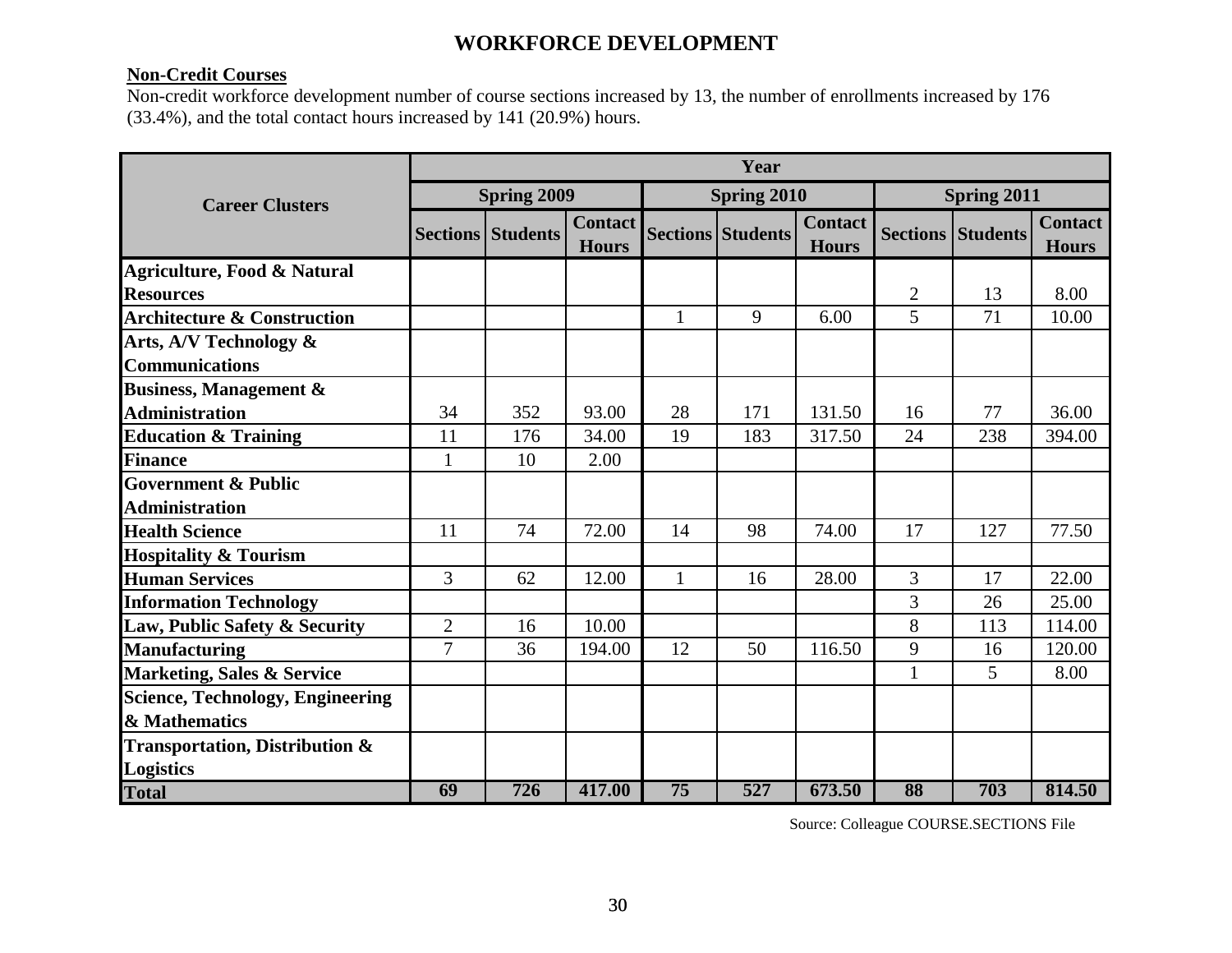| <b>Student Location</b> |                | $3 \overline{\text{Yr}}$ . |                |                  |
|-------------------------|----------------|----------------------------|----------------|------------------|
|                         | 09             | 10                         | 11             | Avg.             |
| Douglas                 | 19             | 41                         | 77             | 46               |
| Glenrock                |                |                            |                | $\boldsymbol{0}$ |
| <b>Converse County</b>  | 19             | 41                         | 77             | 59               |
| Hulett                  |                |                            |                | $\boldsymbol{0}$ |
| Moorcroft               |                |                            |                | $\bf{0}$         |
| Sundance                |                |                            | $\mathbf{2}$   | $\mathbf{1}$     |
| <b>Crook County</b>     | $\bf{0}$       | $\boldsymbol{0}$           | $\overline{2}$ | $\mathbf{1}$     |
| Lusk                    | 60             | 46                         | 41             | 44               |
| Niobrara County         | 60             | 46                         | 41             | 44               |
| Chugwater               | 13             |                            |                | $\bf{0}$         |
| Glendo                  |                |                            |                | $\boldsymbol{0}$ |
| Guernsey                |                |                            |                | $\bf{0}$         |
| Wheatland               | $\overline{8}$ | 31                         | $\overline{7}$ | 19               |
| <b>Platte County</b>    | 21             | 31                         | $\overline{7}$ | 19               |
| Newcastle               | 186            | 37                         | 30             | 34               |
| Upton                   |                |                            |                | $\bf{0}$         |
| <b>Weston County</b>    | 186            | 37                         | 30             | 84               |
|                         |                |                            |                |                  |
| <b>Outreach</b>         | 286            | 155                        | 157            | 156              |
| <b>Variance</b>         |                | $-131$                     | $\overline{2}$ |                  |
| % Change                |                | $-45.8%$                   | 1.3%           |                  |
|                         |                |                            |                |                  |
| <b>Goshen</b>           | 589            | 372                        | 546            | 459              |
| <b>Variance</b>         |                | $-217$                     | 174            |                  |
| % Change                |                | $-36.8%$                   | 46.8%          |                  |
|                         |                |                            |                |                  |
| <b>Total</b>            | 875            | 527                        | 703            | 615              |
| <b>Variance</b>         |                | $-348$                     | 176            |                  |
| % Change                |                | $-39.8%$                   | 33.4%          |                  |

# **Non-Credit Workforce Development Headcount by Location**

Headcount is a duplicated number